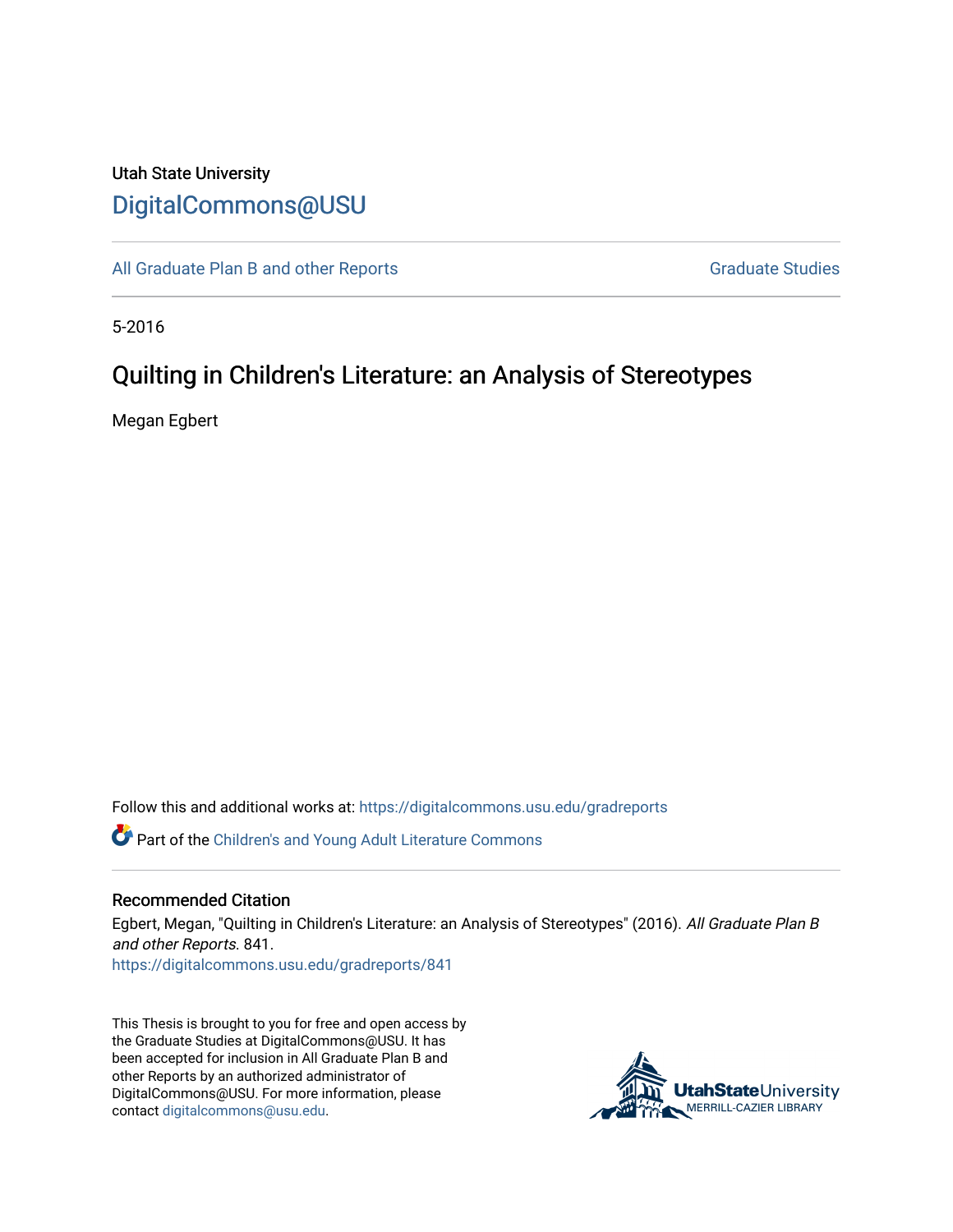# QUILTING IN CHILDREN'S LITERATURE: AN ANALYSIS OF STEREOTYPES

by

Megan Egbert

A thesis submitted in partial fulfillment of the requirements for the degree of

# MASTER'S OF SCIENCE

in

English

 $\mathcal{L}_\mathcal{L}$  , and the contribution of the contribution of  $\mathcal{L}_\mathcal{L}$  , and the contribution of  $\mathcal{L}_\mathcal{L}$ 

 $\mathcal{L}_\text{max}$  and  $\mathcal{L}_\text{max}$  and  $\mathcal{L}_\text{max}$  and  $\mathcal{L}_\text{max}$ 

Approved:

Patricia M. Gantt<br>
Major Professor<br>
Christine Cooper-Rompato<br>
Committee Member Committee Member

Jeannie B. Thomas<br>
Committee Member<br>
Committee Member<br>
Committee Member Committee Member

UTAH STATE UNIVERSITY Logan, Utah

2016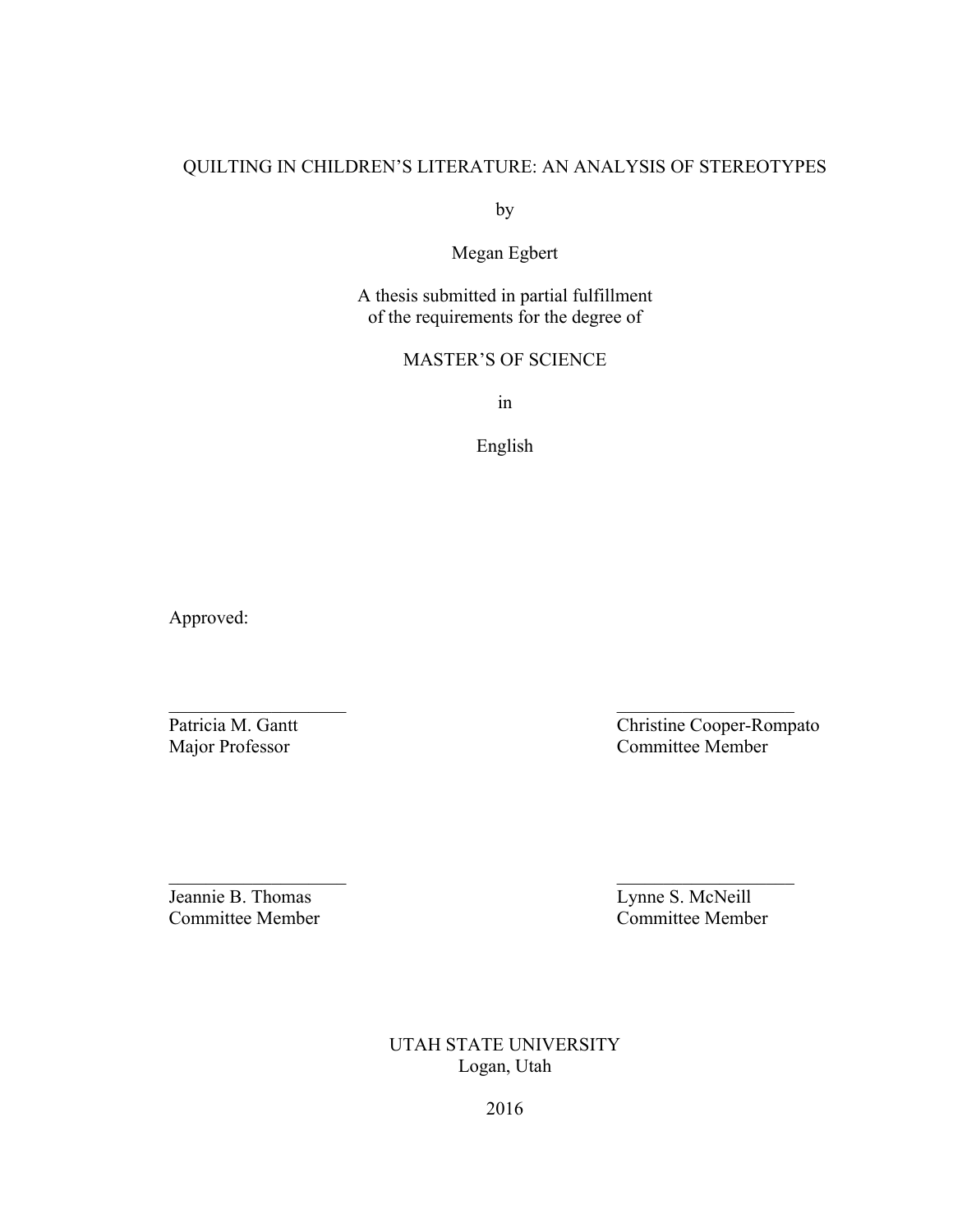Copyright © Megan Egbert 2016

All Rights Reserved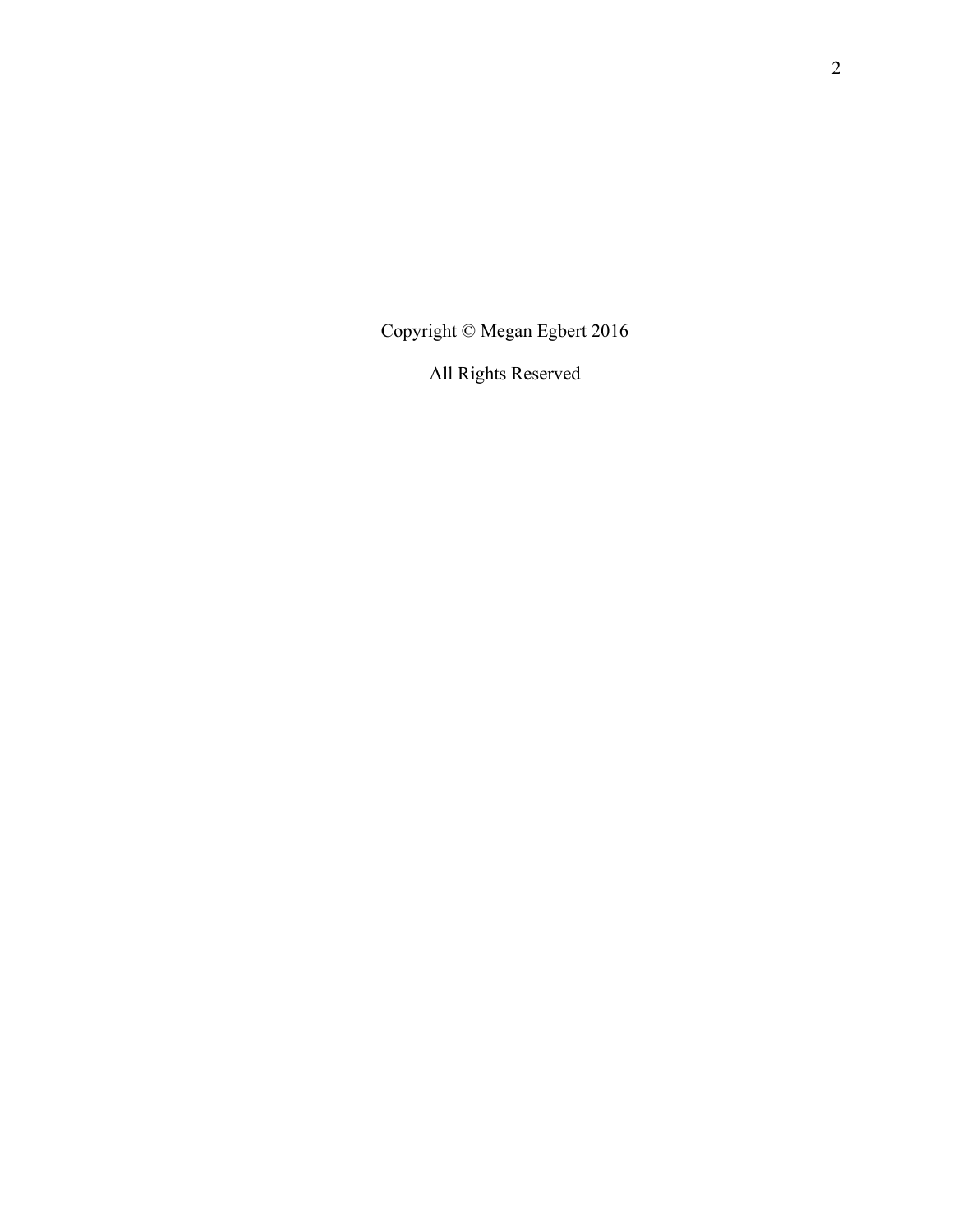| How Do These Stereotypes Change the Way We Read/Teach These Books?  16 |  |
|------------------------------------------------------------------------|--|
|                                                                        |  |
|                                                                        |  |
|                                                                        |  |
|                                                                        |  |
|                                                                        |  |
|                                                                        |  |

# TABLE OF CONTENTS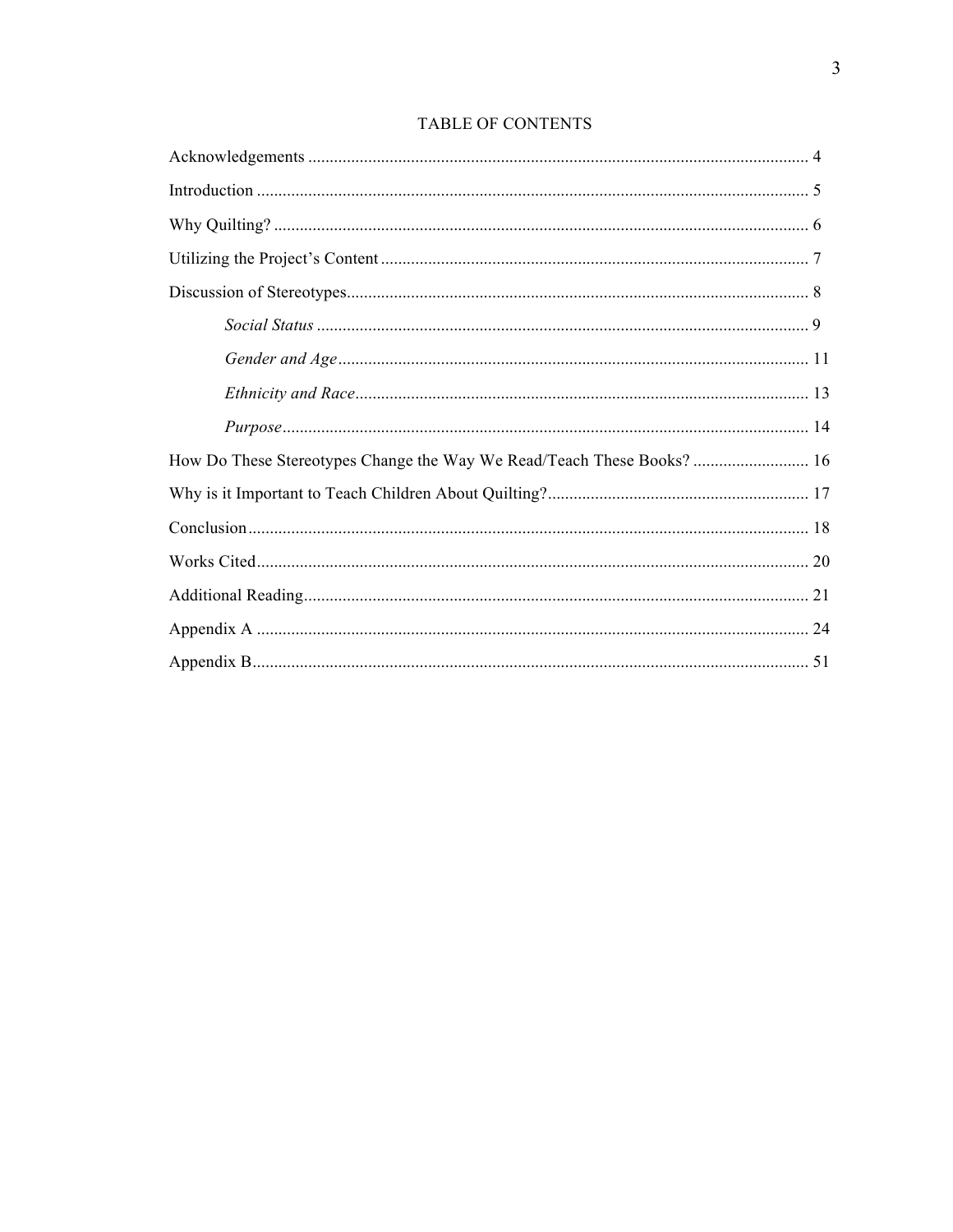#### ACKNOWLEDGMENTS

This thesis would not be possible without the support of many family and friends. There are too many to mention in such a short space. Thank you can never be enough to all of who you have influenced my life and made me a better person.

First and foremost, I would like to thank Dr. Patricia Gantt for wanting to work with me and sharing her immense knowledge of folk art. I will forever be grateful for you taking a chance on me and believing I could write this.

I would also like to thank my committee members, Dr. Jeannie Thomas and Dr. Lynne McNeill. Thank you for sharing your love of folklore with me and for all of your valuable insights.

It would be wrong of me to not thank Dr. Christine Cooper-Rompato for not only being on my committee, but for also helping me through the last two years. I've learned so many wonderful lessons from you that I will remember for the rest of my life. Thank you for being my lifeline.

To my Grandpa, Grandma, and Aunt Marge, thank you for believing in me and encouraging me to continue. You've been my soundboard for the last two years and always want the best for me. Grandma, thank you for introducing me to quilting; you are the inspiration behind this project.

I could not have finished this without Matt and Elise. Thank you for always being there and for the countless hours you've spent listening to me.

To Tanner, who constantly amazes me every day and supports me in everything. I am so grateful for you, and the person you make me want to be. You are the love of my life.

Finally, thank you to my mom. We've been through so much the last two years, but you were always there to pick me up and cheer me on. I don't know what I would do without you in my life. You are my best friend, and I love you more than words can say.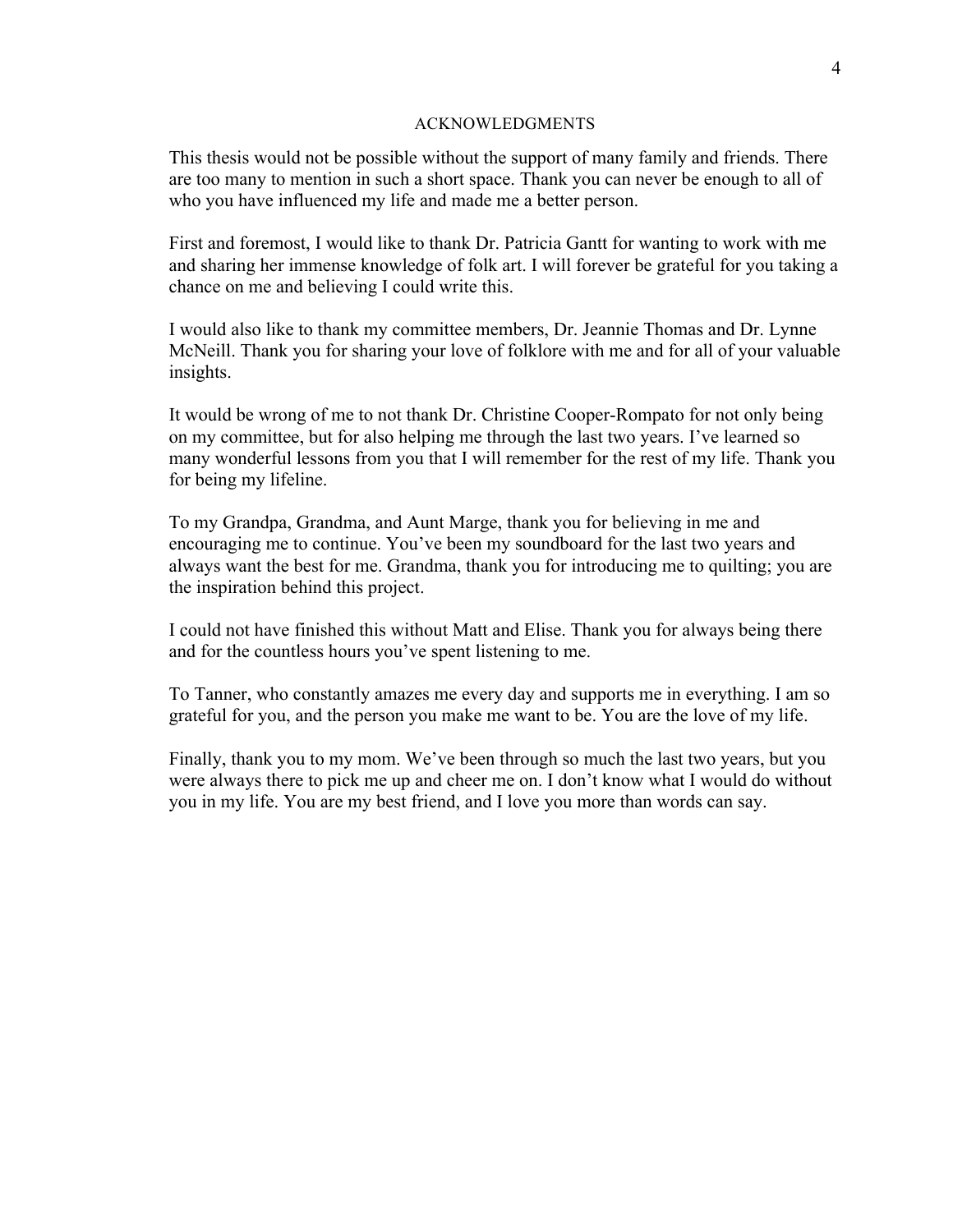# **Introduction:**

For many people, exposure to folk art happens at a young age; however, we may not realize what it is, see its value, or be aware of the terminology used by scholars. The lack of understanding the importance of folk art is especially true for children's books. This project focuses on the analysis of children's books about quilts or quilting, primarily because quilts are often found in books and relatable to a wide audience. While the choice in genre and topic may limit the scope of folk art analysis, there are still hundreds of books solely based on quilts or quilting. With such a large amount to choose from, I have selected approximately fifty books to analyze. The bulk of this project focuses on four major stereotypes found in children's books—social status, age and gender, ethnicity and race, and purpose of the quilts; however, my project is twofold. The two main questions I seek to answer in this critical essay are **why do these stereotypes exist**, and **how do they affect our views of folk art**, especially in regard to quilting? Although projects based on children's books are typically geared toward parents or children, the second purpose of this project is to **assist elementary teachers and librarians** with ways to acknowledge and address the stereotypes listed above without perpetuating misconceptions of folk art or quilting. Attached to the essay are an annotated bibliography, which summarizes the plot and addresses the stereotypes found in each book, as well as a searchable spreadsheet that provides a briefer version of the information found in the annotated bibliography. Both documents are meant to help with choosing books to be read by or to young audiences.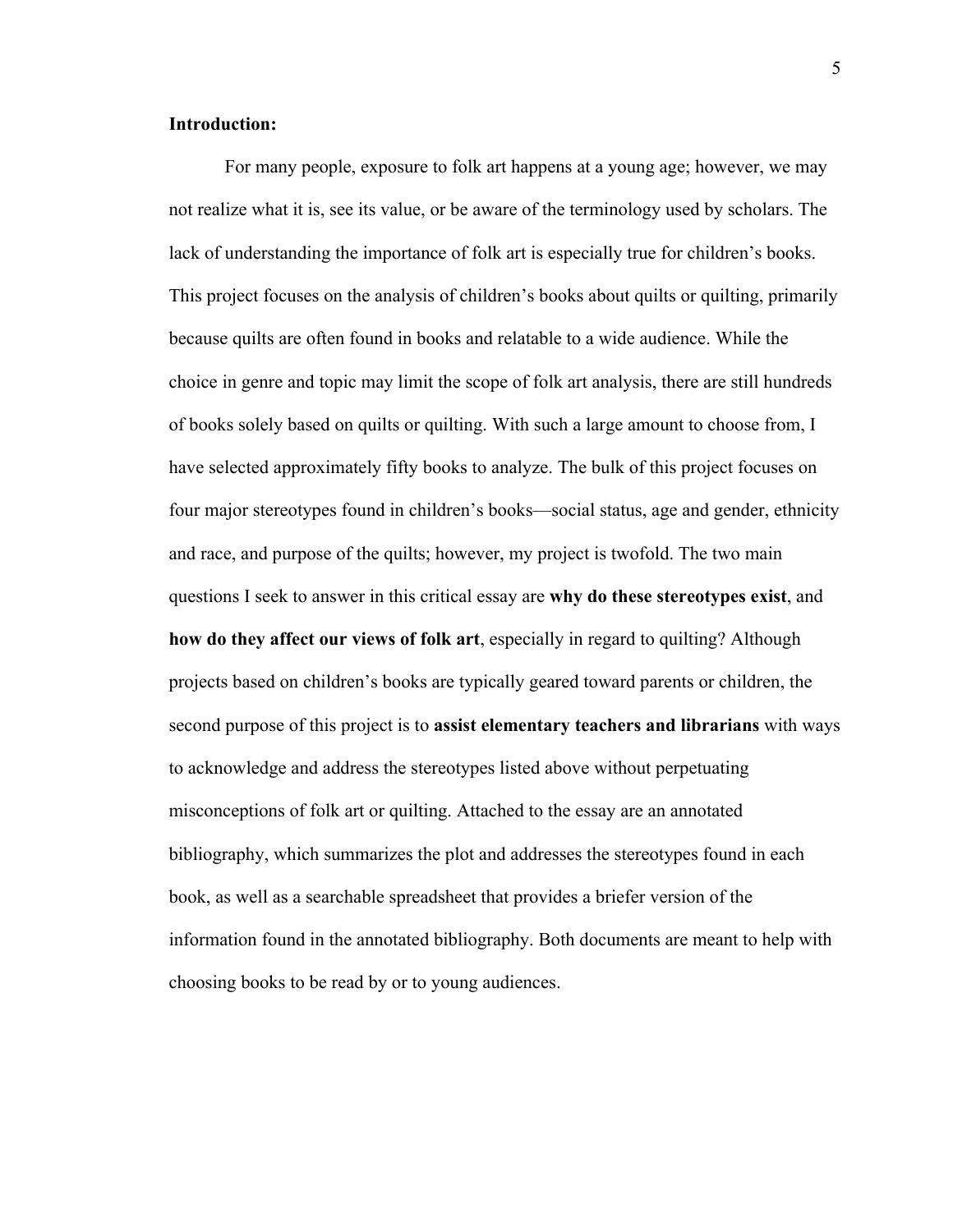# **Why quilting?**

Of the thousands of handcrafts to choose from, quilting is the most accessible for younger audiences because the reader doesn't need to have an extensive knowledge of quilting to follow the story's plot. Quilts aren't specific to a group of people and tend to cross cultural barriers that other folk art such as woodwork or basket weaving cannot, making quilts easier to write about because the plots resonate with a broader audience. Since many children have a blanket or quilt they connect with, these books allow both readers and those learning to read the opportunity to relate with characters who rely on their blankets for comfort, use them to play with, or even have family stories associated with the quilts. While other types of folk art are more complex to explain and depict, quilts are easier for readers to visualize and artists to illustrate. With a wide variety of patterns—and often fabrics—that are usually significant, combined with different purposes, no two quilts are alike. This is not to suggest that all folk art is the same; however, the line between commercialization and craft is often unclear, and quilts tend to avoid that grey area because they are specific to a family or community.

Although the books I have selected have similar patterns or themes and address at least one of the stereotypes, each plot is different. However, one of the consistent characteristics of quilts in the books is that they can travel both figuratively through generations and literally in distance to new places. In many cases, the quilts are in need of repair or are repurposed, making them long lasting and able to be continually passed or moved around. Even though quilting seems to be the most accessible type of folk art to present to children, the majority of books are based on true stories, which the author tends to address in a separate page at the end of the book or in the dedication. As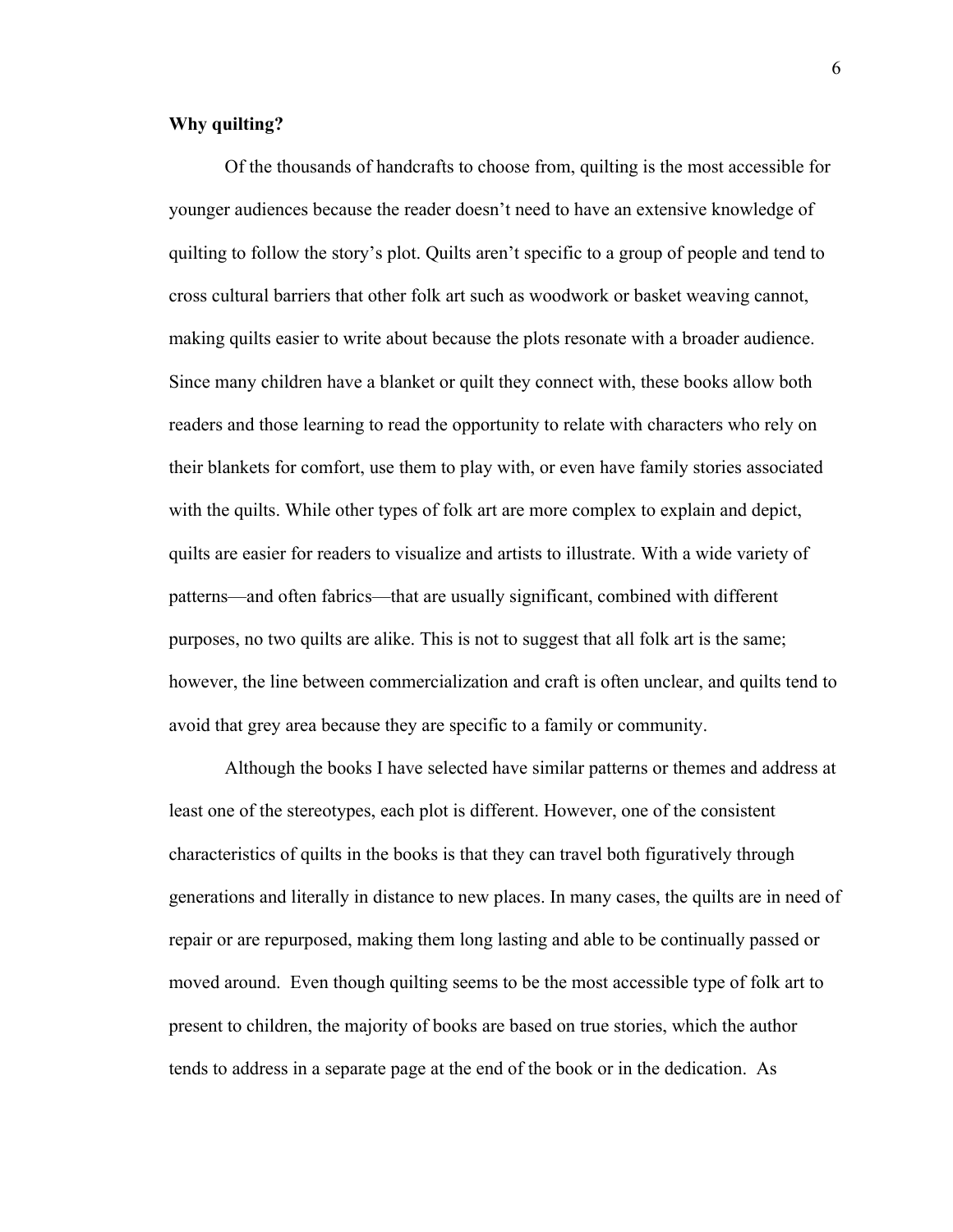depicted in all of the books, each quilt has a specific purpose—whether it be used for playing, survival in harsh conditions, preserving family history, or even quilting as a hobby. The use of quilts may vary, but the need for quilts outweighs personal or communal costs. Characters are willing to sacrifice whatever is necessary for in order to make or retain their quilts.

#### **Utilizing the Project's Content:**

*How teachers and librarians will be able to address these stereotypes using the annotated bibliography and spreadsheet.*

The majority of these books follow a dominant pattern, which portrays a relationship between an elderly woman and a young child who bond over the quilt. Although the ethnicity, purpose, and class may differ, every book deals with conscious exclusion or inclusion of text and imagery which impacts the way we contextualize the four stereotypes. In most cases details that are excluded from the written text can be interpreted based on the illustrations and vice versa. Learning how to approach these stereotypes and teach children about quilting is difficult because the line between teaching and perpetuating the stereotypes is easily crossed. For this reason, the annotated bibliography not only summarizes each book, but also interprets both textual and visual meanings through the lens of contextualized stereotypes, making it easier to select books for libraries or classrooms.

Since this project is meant for K-5 teachers and librarians, it is vital to remember that children in this age range vary considerably in reading ability. Some are nonreaders and rely on listening combined with the visual representation to follow the plot or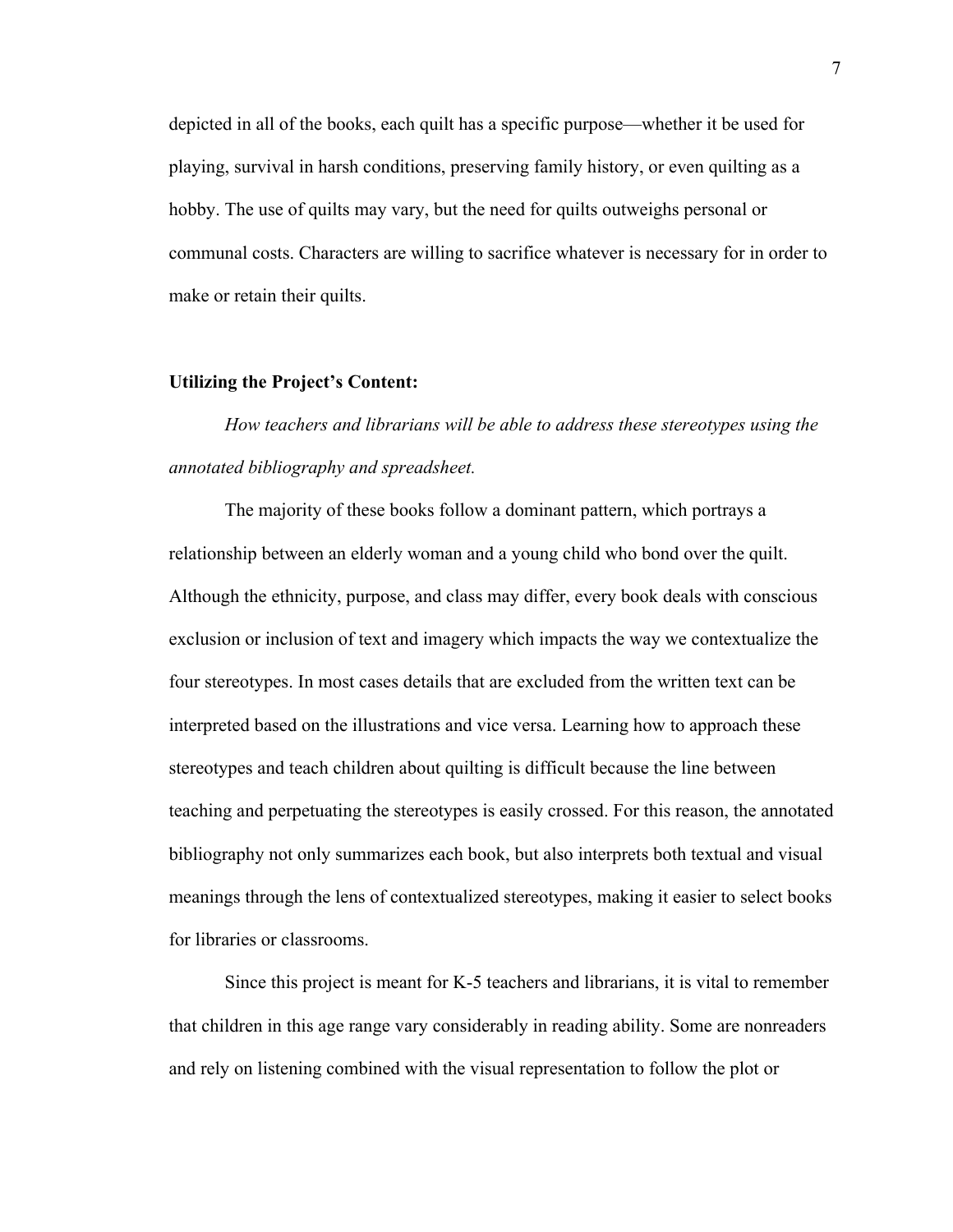understand what the book is about. Although readers may be able to comprehend the text better, both groups will need guidance on how to comprehend the book's message, especially because critical thinking skills aren't fully developed in young children. This is where it becomes necessary for those selecting books to use the same conscious exclusion and inclusion as the authors. Selecting books that portray only elderly women quilters gives a false impression that quilting is older women's work and may deter boys from showing a similar interest. Similarly, choosing books with people from the working class could potentially cause children to view quilts as primitive rather than as an art form. However books are selected, whether by stereotype or interest, keep in mind that the representation of characters has a lasting impact on the way children will view quilting. With proper guidance and instruction, children will benefit from being read or reading any of these books because they often include significant lessons, including history, family values, anti-bullying messages, importance of community, and so forth.

#### **Discussion of Stereotypes:**

Before beginning to discuss the stereotypes of quilting and quilters in children's books, it is important to note that these four categories are not meant to be representative of all books based on quilting. There are more stereotypes that could be addressed; however, class, ethnicity, purpose, and age and gender are the four patterns most prevalent in the books I have selected. These four stereotypes are essential to trace general themes and lessons throughout the books. Without acknowledging these four stereotypes, children will continue not to have a clear understanding of folk art. Although there are dominant patterns associated with each of the stereotypes, there are also books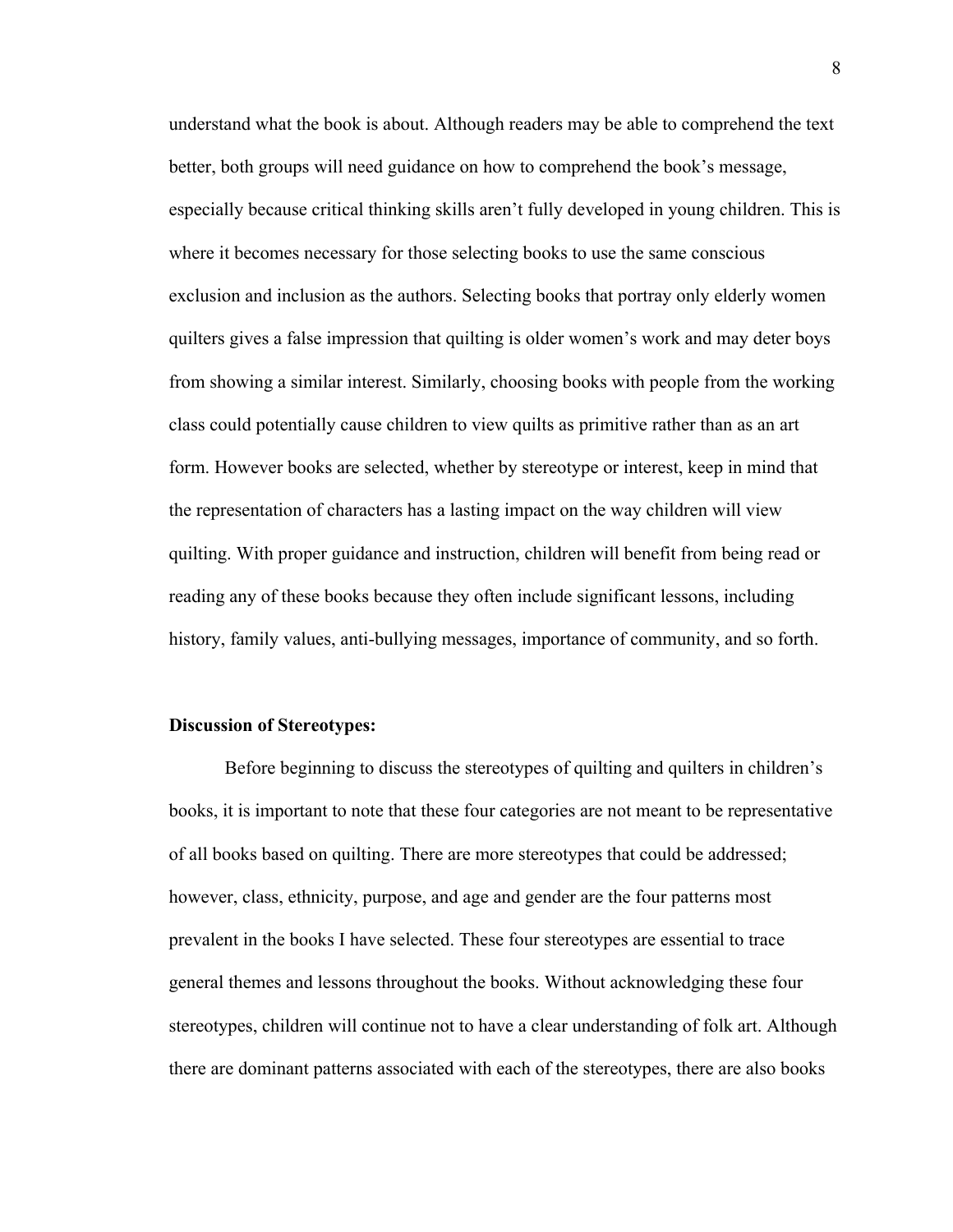which challenge assumptions about quilting and those who quilt. Though few in number, these books are significant because they provide the opportunity for more discussion and demonstrate that stereotypes are distorted.

## *Social Status*

While this category is difficult to approach because it can easily cross the line of "othering" people, different portrayals of status impact the other three stereotypes. In an effort to avoid judging characters, I rely on both imagery and text. I have chosen to define social status primarily as the ability to purchase fabric and employment. Many of the books depict characters who are struggling to survive and may even rely on quilts to keep them alive. These characters tend to use scraps from old clothing and pieces collected from either community or family members. The fabric is usually mismatched; however, the pieces are significant and associated with people or memories. Other depictions include characters who view sewing as a hobby. In these books, the quilt fabric matches and is not made from scraps. For these characters, the quilt's value comes from the quilter and not the memories associated with the fabric. Along with the comparison between fabric and use, class is also represented by employment, situations, time period, and location. While the text may not always clarify the social status, the illustrations become textual evidence and often depict what the text cannot say.

Although it may commonly be thought that quilting originated among the working class and for the sole purpose of survival, scholar Laurel Horton explains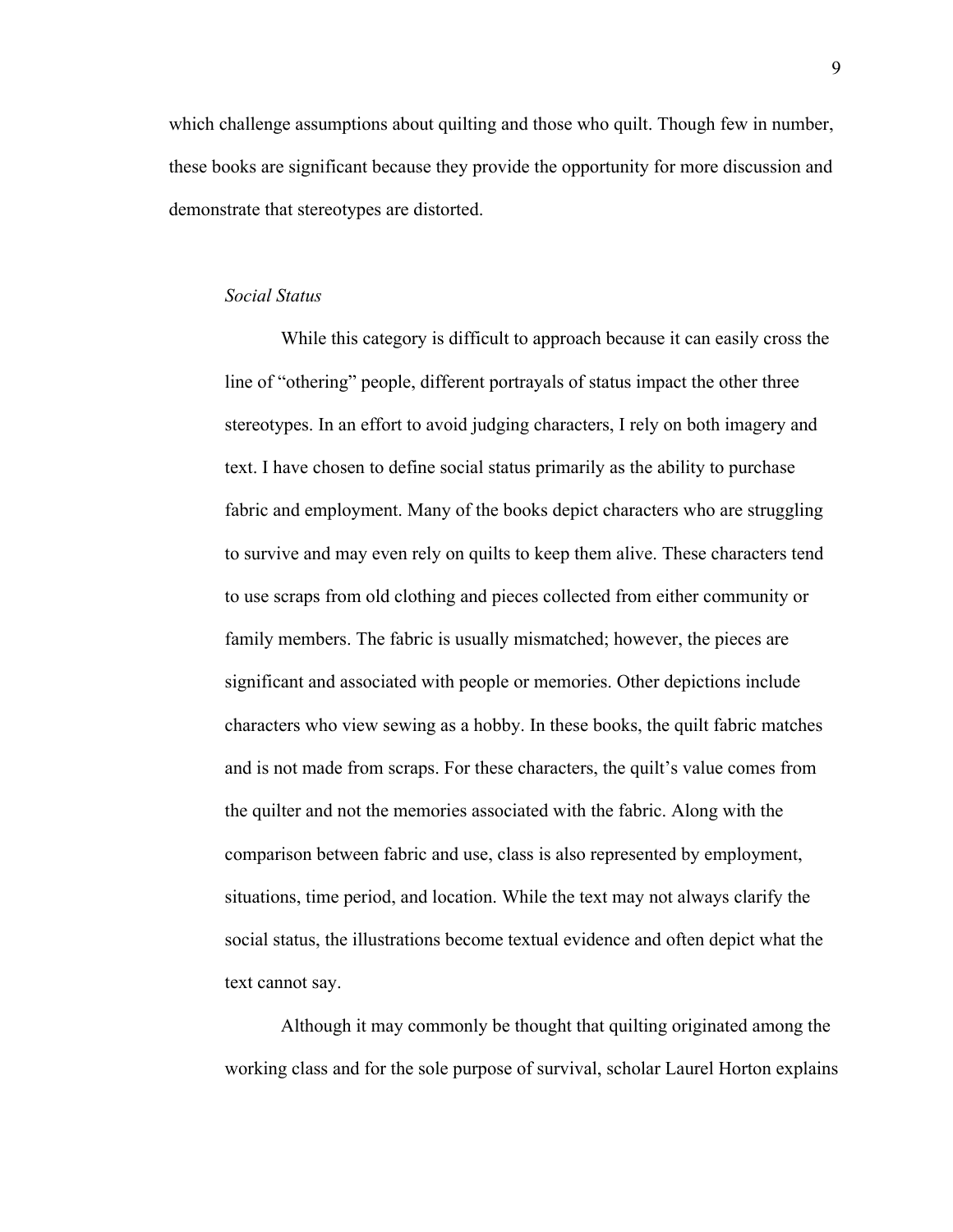that "all evidence, however, shows that the earliest quiltmakers were women of privilege and that utilitarian patchwork quilts were not part of the everyday experience of the lower classes until the twentieth century" (507). Yet, many of the children's books I have selected portray the opposite. The majority of images depicting members from the working class, who depend on quilts for survival, place characters in earlier centuries. In contrast, images depicting members from the middle or upper class place characters in a more modern era, where women wear jeans and have sewing machines or more tools than a needle, thread, and fabric.

For many of the working class members depicted in children's books, farming is their livelihood because the family is able to provide for themselves and sell the excess produce. Living in the country and typically unable to venture into town, these characters are required to use what is available. Such is the case in *The Promise Quilt<sup>1</sup>* by Candice Ransom, which tells the story of young girl whose father dies in war. She has only a shirt to remember him by. When the school house is destroyed, the main character must give up her father's shirt in order to complete a quilt being made for auction. Her sacrifice comes at an emotional cost to her but allows the other children to attend school and receive new supplies. Although *The Promise Quilt* never mentions the family's class, the illustrations and plot suggest they have no means to purchase fabric. In contrast, *The Berenstain Bears and Mama's New Job* depicts a mother bear who loves to sew. After members of the community see her quilts and want to purchase them, she decides to open up a quilting shop. The shop is successful, and Mama Bear

 

<sup>&</sup>lt;sup>1</sup> All books referenced can be found in the annotated bibliography (Appendix A).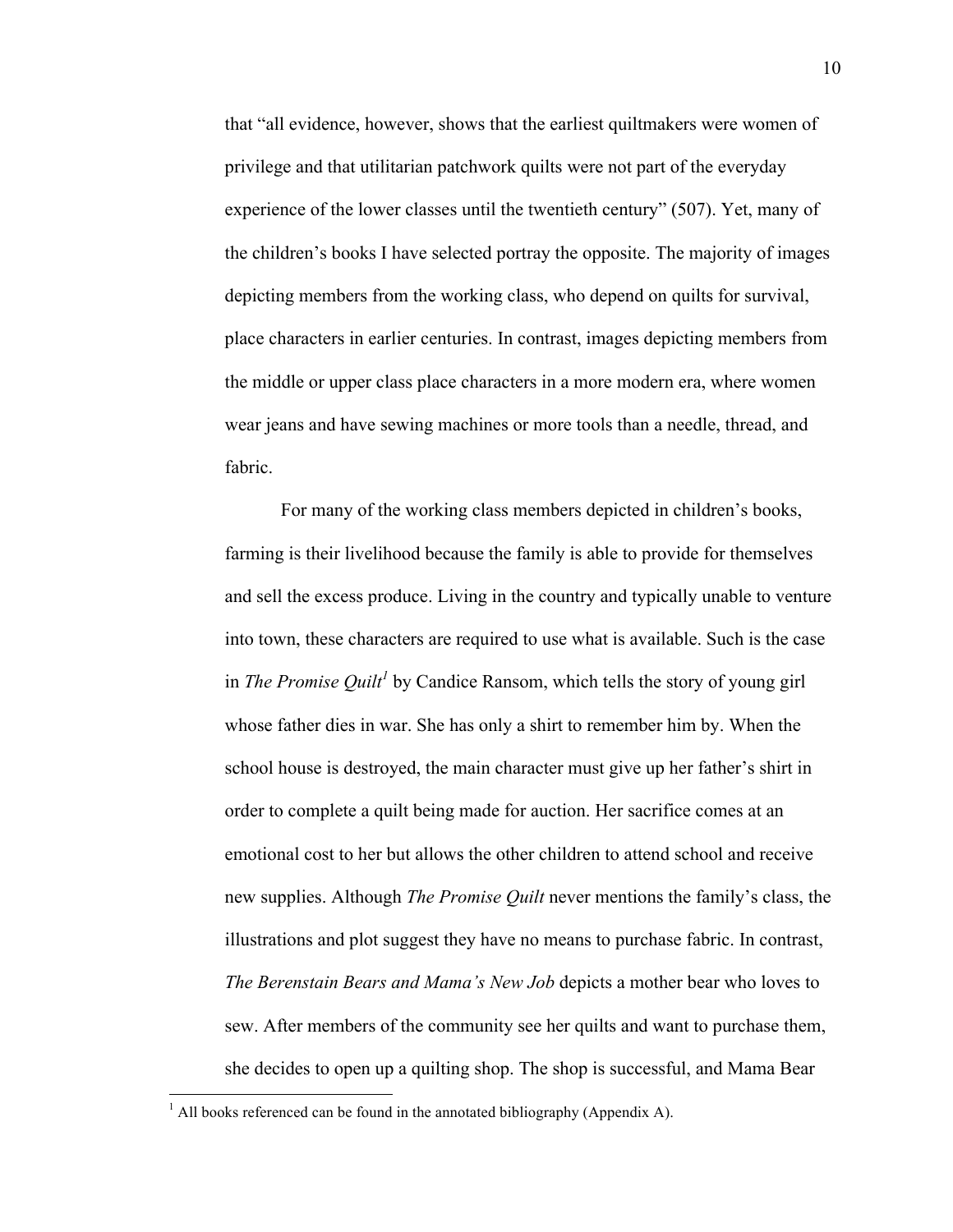treats her family to dinner at the local diner. While there is no mention of Mama Bear's social status, her ability to purchase a store, fabric, and treat her family to dinner, presents another image and purpose for quilts.

#### *Gender and Age*

Although gender and age could easily be divided into separate categories, I've chosen to combine them because they are often related or frequently paired. For instance, the majority of books are based on female characters, typically a grandmother and granddaughter who deeply love each other. While the grandmother may vary in age or appearance, I'm choosing to define her character according to cultural norms, regardless of the decade. According to Roderick Kiracofe, "[W]omen have had a special relationship with fabric. It is the medium to which they have turned again and again to express their creativity" (7). I would add to Kiracofe's statement and argue that not only are women using fabric to express creativity, but the quilt and shared memories also connect these two characters.

In some cases the grandmother may not be present, but is still referenced and essential to the story, emphasizing the the importance of family. It is the grandmother's responsibility to keep the tradition alive because the mother is busy maintaining the household and raising children. In Valerie Flournoy's book, *The Patchwork Quilt*, the grandmother begins to sew a quilt for her granddaughter Tanya. She works on piecing the patches together for approximately a year before she falls ill and can no longer sew. Tanya decides to continue working on the quilt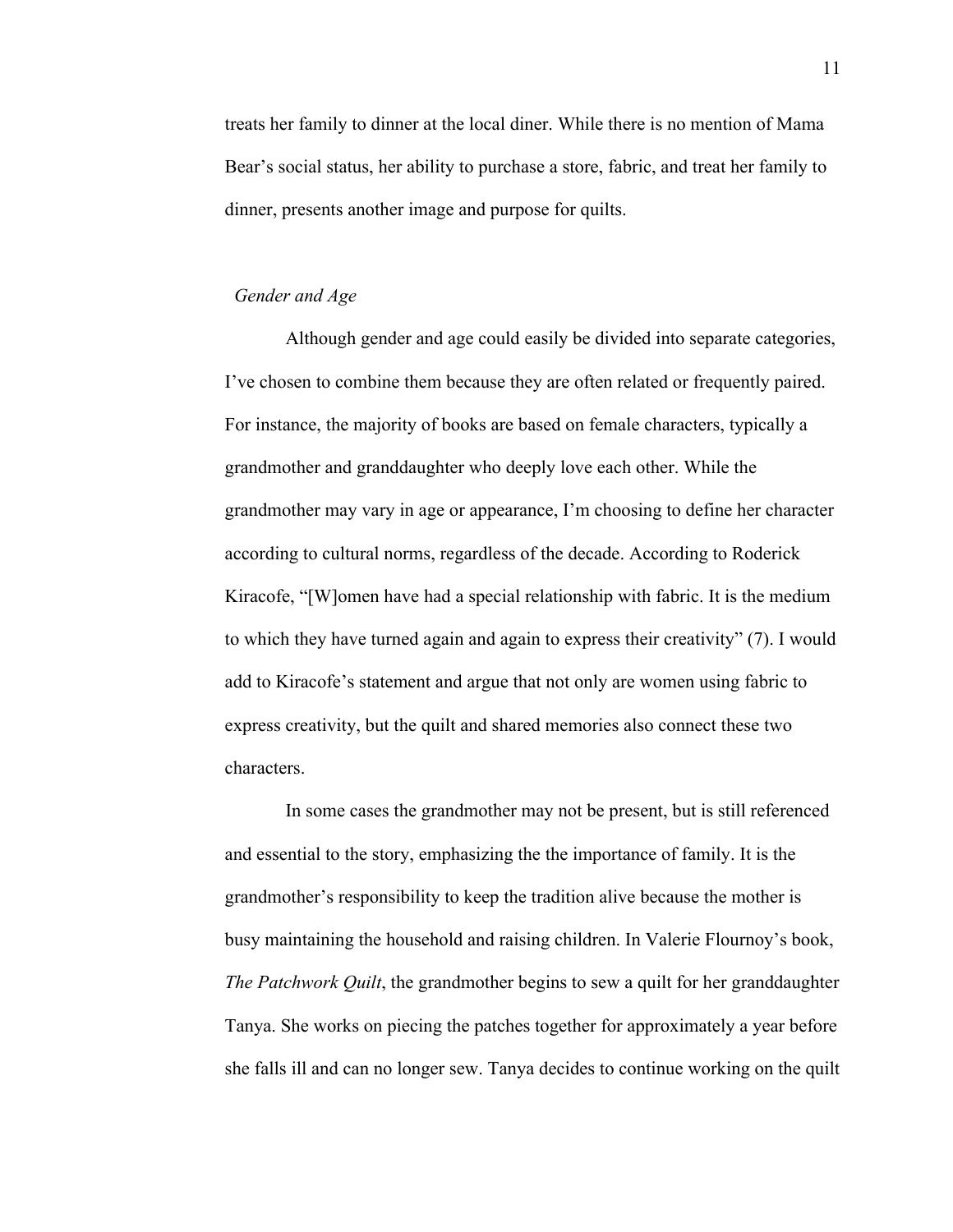and eventually finishes the quilt top, with minimal assistance from her mother. Her grandmother's health returns, and she is able to complete the hand quilting. *The Patchwork Quilt* is an excellent example of the age and gender stereotype because Tanya's grandmother is passing down the tradition to her granddaughter. When she becomes sick, Tanya realizes it is her responsibility to continue the tradition—not her mother's. Because the grandmother starts and eventually finishes the quilt, she remains the culture bearer, and Tanya gets a glimpse into the amount of work required to sew a quilt. Tanya and her grandmother are united by the quilt and memories from working on it.

While Kiracofe's statement acknowledges the relationship between women and fabric, quilting does not belong to women. There are a few books where the main character is a grandson, but the grandmother is constant because she is the culture bearer. On an even smaller scale, approximately four books reviewed defy the stereotype and focus on male quilters. For example *Sam Johnson and the Blue Ribbon*, tells the story of a pig farmer who discovers a passion for sewing. Although he initially begins mending a hole in an awning, Sam starts creating a pattern. When his wife returns home, he shows her the awning and announces his decision to join the women's sewing club. He attends the next meeting, much to the embarrassment of his wife, and the other women laugh at him. Not discouraged by their reaction, Sam gathers the other men in town and forms his own club. Each group works on their own quilt, preparing them for the state fair. A series of events forces the two groups to combine their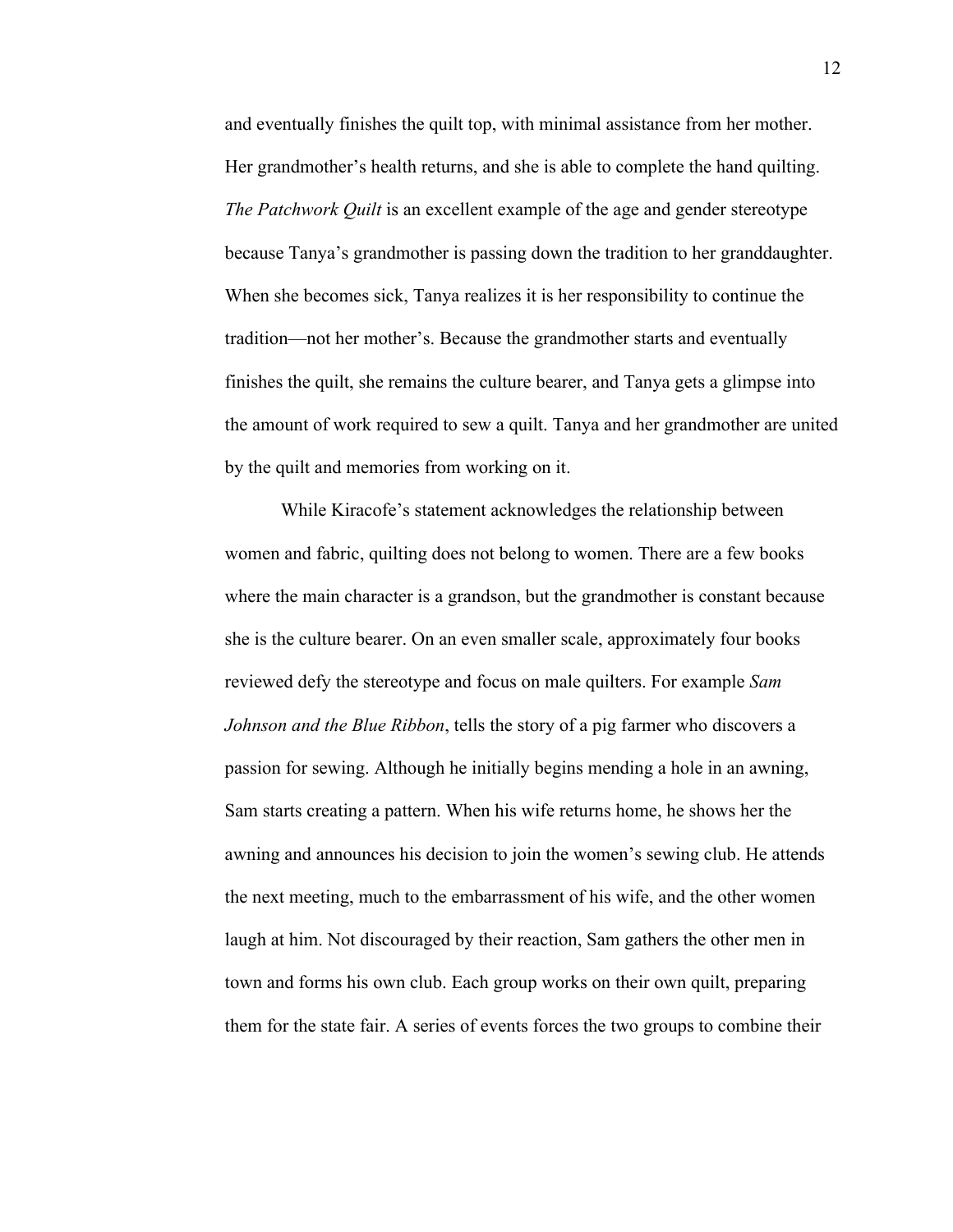quilts in a hurry, and Sam becomes responsible for saving the day by creating a new quilt pattern.

# *Ethnicity and Race*

This stereotype involves race, immigration, and culture. A portion of books are about using quilts to escape slavery, particularly surrounding the Underground Railroad. All the books based on the Underground Railroad portray slaves using quilts to escape and find freedom. Books that reference the Underground Railroad are more than controversial, because scholars differ on the accuracy or even existence of quilts used as freedom maps<sup>2</sup>. Some scholars argue that the legends of slaves using quilts as maps to escape romanticizes slavery; other scholars argue that quilt patterns, songs, and literature prove the existence of freedom maps. However, I feel it is important to include these books since they are widely circulated and perceived true by general audiences. Although my purpose is not either to prove or to disprove the use of quilts in the Underground Railroad, I agree with the National Underground Railroad's mission statement: "Our purpose is to tell the story of the struggle for freedom in the United States through exhibits and programs that focus on America's battle to rid itself of the ugly scourge of slavery and treat all its citizens with respect and dignity" (freedomcenter.org). While the accuracy of using quilts is still disputed, these selected books 'tell the story of the struggle for freedom' and the horrors of slavery. Teachers and librarians may choose to select books that portray one side

<u> 1989 - Jan Samuel Barbara, político establecido de la provincia de la provincia de la provincia de la provinci</u>

 $2 \text{ For more information regarding the controversy of the Underground Railroad, visit}$ http://freedomcenter.org/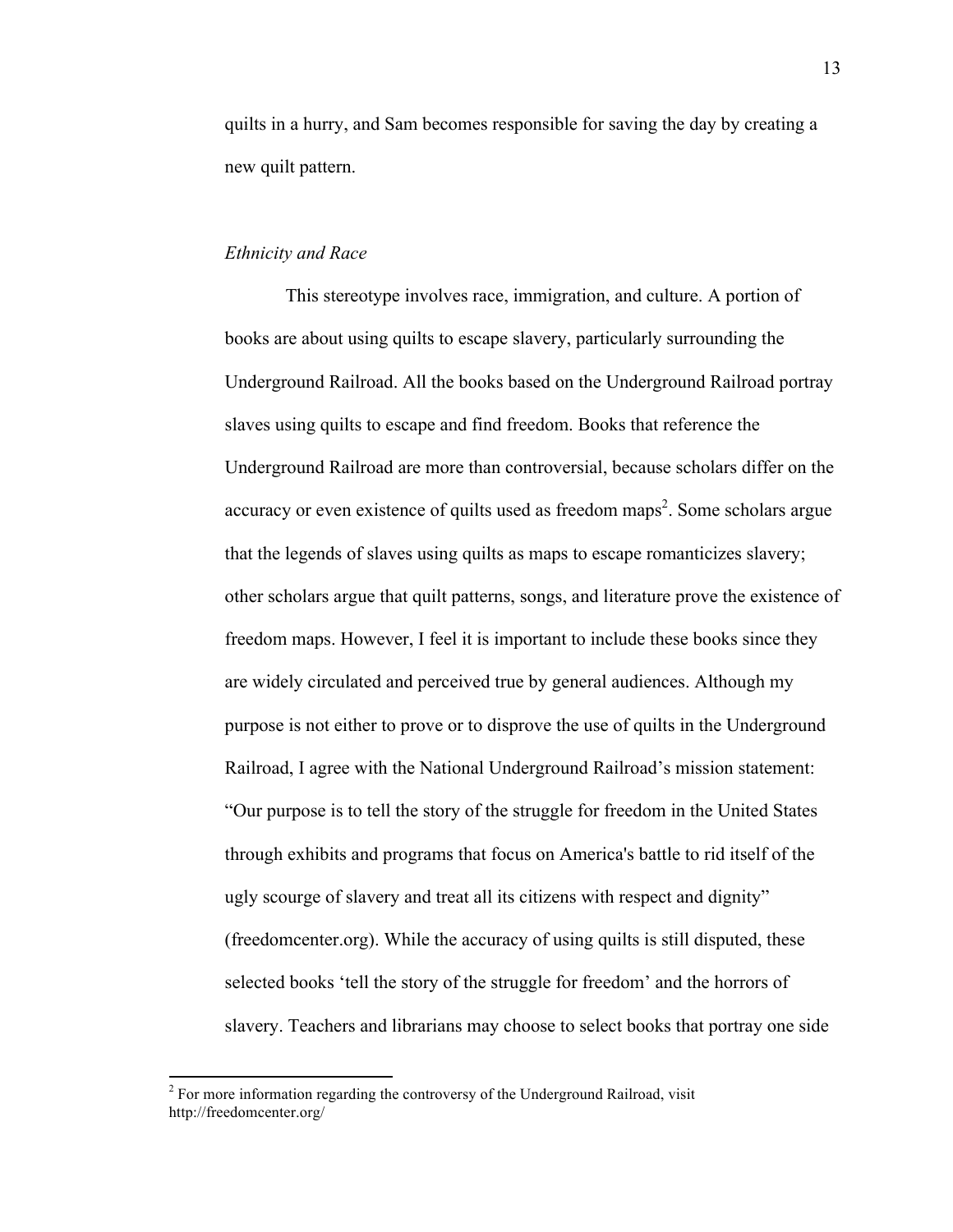of the debate; however, it is important to acknowledge the controversy in conjunction with discussions of these books.

Quilts are also used for those immigrating to new countries or moving away from family members. In several cases the quilts remind the characters of home or those left behind because they are made with traditional patterns, colors, or fabrics. Roderick Kiracofe explains the connection between fabric and women stating, "As family and friends were uprooted and separated from one another, a great many women carried quilts composed of blocks with precious messages from those left behind, whom they would likely never see again" (80). Although women were physically distanced from family or friends, the quilts are able to transcend the miles and keep them united. We see an example of this in *Selina and the Bear Paw Quilt*. When war comes and Selina's family flees to Canada, her grandmother remains behind, claiming she is too elderly to move and start a new life. She sends Selina with the bear paw quilt made out of material from her wedding dress, children's clothes, and other memorable fabrics. When Selina arrives in Canada, she misses her grandmother terribly. Her Canadian cousins show Selina a quilt their mother made to try to cheer her up, and she recognizes the same green fabric in her quilt. At that moment, Selina knows her grandmother will always be with her, even if she isn't physically there.

# *Purpose*

Out of the four stereotypes, purpose is the most widespread category. Every quilt featured has a purpose—whether it be for survival, a representation of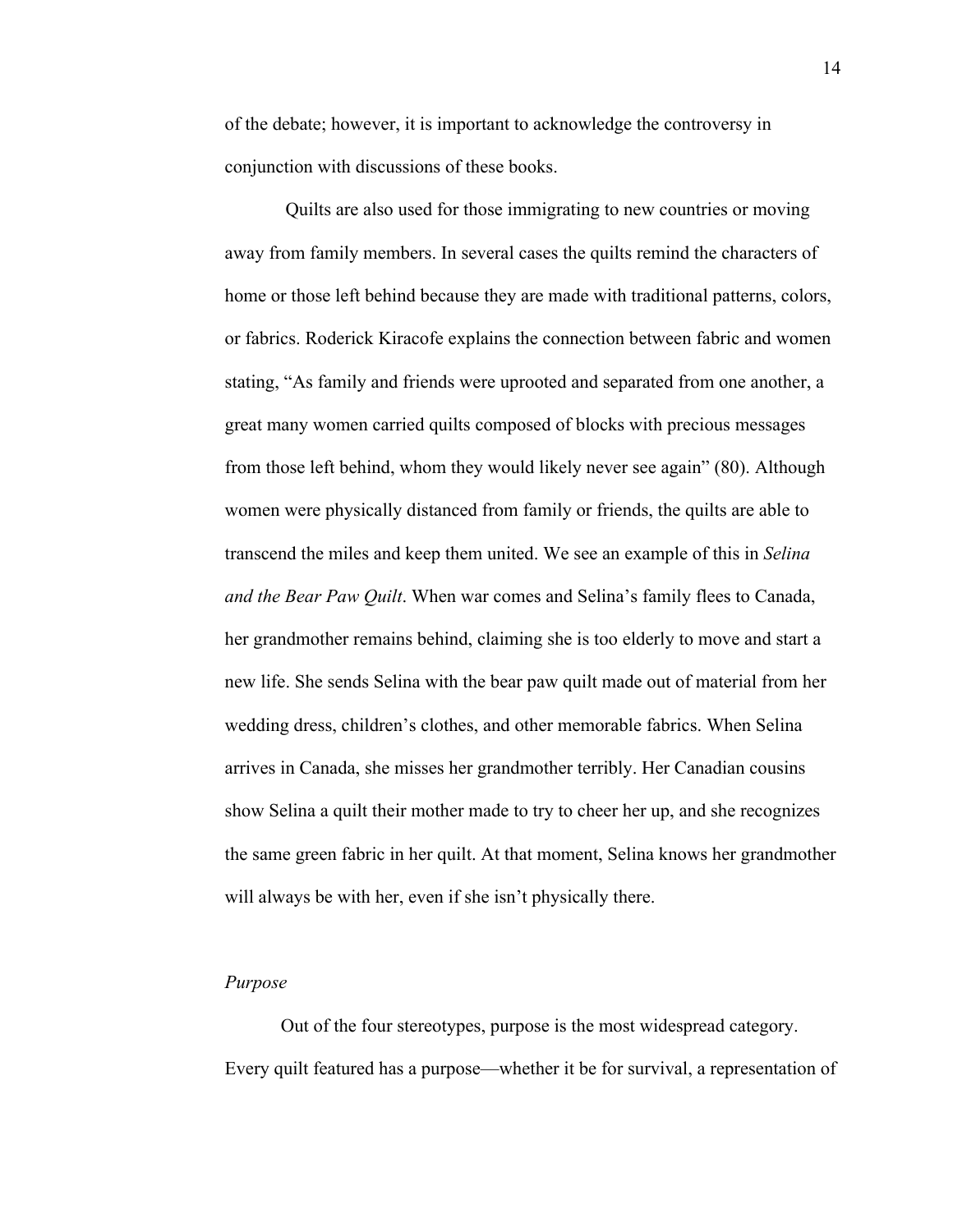tradition, a way to remember someone, and so forth. While it is hard to pinpoint one or two major purposes in the books I have selected, remembering people and passing down either the tradition or family stories seems to be the common theme. According to Linda Otto Lipsett,

Generally, the most lasting record of a woman's existence is her gravestone, but even that may have been worn by storms and time and vandalism until her name is erased, or the stone fallen and slowly buried, removed or lost. With that stone, any record of her existence is forever gone. It was not woman's desire, however, to be forgotten. And in one simple, unpretentious way, she created a medium that would outlive even many of her husband's houses, barns and fences: she signed her name in friendship onto cloth and, in her own way, cried out, '*Remember me.*' (30).

While Lipsett's quote is an explanation for writing names on an album or friendship quilt, the concept can be applied to any quilt. For the grandmotherly figures who teach main characters how to sew, give them a quilt, or even share stories associated with the fabric, their legacy lives on through the quilts. In the majority of the books, the quilt belongs (or is associated) with someone besides the main character. Although some of the quilts described in children's books are strictly for playing or selling, there is still a reminder of the person making the quilt. By passing down a quilt, not only is the grandmother asking the child to remember her, but also the stories about her, particularly major life events.

In many of the selected books, children reference family stories associated with quilts or individual pieces of fabric. Even if the character never meets the quilter, they are still aware of them. For example, *Great-Grandmother's Gifts* exemplifies remembering family members and using a quilt to preserve memories. In this book, a young narrator tells the story of her great-grandmother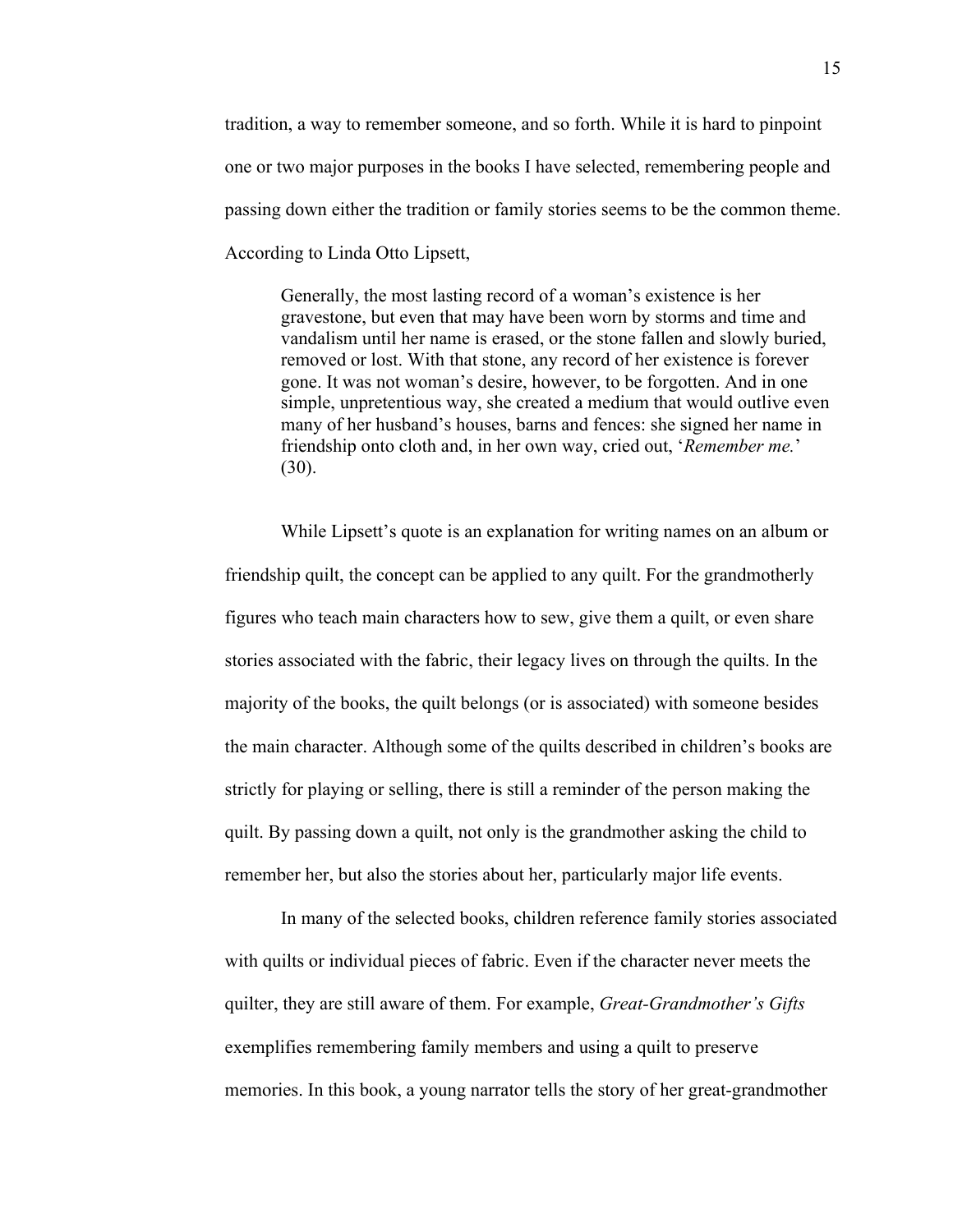Arlene. Using the squares of fabric, she recounts her great-grandmother's life. Beginning with how Arlene learned to sew as a child to her making quilts for each of the grandchildren before dying, the young narrator knows all of the stories and moments that were significant in Arlene's life. Although the quilt isn't a traditional album or friendship quilt, the same purpose of remembering the quilter exists.

#### **How do These Stereotypes Change the Way We Read/Teach These Books?**

Realizing it would be impossible to have young children read every book on quilting, selecting various presentations of stereotypes falls on the shoulders of teachers, librarians, and parents. Like any other visual or media content, screening for any unsettling issues is important. The first step towards changing misconceptions or even presumptions is to be aware that these stereotypes exist. It then becomes the question of how do we teach children to acknowledge issues of humanity, while avoiding creating more stereotypes. I would argue that the solution is to select a wide variety of books and incorporate them into lessons or class activities. One of the reasons children identify with picture books is that they are able to see themselves in the stories. If we are able to show children that anyone can learn to quilt, those lessons will transfer into other aspects of their lives. In the tender age of learning who they are, children need to have all options open to them without the fear of being ridiculed or labeled. Bridging the gap between showing children books with many types of quilts and quilters and finding something they can identify with may lead to new self-discoveries and opportunities.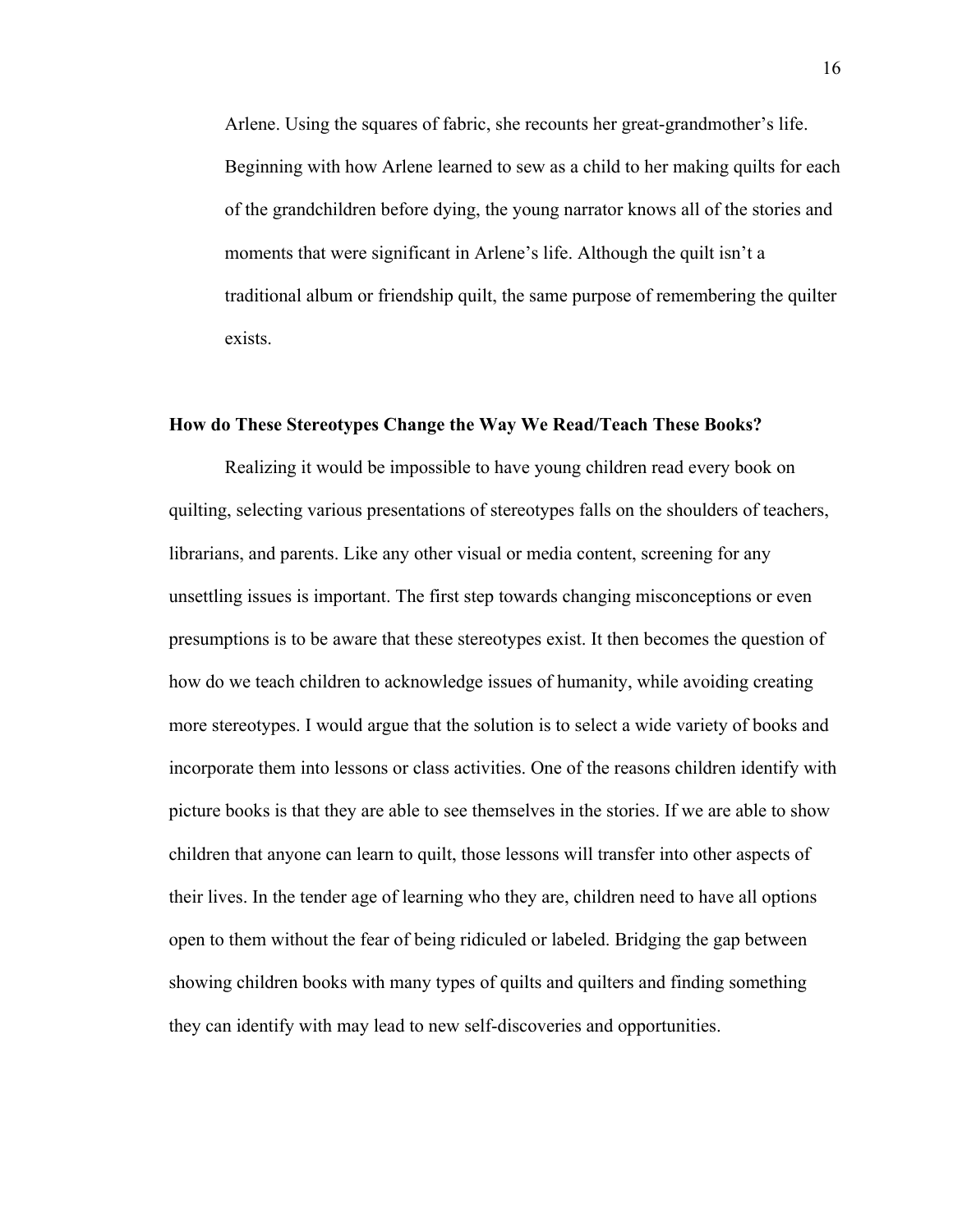Due to the amount of children's literature based on quilting, selecting books to introduce to children can be time consuming. Because teachers and librarians are busy, I have included a list of recommendations below that provide diversity and balance stereotypes. Although this list may be helpful, it is not meant to discourage teachers and librarians from browsing the other books included in the Annotated Bibliography or discovering more books based on quilting. Depending on the curriculum goal, educators may want to focus on one stereotype or aspect of this project.

- *The Cemetery Quilt* by Kent and Alice Ross
- *Sam Johnson and the Blue Ribbon Quilt* by Lisa Campbell Ernst
- *The Rag Coat* by Laruen Mills
- *Stitchin' and Pullin': A Gee's Bend Quilt* by Pat McKisack
- *The Promise Quilt* by Candice F. Ransom
- *Selina and the Bear Paw Quilt* by Barbara Claassen Smucker
- *Freedom Quilt* by Candy Grant Helmso
- *The Boy and the Quilt* Shirley Kurtz
- *No Dragons on My Quilt* by Jean Ray, Ritva, and Lizabeth Laury
- *A Quilt and a Home* by Pam Wessel-Estes

# **Why is it Important to Teach Children About Quilting?**

As a young child, I grew up watching my maternal grandmother sew, quilt, and embroider. My paternal grandmother was also heavily involved with handcrafts such as embroidery, crocheting, knitting, and cross-stitching. Because my mother wasn't so involved with handcraft, my understanding of folk art was the same as what is portrayed in children's picture books. I was adamant that only older people and women sewed or did any type of craft. Since their projects were made from scraps, I looked at their objects with disdain and wondered why they didn't buy fabric instead of using "garbage." I had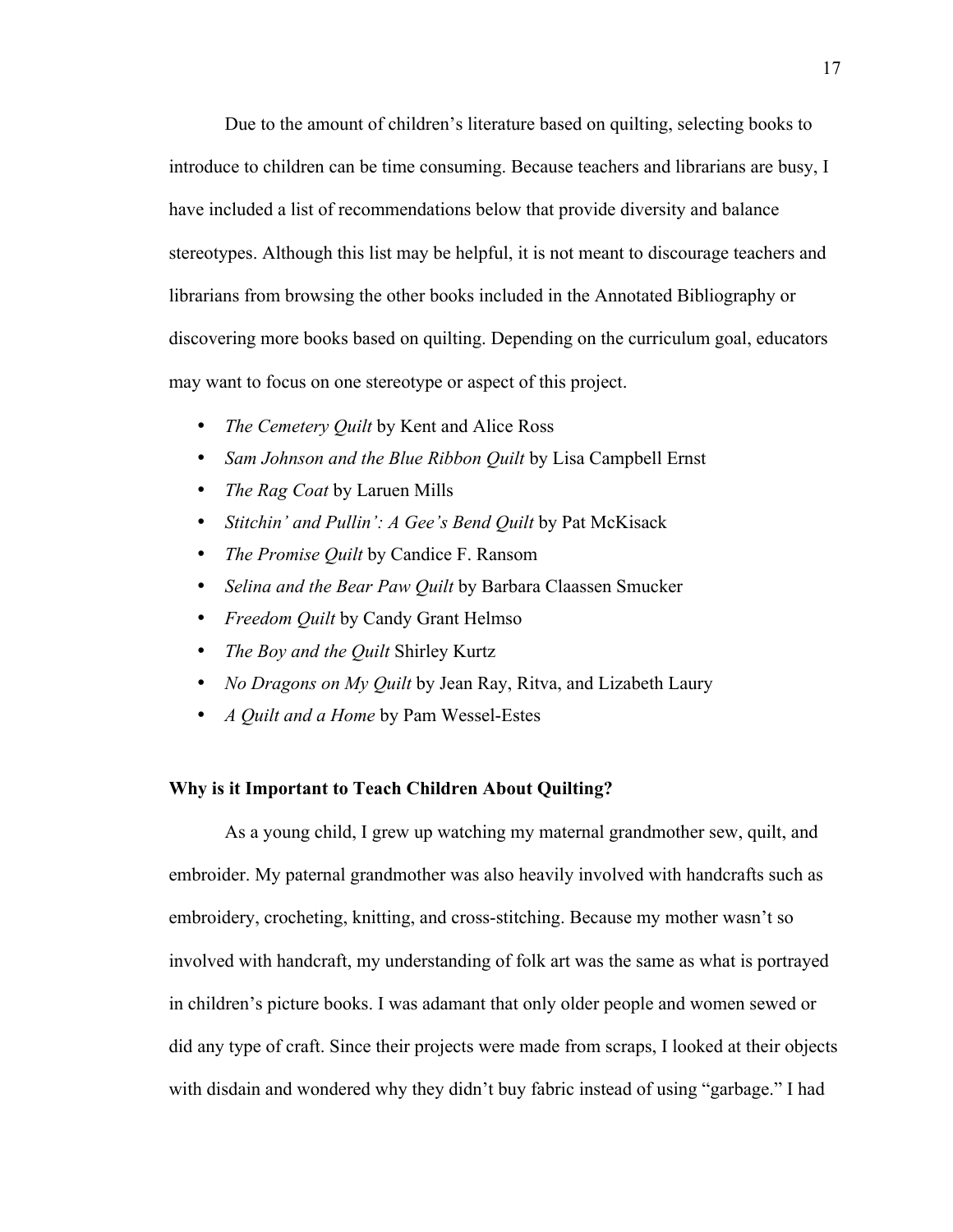no appreciation for the hours they spent working on each piece or their skills. My understanding grew as I moved into adulthood and discovered folklore. Now I realize my childhood views were uninformed, and the objects my grandmothers made are valuable.

My experience and exposure to folk art reflects the ideas presented in children's books. Had I learned to appreciate their work at a younger age, my outlook would have been different. One of my grandmothers has since passed away, and I never took the opportunity to learn from her. Although there are others in my family who are able to crochet or knit, the lessons and stories she had to share died with her. Younger generations bear the responsibility of passing down the tradition and craft. Without appreciation and knowledge of folk art, some crafts are lost forever. Teaching younger children to recognize and see the value of quilts keeps the interest alive. Even if they don't have a quilt, these books entice children to seek out a quilt or instill the desire to make one for themselves.

# **Conclusion**

Quilting unites communities and families, keeping relationships alive through generations. Each memory is preserved in the stiches that create beautiful artistic patterns; however, quilting, like other types of folk art, is shrouded in stereotypes. While these stereotypes can be accurate depending on the circumstances, the way we present them to children will impact how they perceive quilting and quilters. By providing a variety of books, which present multiple perspectives and characterizations, we are better preparing children to avoid "othering" quilting and correcting major false assumptions, such as the belief that quilting is women's work alone. Quilting remains a significant part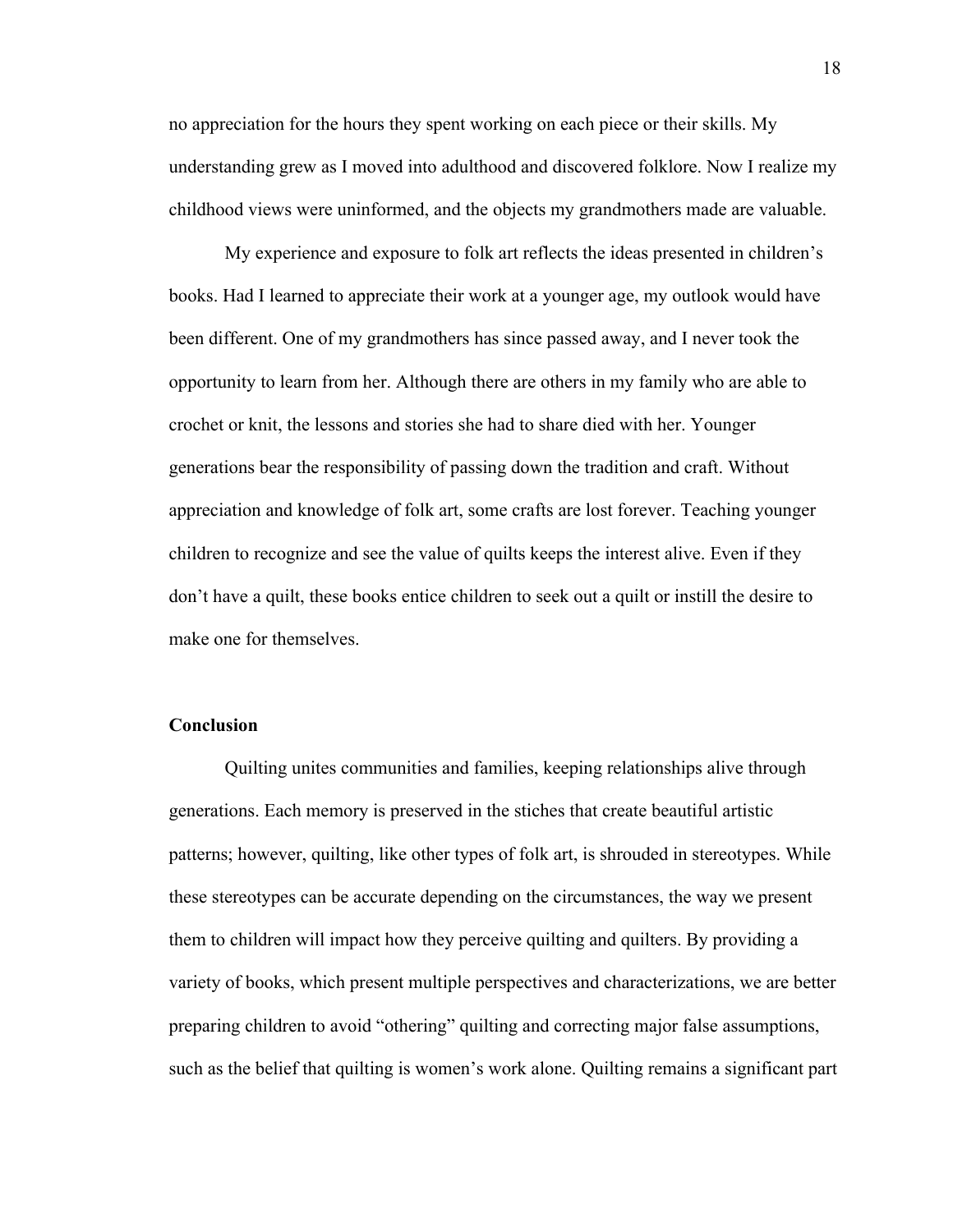of societies around the world. Not only does quilting pass through the generations, but it also extends beyond cultural barriers. While quilts are made for a variety of purposes, the ability to see value and appreciate the work is irreplaceable and something that can only be learned by example and exposure.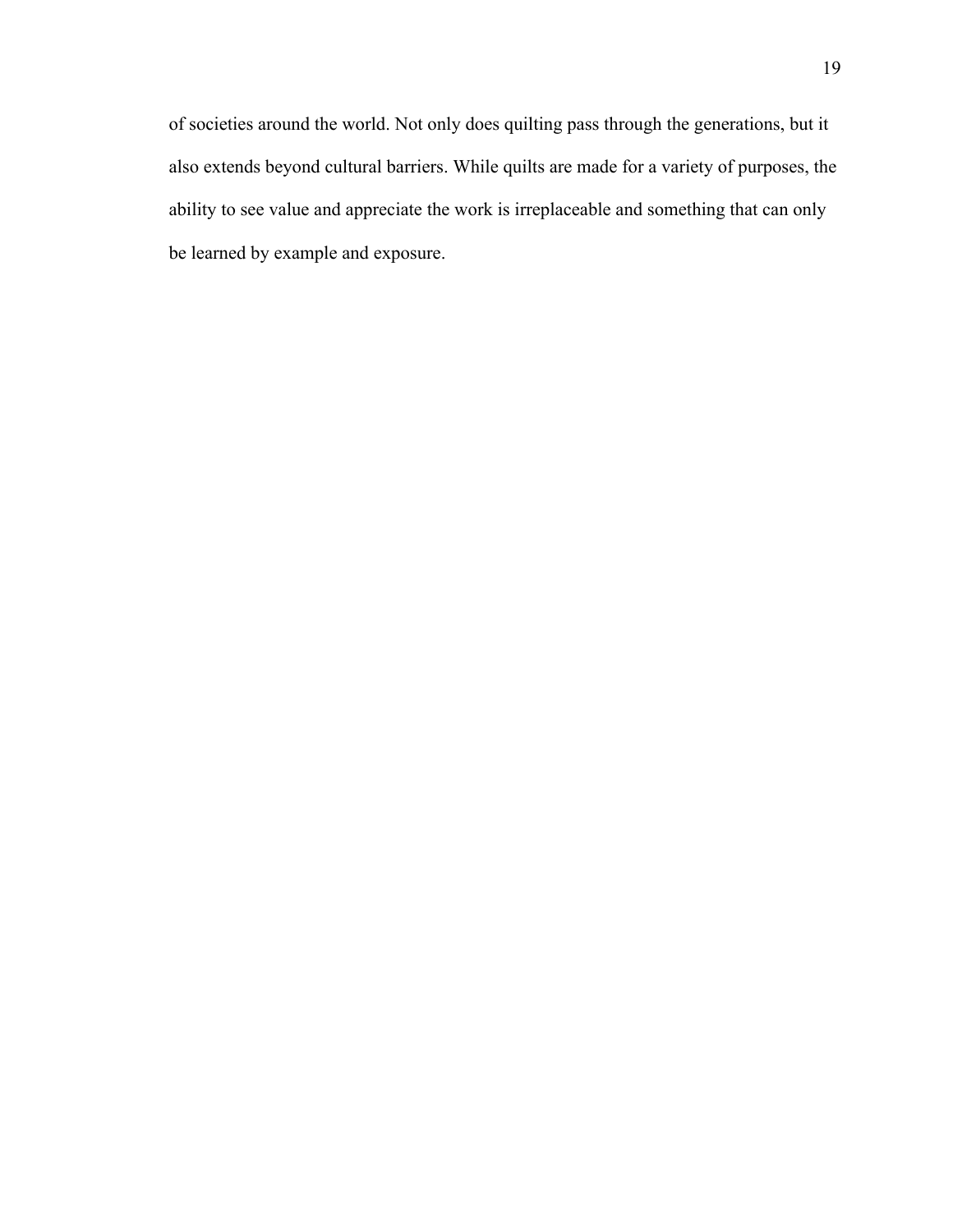### WORKS CITED

- Horton, Laurel. "Quilting: The Fabric of Everyday Life." *Western Folklore* 68, no. 4 (2009): 506-509. *Academic Search Premier*, EBSCO*host*.
- Kiracofe, Roderick, and Mary Elizabeth Johnson Huff. *The American Quilt: A History of Cloth and Comfort, 1750-1950*. New York: Clarkson Potter, 1993.
- Lipsett, Linda Otto. *Remember Me: Women & Their Friendship Quilts*. San Francisco: Quilt Digest Press, 1985.
- "What We're Doing | National Underground Railroad Freedom Center." National Underground Railroad Freedom Center. 2016. http://freedomcenter.org/whatwere-doing.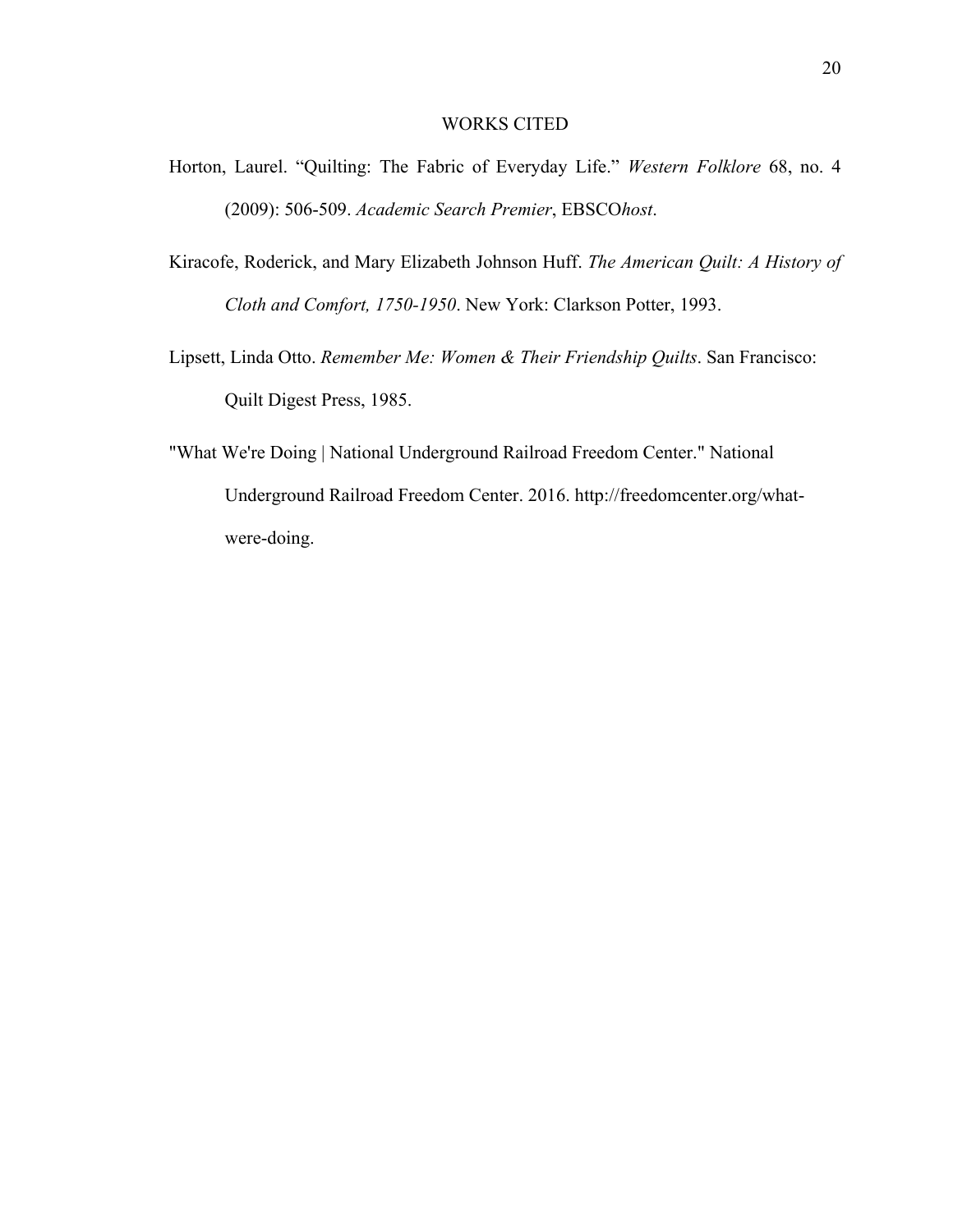Atkins, Jacqueline M. *Shared Threads: Quilting Together—Past and Present*. New York: Viking Studio Books in Association with Museum of American Folk Art, 1994.

Bendien, Elena. "The Last Stitch in the Quilt." *Gender, Work & Organization Gender, Work and Organization* 20, no. 6 (2013): 709-719. *Academic Search Premier*.

Bonsib, Sandy. *Folk Art Quilts: A Fresh Look*. Bothell: Martingale & Company, 1998.

Brightbill, Dorothy. *Quilting as a Hobby*. New York: Bonanza Books, 1963.

- Callahan, Nancy. T*he Freedom Quilting Bee: Folk Art and the Civil Rights Movement in Alabama*. Tuscaloosa: University of Alabama Press, 1987.
- Connolly, Paula T. "Texts Like a Patchwork Quilt: Reading Picture Books About Slavery." *Children's Literature in Education Child Lit Educ*. 44, no. 1 (2012): 29- 43. *Academic Search Premier*.
- Davis, Olga Idriss. "The Rhetoric of Quilts: Creating Identity in African-American Children's Literature." *African American Review* 32, no. 1 (1998): 67-76. *Academic Search Premier*.
- Eanes, Ellen Fickling, and Ruth Haislip Roberson. *North Carolina Quilts*. Chapel Hill: University of North Carolina Press, 1988.
- Floyd, Janet. "Back into Memory Land? Quilts and the Problem of History." *Women's Studies* 37, no. 1 (2007): 38-56. *Academic Search Premier*.
- Fry, Gladys-Marie. *Stitched from the Soul: Slave Quilts from the Antebellum South*. New York: Dutton Studio Books, 1990.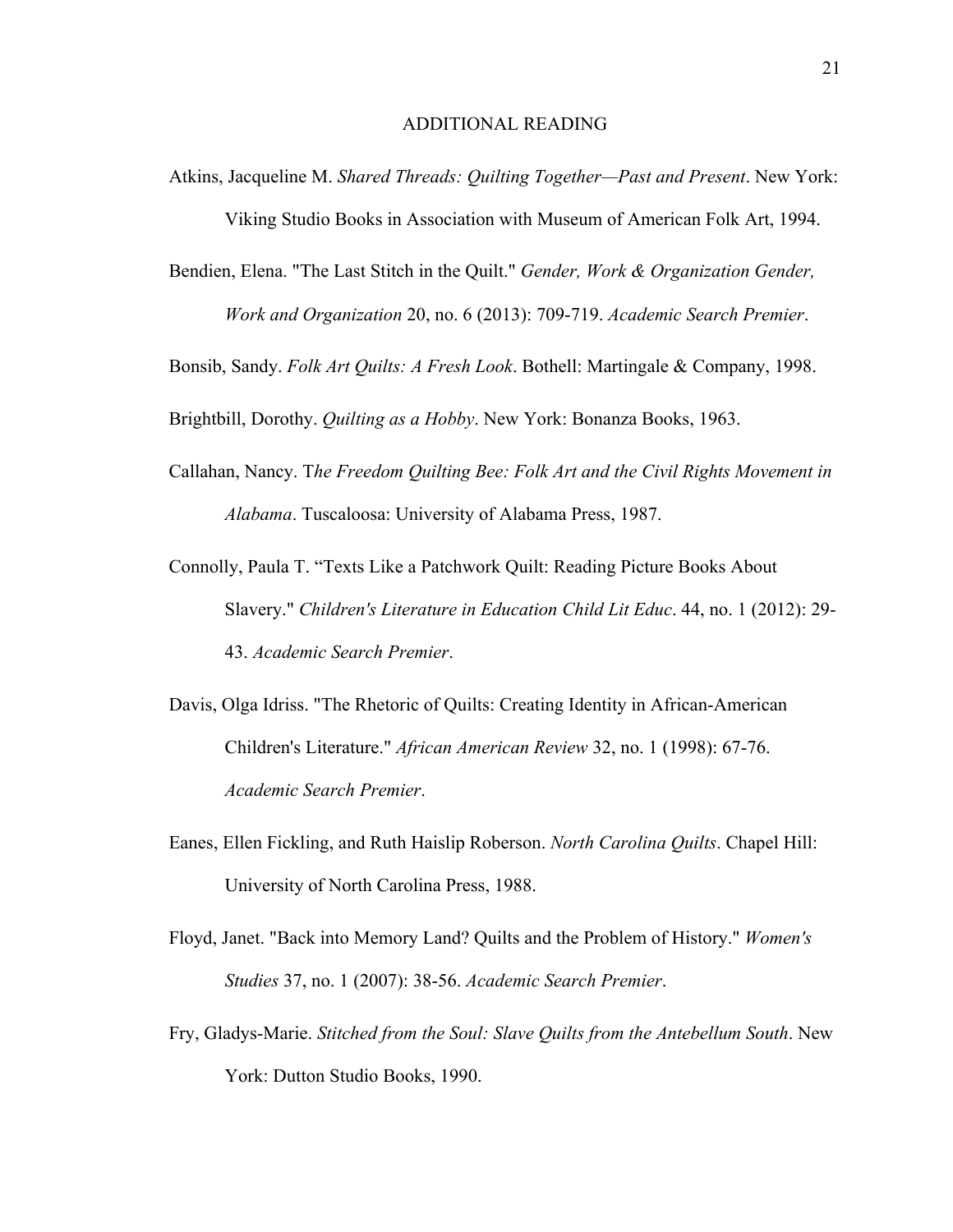- Hedges, Elaine. "Quilts and Women's Culture." *Radical Teacher* 100, (2014): 10-14. *Academic Search Premier*.
- Holland, Marna M. "Using Quilts and Quilt Picture Books to Celebrate Diversity with Young Children." *Early Childhood Education Journal Early Childhood Education Journal* 32, no. 4 (2005): 243-47. *Academic Search Premier*.

Kafka, Tina. *Folk Art*. Detroit: Lucent Books, 2008.

- Kiracofe, Roderick. *Cloth & Comfort: Pieces of Women's Lives from Their Quilts and Diaries*. New York: Clarkson Potter, 1994.
- Klassen, Teri. "Representations of African American Quiltmaking: From Omission to High Art." *Journal of American Folklore* 122, no. 485 (2009): 297-334. *Academic Search Premier*.
- Kurz, Terri L. "Quilting is Sew Mathematical." *Teaching Children Mathematics* 19, no. 7 (2013): 416-417. *Academic Search Premier*.
- Makowski, Colleen Lahan. *Quilting, 1915-1983: An Annotated Bibliography*. Metuchen: Scarecrow Press, 1985.
- Stalp, Marybeth C., and Rachel Conti. "Serious Leisure in the Home: Professional Quilters Negotiate Family Space." *Gender, Work & Organization* 18, no. 4 (2009): 399-414. *Academic Search Premier*.
- Watts-Johnson, Yolanda M. "Quilting For Social Change." *Teaching Artist Journal* 3, no. 3 (2005): 175-83. *Academic Search Premier*.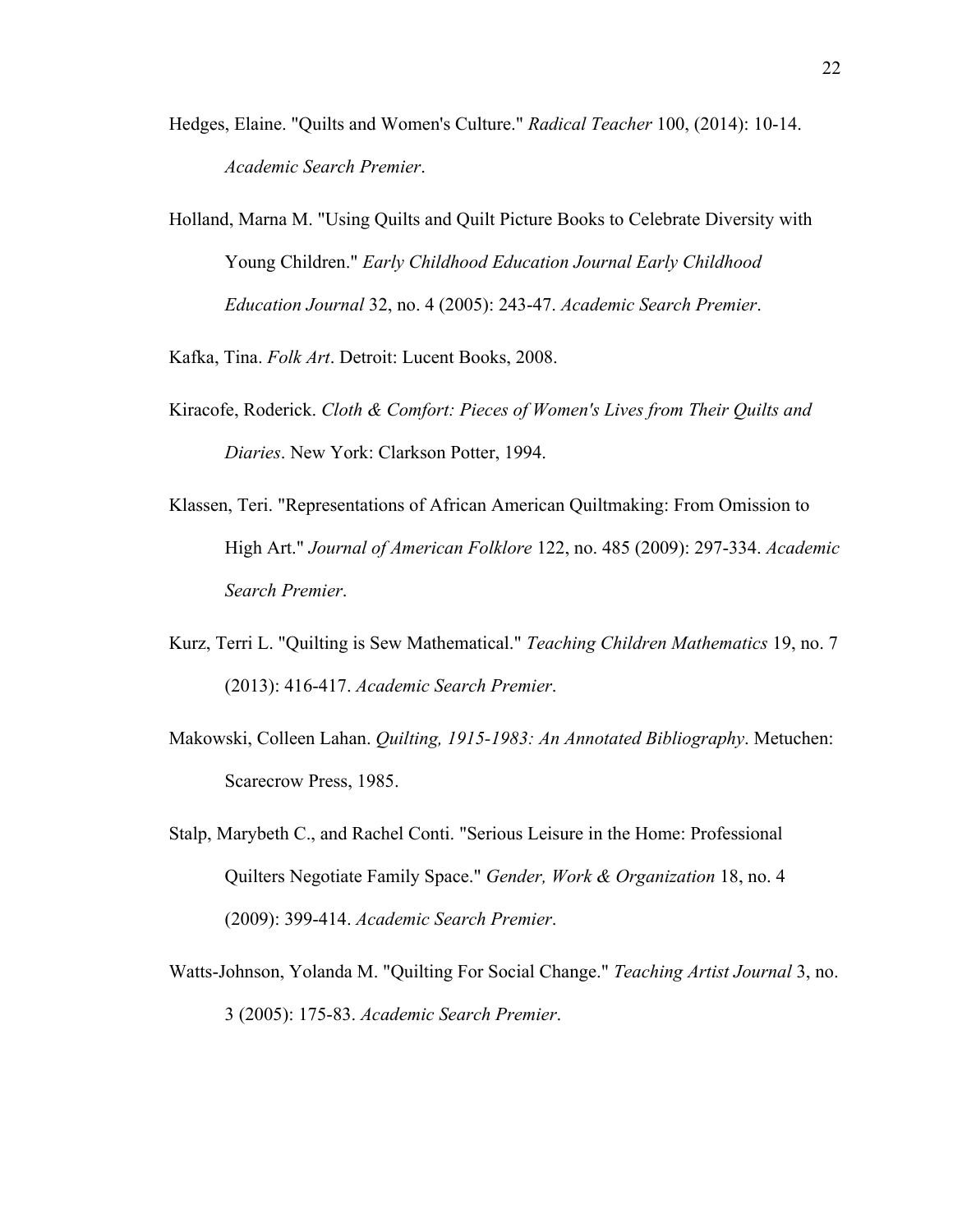Westegaard, Susanne K. "Using Quilt Blocks to Construct Understanding." *Mathematics Teaching In The Middle School* 13, no. 6 (2008): 361-365. *Academic Search Premier*.

Young, Robert, and Frankie Leibe. *Folk Art*. London: M. Beazley, 1999.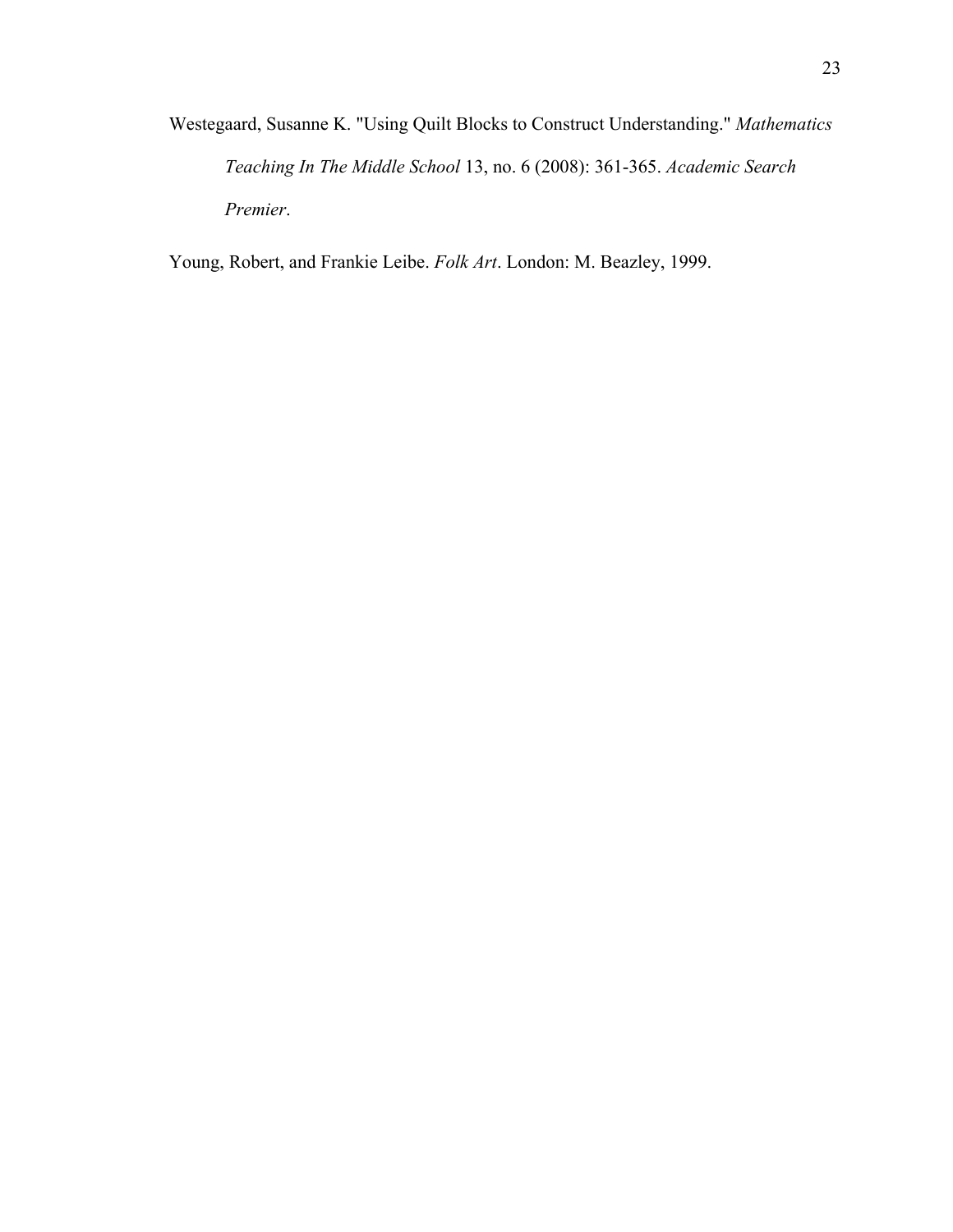APPENDIX A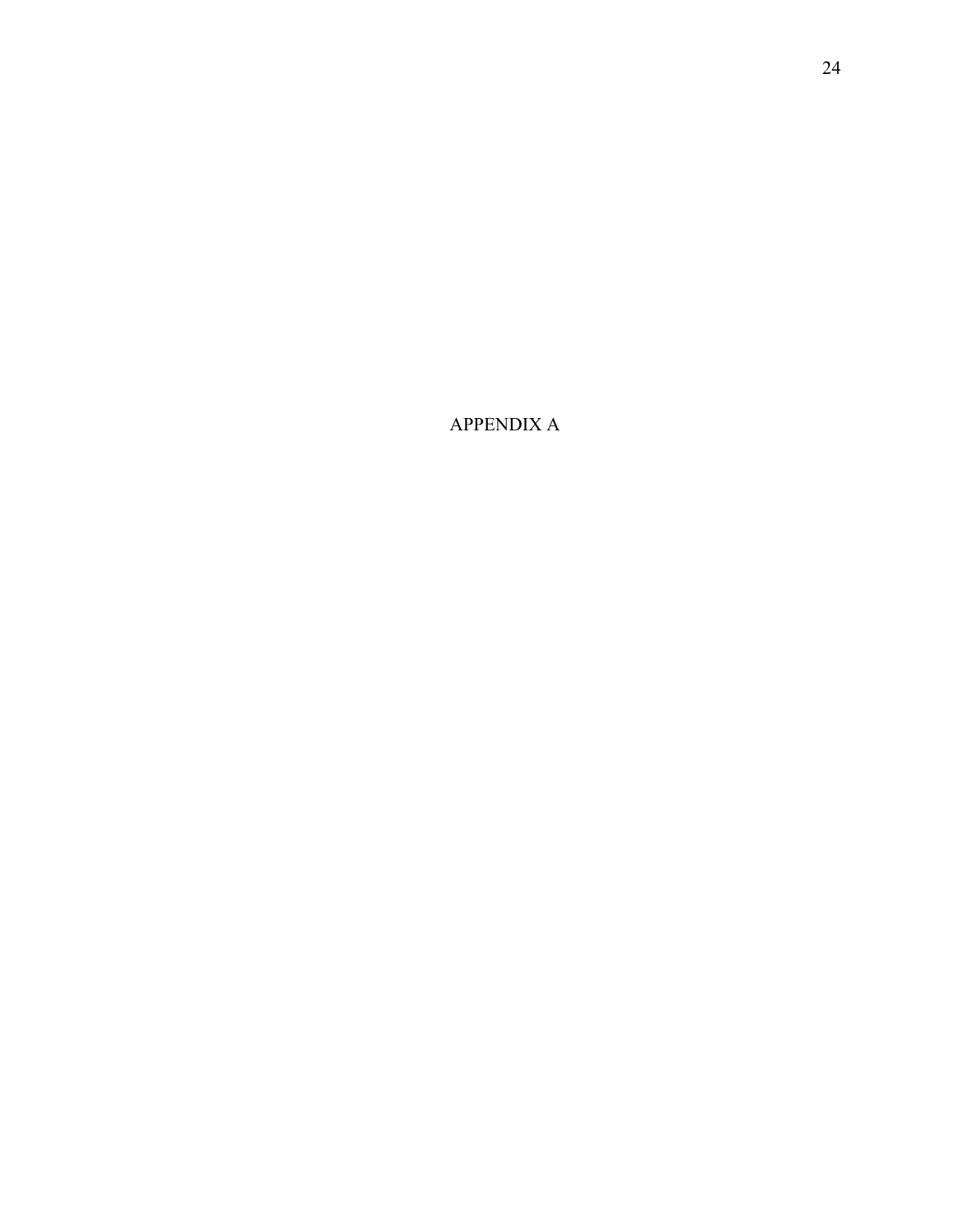#### **Annotated Bibliography**

Anderson, Janet S., and Elizabeth Johns. *Sunflower Sal*. Morton Grove: Albert Whitman,

#### 1997. Print.

Sal is a young girl who tries quilting with her grandmother and mother but feels clumsy holding a needle. She attributes it to her size and wishes she wasn't bigger than most girls. When spending time working with her father, Sal finds a large patch of sunflowers and asks her father for some seeds. She plants them the next year, but they block the pathway. The next year, Sal plants her sunflowers next to the garden; however, they block the sun and prevent her grandmother's beans from growing. Each year Sal finds a different spot for her sunflowers. Her quilting abilities never improve, and her grandmother tells Sal to stick with planting sunflowers. The family decides to go on a picnic and travels up to the highest hill. They eat, sleep, and enjoy spending time together. When it is time to leave, Sal finally sees her quilt. Rows of sunflowers frame sections of the farm, making the land appear stitched together.

*Sunflower Sal* combines both literal and figurative quilting, transferring quilting into everyday life. Although she doesn't have the ability to sew a fabric quilt, Sal has command over nature and is able to use sunflowers to patch land together. Her quilt of flowers creates an actual representation of quilts that reflect places or spaces. While Sal comes from a farming family, the images suggest they belong to the middle class. Unlike the majority of books, Sal's quilting relationship stems from her father. He teaches her how and where to plant the sunflower seeds, while her grandmother fails to teach her how to control a needle.

Berenstain, Stan, and Jan Berenstain. *The Berenstain Bears and Mama's New Job*. New

York: Random House, 1984. Print.

Mama Bear is busy caring for her husband and children. Every day, she cleans the house, tends her vegetable garden, and plays with Brother and Sister. While her husband makes furniture for a living, Mama Bear enjoys quilting and has many ideas for designs; however, she does not have the time to quilt. She sews quilts for her family that reflect their hobbies and home. One day, Papa Bear has a furniture sale that brings people from all over Bear Country. The sale happens to be the same day that Mama Bear decides to air the quilts. Customers are interested in the furniture but also want to buy Mama Bear's quilts. She tells the customers that her quilts aren't for sale but then spends the day thinking about opening a quilt shop. That night, she announces that she is going into business. Her family is concerned about not having Mama Bear around the house but support her decision and help with the chores. When the quilt shop opens, Mama Bear sells her quilts and quilts for the Bear Country Sewing Club as well. The shop is successful and even attracts the mayor and his wife, who buy four quilts. With the extra money, Mama Bear treats her family to dinner.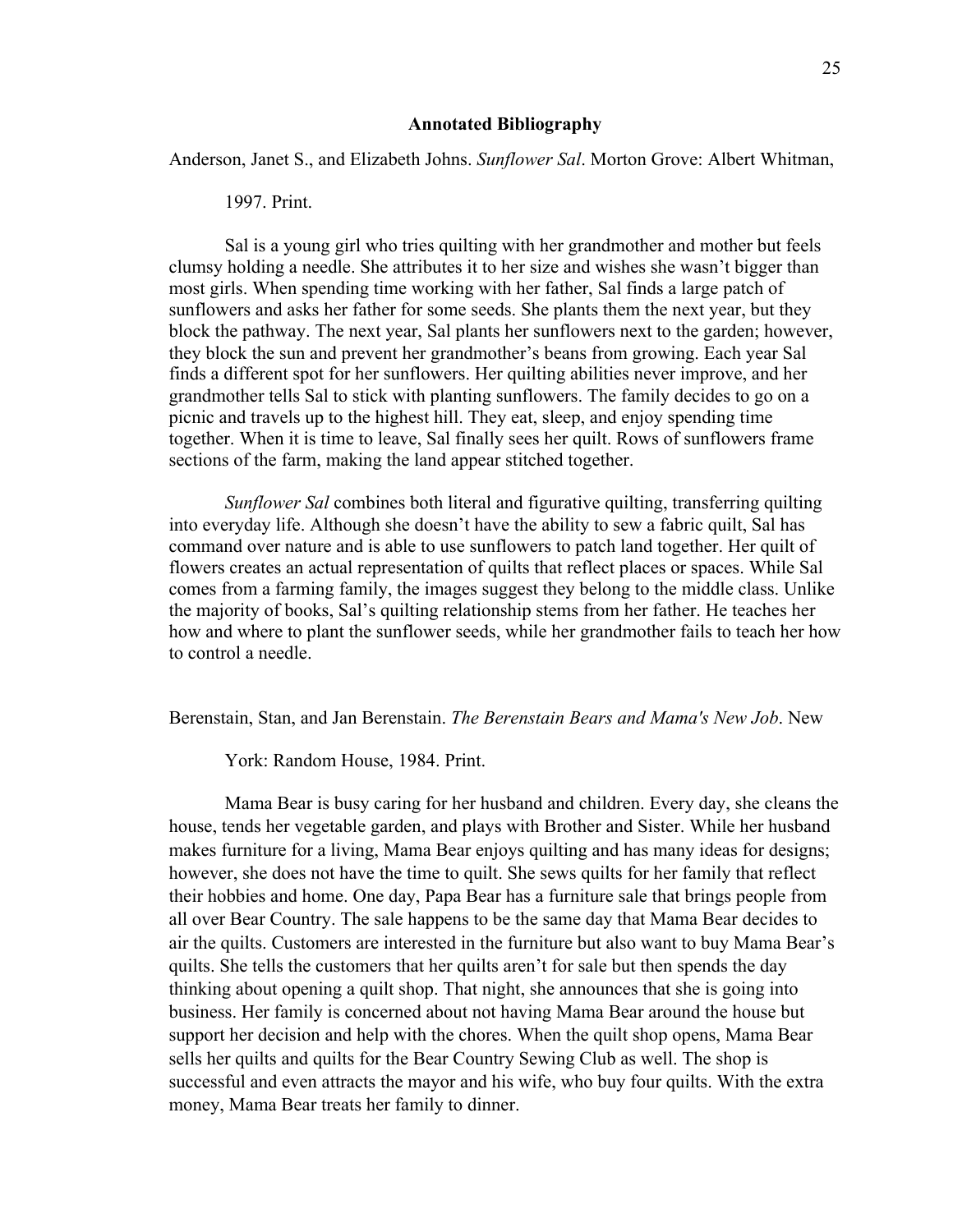Mama Bear's quilting shop demonstrates a different use of quilts than the dominant pattern. She is a younger bear who is more focused on the design and process of quilts than the sentimental value. Not only does she enjoy quilting, but Mama Bear also likes the money that comes from selling her work. Unlike most quilting books, there is no familial relationship between an elderly grandmother and young child. Instead, the relationship is between Mama Bear and the large community who are also customers. Mama Bear puts effort into designing her quilts and uses matching fabrics, suggesting that her quilts are showpieces and not necessarily used for survival.

#### Brumbeau, Jeff, and Gail De Marcken. *The Quiltmaker's Gift*. New York: Orchard, 2001.

#### Print.

High up in the mountains lives an elderly woman who sews the most beautiful quilts in the world. People from all around come to purchase her quilts, but she refuses to sell them. Instead, she gives her quilts to the poor. A greedy king lives in the village below the mountains. He requires the subjects to give him gifts at least twice a year and collects priceless objects from all around the world; however, he still is unhappy. The king sends his soldiers out to find people who have not given the king a gift. They locate the quiltmaker, but she refuses to give the king a quilt. He puts her in a bear cave, but the woman sews the bear a pillow and isn't eaten, which angers the king. After the bear cave, the king orders his soldiers to put the woman on a rock in the middle of the ocean. She is rescued by birds and sews them all little blankets. The king pleads with the quiltmaker, and she finally agrees to sew him a quilt, provided that he gives away all of his possessions. As the king finds joy in giving away his beloved objects, the quiltmaker continues sewing his quilt. She eventually rewards the king with a large and beautiful quilt.

The quiltmaker lives in a secluded area and is the stereotypical grandmother figure; however, she doesn't pass her quilts on to family members but rather strangers who are in need of warmth and protection. She requires the king to get rid of all his expensive high art before he is rewarded with a quilt, suggesting that quilts must be appreciated by the receiver. He has to learn the value of both giving and the quilt.

#### ----- *The Quiltmaker's Journey*. New York: Orchard, 2005. Print.

*The Quiltmaker's Journey* tells the story of how the quiltmaker came to be. Born into a wealthy family and orphaned as a young girl, the quiltmaker inherited an enormous fortune. She eventually runs out of things to buy, yet she still is unhappy. Large walls surround the village, and the Elders instruct townsmen to not venture outside the walls. One night, the girl is curious and decides to see what lies beyond the town's walls. She finds her way out and walks for days. For the first time, she sees poverty which upsets her. When she returns home, she confronts the Elders who tell her to forget about the poor. At that point, she gives up all of her fortune and leaves with only a few prized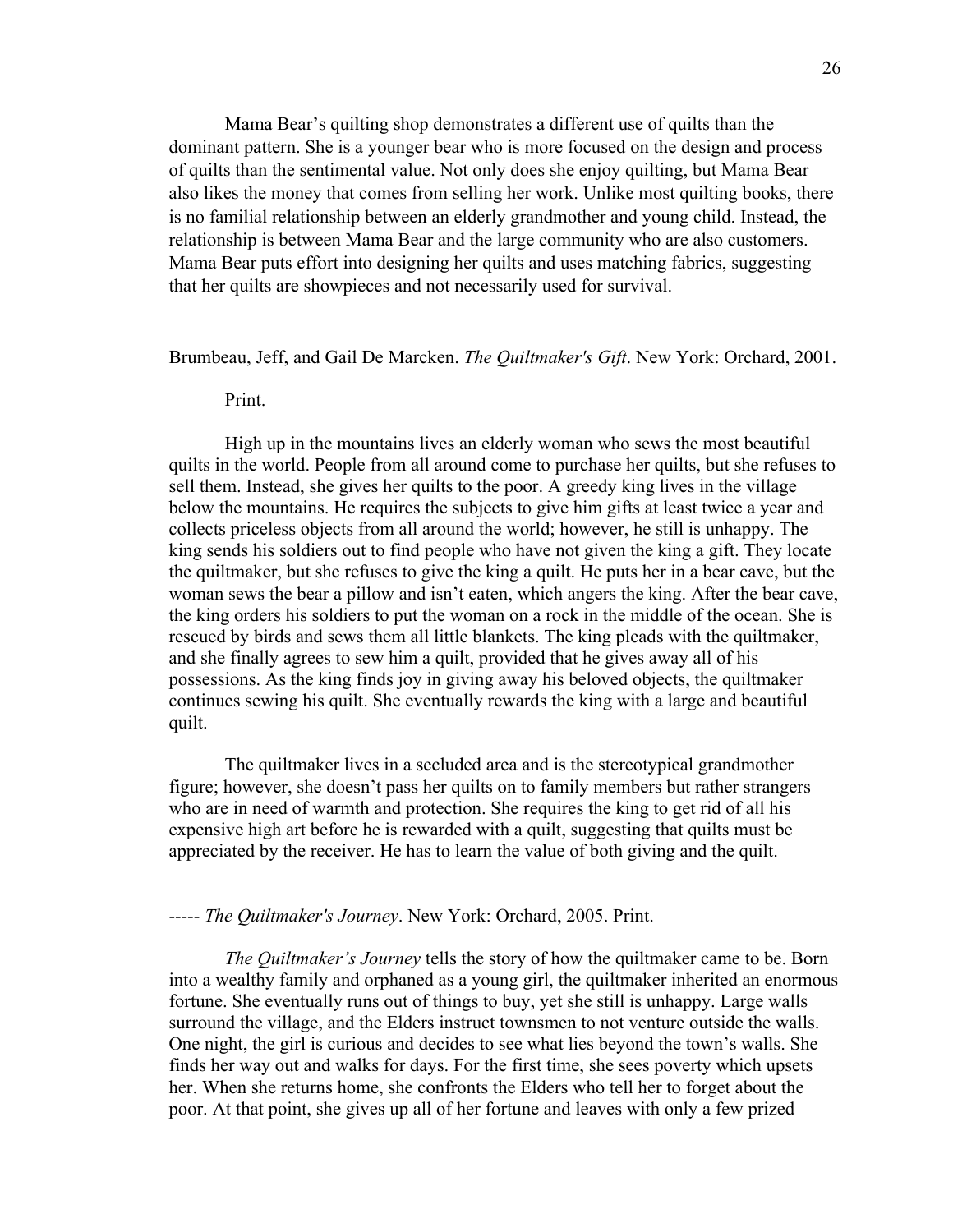possessions. The girl wanders for a short while, watching how impoverished people live and wishing she could help them. She sees a mother and child huddled together in an attempt to protect themselves from the chilly nights. Suddenly, the girl knows how she can help those around her. After buying material and walking up a steep mountain, she begins sewing. She works on the quilt both night and day, cutting fabric and quickly sewing a quilt. When she finishes the quilt, the quiltmaker slips into town and locates the mother and child. She gently places the quilt around them and secretly watches as they stir. The mother and child don't know where or who the quilt came from, but they are delighted and fall back asleep. With a newfound purpose, the quiltmaker returns to the mountain and begins her next quilt.

*The Quiltmaker's Journey* is similar to the plot of *The Quiltmaker's Gift*. The quiltmaker chooses to give up her lifestyle and possessions as a young woman in order to help those less fortunate. She finds joy in sewing and giving people quilts. Although the quiltmaker has no formal training, she learns how to sew from an elderly maid who teaches her how to sew small pillows and squares. While the maid isn't the stereotypical grandmother, she still fulfills the role. When she leaves her life behind, the quiltmaker sews her first quilt and seems to have some magical abilities, which she utilizes throughout her entire life. The last image shows a younger girl cutting fabric, suggesting the elderly quiltmaker is passing down the tradition.

Cole, Barbara Hancock., and Barbara Minton. *Texas Star*. New York: Orchard, 1990.

Print.

*Texas Star* is about a family living on a farm and preparing for the winter season. When they have all of their necessary chores finished, Mama decides to host a quilting party. She cleans and cooks for two days, getting ready for the quilters to arrive. They come early in the morning and spend all day working on the quilt. In between their quilting, they eat and socialize with each other. The young girl and boy wander around, looking at the neat stitches each of the women make. By nightfall the quilt is finished and the quilters leave. The first winter storm arrives that night and buries the house. Papa lights a fire, and Mama reads a story to their children. When Papa leaves to retrieve more firewood, he also returns with the newly finished quilt and gathers his family up in it. They spend the night wrapped in the quilt, while Mama reads stories.

The quilt in *Texas Star* is a community affair and doesn't centralize on the quilt itself, until the end of the book. Instead, the book mainly focuses on the preparations for winter and the quilters. When they arrive to help sew the quilt, the emphasis is on members of the community coming together to stitch the quilt, finishing just as the first snowflakes begin to fall. Unlike other books, readers are never told how the quilt top was made or where the materials came from. The family belongs to the working class and needs the quilt to survive the winter; however, the ability to host a quilting party suggests that they belong to the upper-working class, particularly because they are able to light fires and keep warm. With the quilt finished, the family bundles up together.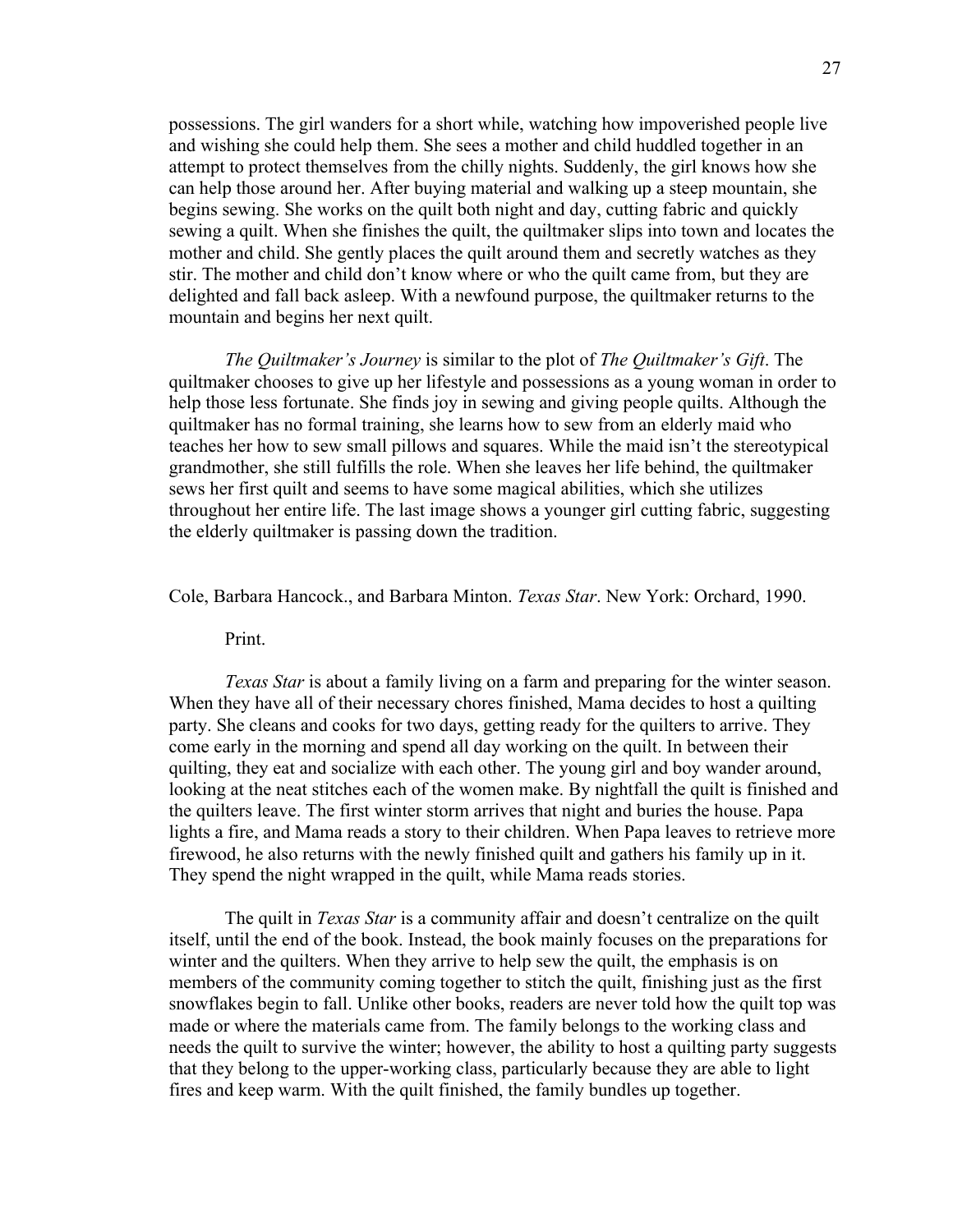Crane, Carol, and Gary Palmer. *The Handkerchief Quilt*. Ann Arbor: Sleeping Bear,

#### 2010. Print.

For many years, Miss Anderson has taught at Parkland School. She loves her school children and the school, which is her second home. Every day, Miss Anderson wears a handkerchief attached to her waist. Her past students gave her handkerchiefs from exotic locations or made from old clothing, and Miss Anderson kept all of them. When Thanksgiving arrives and the children are on holiday, a water pipe breaks and damages the school. The school is forced to close, and all of the materials need to be replaced; however, there isn't enough money to fix the school and replace the books. Miss Anderson decides to turn her handkerchiefs into a quilt and send it to an auction. She enlists the help of the children and community members who spend hours cutting fabric and sewing the quilt together. The school reopens but the children don't have books or supplies. Miss Anderson receives a letter from the auction house telling her that the quilt sold, along with a check large enough to replace the ruined books.

The town Miss Anderson lives in relies on the factory to provide jobs and support the local economy. The town's description and lack of funding to replace the damaged books suggests that the children and parents belong to the working class. For Miss Anderson, the handkerchiefs all have memories of children associated with them; however, she forgoes her collection for the sake of the town. The handkerchiefs bind the community together, mainly because everyone helps work on the quilt. When they receive the proceeds, Miss Anderson is able to use the money to purchase new books, which creates more opportunities for learning and the ability to create new memories. The children give her a handkerchief made from scraps of the quilt and embroider their names around the border. With the new handkerchief, it is clear that Miss Anderson will be able to start a new collection of handkerchiefs. Instead of placing the sentimental value on the quilt, the focus moves toward the handkerchiefs and children who benefit from Miss Anderson's sacrifice.

#### Dwyer, Mindy. *Quilt of Dreams*. Portland: Alaska Northwest, 2000. Print.

Katy's family lives in the mountains, far away from the city. When her father leaves to find work and her grandmother passes away, Katy and her mom are left together. The seasons change and winter begins to arrive. As Katy and her mom prepare for the first snowfall, Katy discovers her grandmother's sewing basket. In the basket are all of her grandmother's sewing tools: thread, scissors, and scraps of fabric. When Katy pulls out all of the tools, she finds a stack of small triangles with a note that says "Katy's Quilt." One of the patches is completed, so Katy and her mother decide to keep working on the quilt her grandmother started. Katy comes home from school every day and works on the quilt, getting frustrated at the amount of time it takes and her lack of sewing skills. Her mother encourages her to continue trying, and even offers to give Katy the beautiful pair of scissors when she is finished. Although they are not sure why her grandmother chose the pattern, they recognize some of the fabrics. When the snow buries the house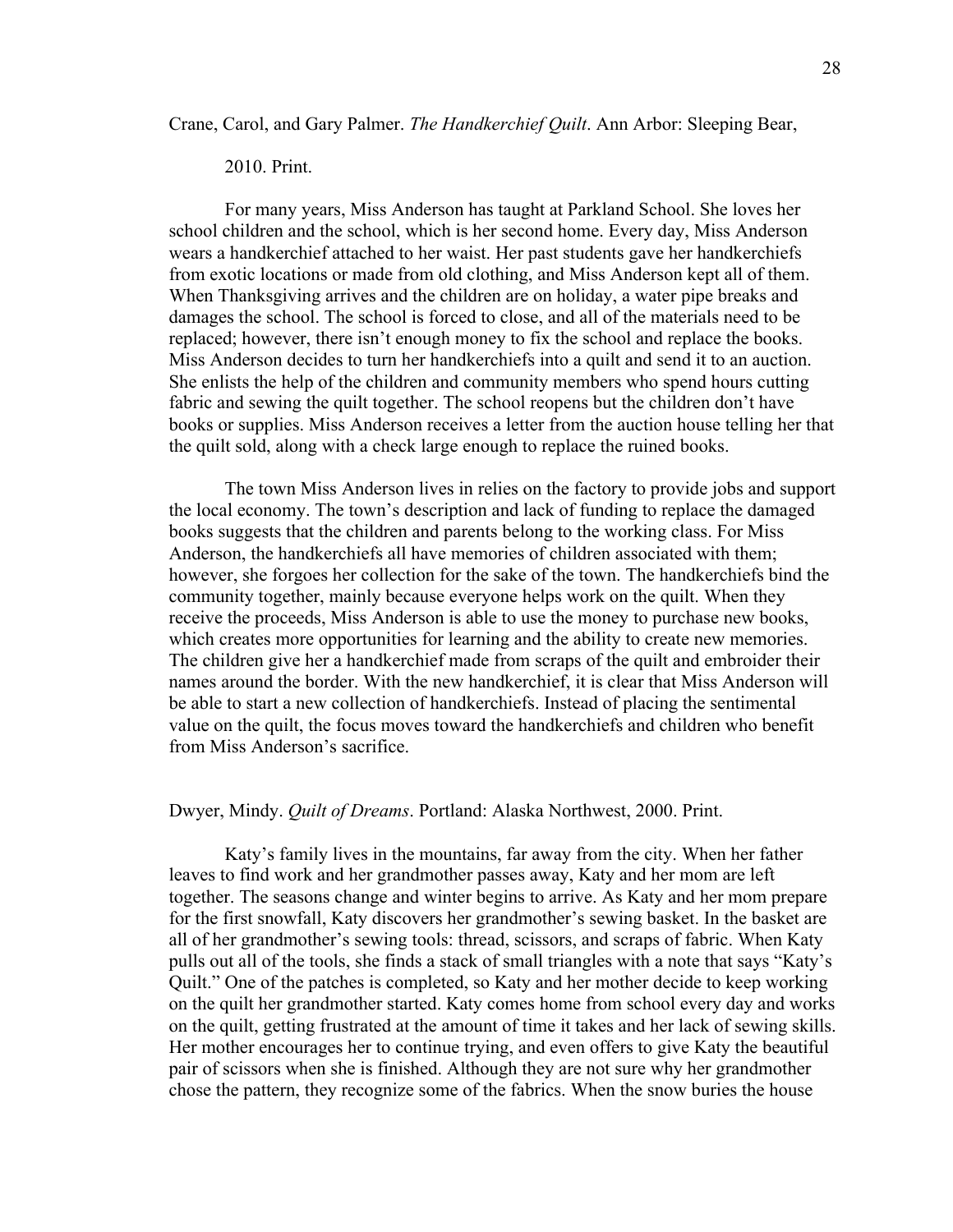and makes travel impossible, Katy and her mother find fabrics around the house to use. The quilt is almost finished, and Katy realizes that the patches look like cranes—her favorite animal.

Even though Katy's grandmother is not physically present in the story, she is still a major part of the plot and the reason behind Katy learning to quilt. Without her character, Katy wouldn't be exposed to or learn how to sew. Although Katy's mother helps her with some of the sewing, Katy does the majority of work on the quilt, demonstrating the stereotypical pattern of a grandmother-granddaughter relationship. Katy and her mother live secluded in the mountains and are unable to access the town. While the remote location would suggest Katy belongs to the working class, based on other books, the images suggest otherwise. At one point, Katy's mother even comments about going to town in order to purchase fabric; however, because of the winter storms, they are forced to find fabric in the house.

Ernst, Lisa Campbell. *Sam Johnson and the Blue Ribbon Quilt*. New York: Lothrop, Lee

& Shepard, 1983. Print.

When Sam Johnson discovers a tear in his pig awning, he works to patch it by himself. As he mends the tear, Sam finds joy in stitching and starts creating patterns on the awing. He decides to join his wife's sewing club, much to the embarrassment of his wife. The first time Sam attends the meeting and announces his decision, the women laugh and mock him. Sam leaves and gathers a group of men together. They decide to start a men's quilting group and enter a quilt into the county fair. The men and women compete to create the most beautiful quilt and work hard on their projects. When the day finally arrives, both groups carefully pack the quilts and begin the journey. The wagons accidentally collide, and the quilts land in the mud; both quilts are ruined. Sam comes up with the idea to salvage parts of the quilts and create a new pattern. The men and women agree and quickly start cutting and piecing new blocks together. With their combined efforts, the group finishes in time for the fair and wins the blue ribbon.

*Sam Johnson and the Blue Ribbon Quilt* differs from the dominant pattern of stereotypes. Instead of a grandmother-grandchild relationship, we see a men versus women attitude, until they are forced to work together as a community. Not only is there a difference in relationship, but Sam is also one of the few male quilters found in children's books based on quilting. His character contests the idea that quilting is women's work, and demonstrates that men are not only able to quilt, but also that they can be successful. Although Sam seems to defy the stereotypes, the images still maintain a distinction between house and farm. In all of the images with Sam, farm animals linger in the background or tools scatter the floor. The men work on their quilt in the barn, while the women work inside and surrounded by nice decorations such as doilies or flowers.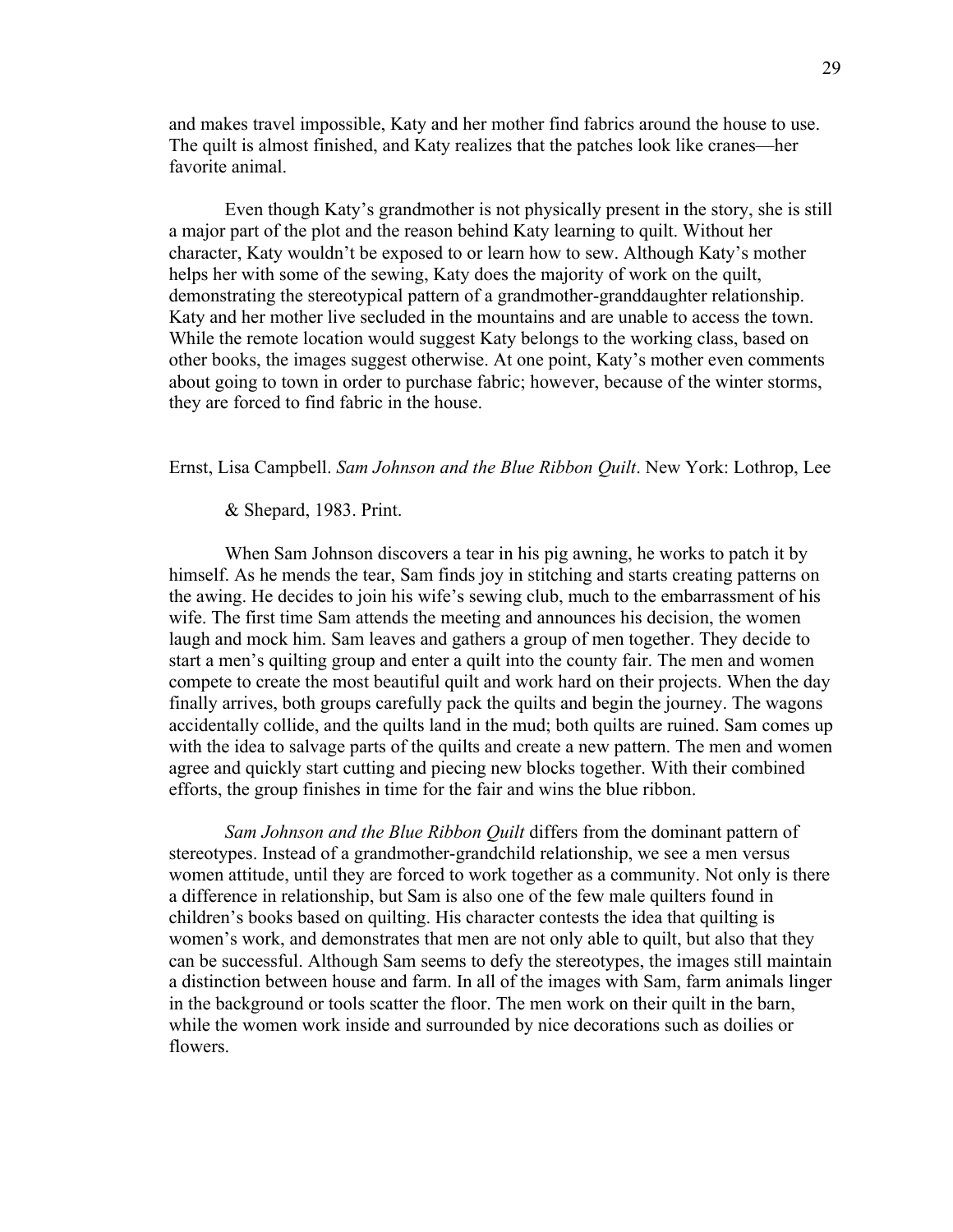Flournoy, Valerie, and Jerry Pinkney. *The Patchwork Quilt*. New York: Dial for Young

Readers, 1985. Print.

On a warm afternoon, Tayna is ill and not allowed to play outside. She decides to spend time with her grandmother. When Tayna finds her grandmother, she notices all of the fabric scraps surrounding her. Tayna asks her grandmother what she is doing, and her grandmother explains she is sewing a patchwork quilt. After a long discussion, Tayna's grandmother agrees to make her a quilt. Over the course of several months, Tayna watches her grandmother pick and piece fabrics together. Her grandmother collects fabrics from old dresses, jeans, and shirts, adding them to her pile of fabric. When Christmas arrives, Tanya's grandmother becomes very sick and has to remain in bed for several months. Tayna wants to continue working in the quilt and learns how to cut the squares and sew them together. She finishes the quilt, just in time for her grandmother to do the quilting. Because of all her work, Tayna's mother and grandmother give the quilt to her.

When Tayna first asks her grandmother about the patchwork quilt, her mother intervenes and offers to buy Tayna a real quilt. Tayna remembers that her grandmother's quilt is old and dirty, but she decides to have a patchwork quilt. Her mother's ability to purchase a manufactured quilt suggests the family isn't from the working class. Tayna also doesn't need the quilt for protection or survival; instead, the quilt preserves memories associated with each piece of fabric. In the majority of books, the grandmother completes the quilt and presents it to the child; however, Tayna takes responsibility and finishes piecing the quilt together when her grandmother becomes ill. The selection of fabrics includes something from every family member, making the quilt significant to everyone. With the difference between class and purpose, the quilt is meant to unite the family and demonstrate teaching children about tradition and quilting.

Fredericks, Anthony D., and Tammy Yee. *The Tsunami Quilt: Grandfather's Story*.

Chelsea: Sleeping Bear, 2007. Print.

Kimo and his grandfather are extremely close and do everything together. As a young boy, Kimo doesn't understand why his grandfather visits Laupāhoehoe Point or places a lei on the large marble stone. He never asks his grandfather, who passes away when Kimo turns nine. Kimo asks his father about the story. His father tells him about the tsunami and takes Kimo to the museum. At the museum, Kimo sees the Tsunami Quilt dedicated to the twenty-four people who were lost to sea. The blue and yellow quilt has twenty four squares surrounding a large centerpiece—each block has a wave with a person's name. In the center, a bigger wave holds the date and location of the tsunami.

*The Tsunami Quilt* is based on a true story and focuses on the community quilt made after the horrific tsunami, which killed a school yard full of children. The quilt currently hangs in the Pacific Tsunami Museum on the Big Island in Hawaii. Unlike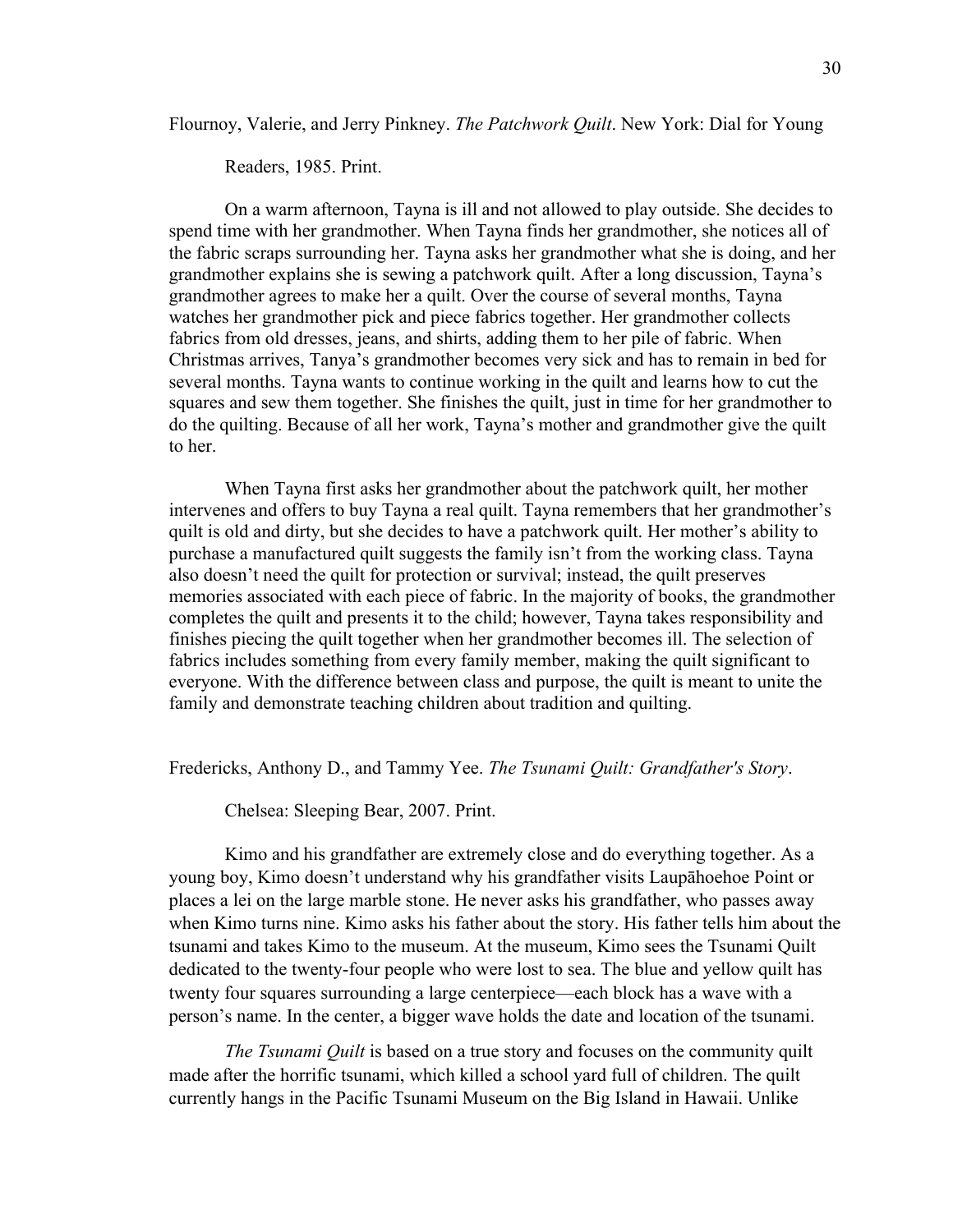other books, *The Tsunami Quilt* differs in gender but maintains the relationship between a grandparent and grandchild. While the grandfather isn't a quilter, the Tsunami Quilt still holds familial significance. Instead of passing down a quilt, the story becomes the object. Kimo, his father, and grandfather are connected to the island and Laupāhoehoe Point and grounded in the history. While the grandmother makes the leis, his grandfather is responsible for taking it to the memorial. Kimo and his father continue the tradition after his grandfather passes away, emphasizing the importance of tradition. Since there are no quilters present, the quilt belongs to the community and not an individual.

# Gibbons, Gail. *The Quilting Bee*. New York: HarperCollins, 2004. Print.

*The Quilting Bee* is an informative book without main characters or a plot. Instead, Gibbons uses the book to explain technical terms such as "thimble," "quilting frames," "patterns," and "quilting bee." The book begins by describing what a quilt is and how quilters choose patterns or fabric. In the margins, Gibbons asks the reader questions, includes types of patterns, or further explains terms. As the quilters begin to sew the pieces of fabric into a pattern, creating a block, they carefully match seams and arrange the blocks. Once the quilt top is created, women gather together and help hand-quilt the final product. Gibbons also approaches quilting from a historical perspective, describing the history of quilts throughout the United States and the world. She explains the purpose of quilts and even addresses the emotional value in quilts, particularly those with special memories or fabrics.

While this book lacks characters or a plot, the illustrations still project some of the stereotypes found in other quilting books. The majority of images depict women from the middle-class looking at fabric or using modern tools to sew their quilts. Bolts of fabric cover the table, which is also scattered with pin cushions, angle guides, and cutting mats. When flashing back to the history of quilts, the illustrations still depict a family from the middle-class. The fabrics on the quilt match and are arranged in orderly patterns, and there is no mention of using scraps to make quilts for survival. Instead, Gibbons focuses on women creating patterns that reflected their life, weather, new homes, etc., choosing to portray the purpose of quilts in a more positive light. Once the reader switches from the historical to modern quilters and tools, the focus moves from the quilts to presenting the final product at the county fair. Although Gibbons explains that pioneer women had special stories associated with each quilt and used them to reflect their lives, the modern women are sewing quilts strictly for enjoyment and reward.

#### Guback, Georgia. *Luka's Quilt*. New York: Greenwillow, 1994. Print.

Luka's grandmother, Tutu, makes a traditional Hawaiian quilt for her granddaughter. At first, Luka is excited about her flower quilt and imagines all of the colors that will be in her quilt. She patiently waits for her grandmother to finish sewing.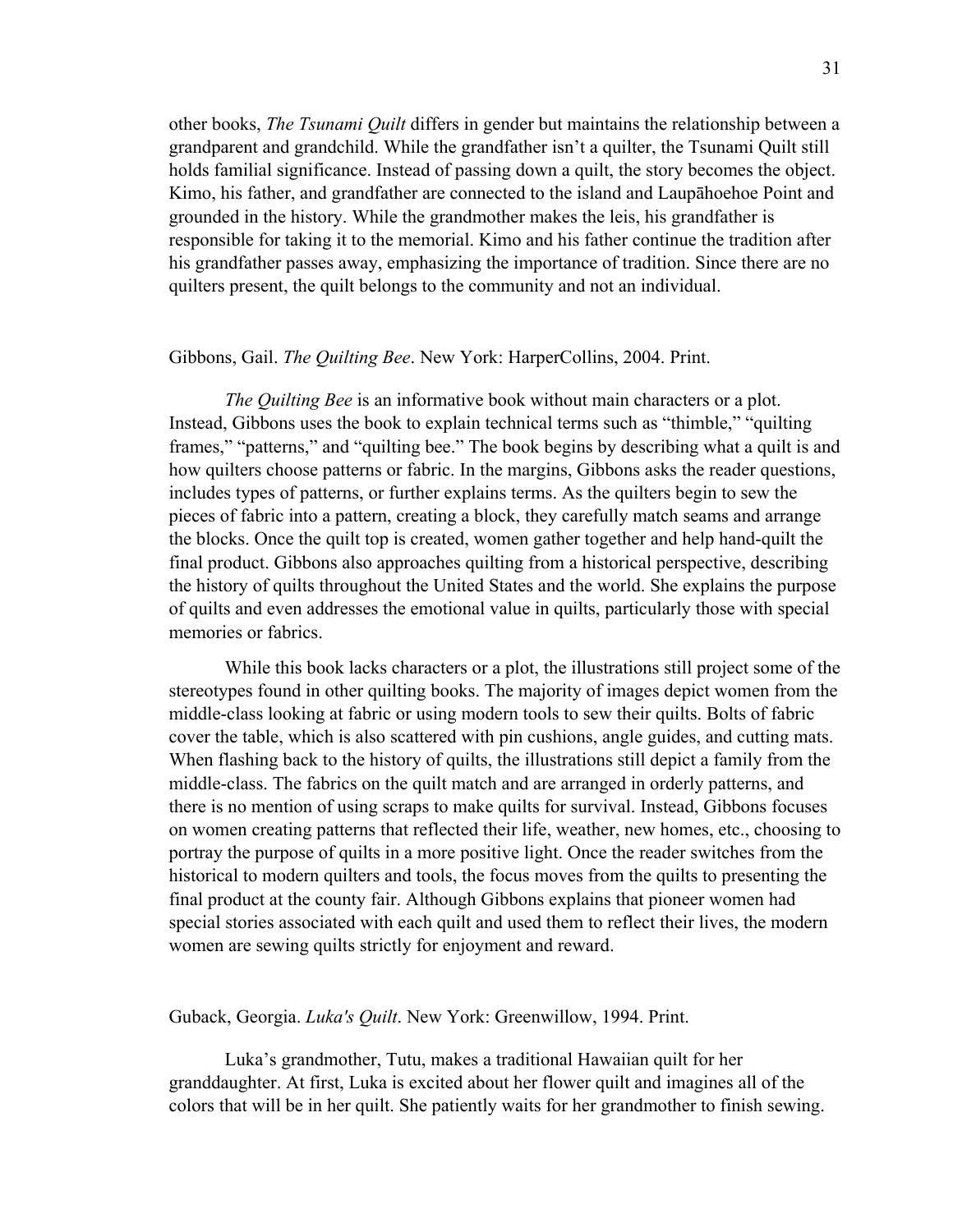When Luka sees the quilt, she is disappointed by the green and white color scheme. Luka tells Tutu that flowers aren't white, and her grandmother explains that it is a traditional quilt; however, Luka refuses to talk with her grandmother. One day they call a truce and attend the Lei Festival where Tutu lets Luka make a lei. After choosing flowers of every color, Luka begins stringing her flowers together and is corrected by Tutu who explains that leis should only be one or two colors. Luka reminds her grandmother that it is her lei and continues using a variety of flowers. She is thrilled with her colorful lei and no longer upset by the two-tone quilt. The next morning Tutu asks Luka for help picking out floral scraps. When Luka's lei turns brown, Tutu gives her a surprise—a colorful lei for her bed.

Tutu explains that her vision for the quilt came from a dream, suggesting that she is closely connected to some type of deity (or ancestors). The quilt is done in the traditional color scheme, emphasizing the strength of culture and family. The dominant relationship between a grandmother and grandchild is evident in Luka's book. In fact, Tutu means *grandmother* in Hawaiian. Since we only know the grandmother as Tutu, her name is not so important as her relationship. Luka's reaction could be interpreted as a rejection of familial connections because she thinks the quilt is wrong. The compromise and happiness she feels for the quilt only comes when Tutu makes her a lei. While Luka chose the colors for her quilt, there's no mention of her grandmother using scraps except to sew the lei. Her grandmother represents the traditional culture—she wears the Hawaiian dress in Hawaiian fabric, while Luka wears modern clothing.

Helmso, Candy Grant., and Joanne H. Friar. *Freedom Quilt*. Katonah: Richard C. Owen,

### 2003. Print.

*Freedom Quilt* is about an African American family who are slaves on a plantation. Each night Malindy, her mother, cousins, and aunts gather together to sew. Malindy notices that the blocks depict objects such as stars, houses, or fields. She asks her mother about the patterns, and her mother explains that each block is part of a map. When the quilt is finished, they hang it outside on the clothesline and leave it for other slaves to utilize. One night, Malindy's mother wakes her up and tells her they are leaving. Malindy packs up her things and walks away. In the last illustration, she turns back to see the quilt still hanging from the clothesline.

The map quilt Malindy's family sews reflects the belief that the Underground Railroad used cleverly sewn quilts to guide slaves towards freedom. What's different about *Freedom Quilt* is that the relationship is between Malindy and her mother; however, the familial characteristics are still prominent in that her aunts and cousins are involved. While there is no grandmotherly figure, the focus is not on the quilt as a tradition or way of teaching children about quilting but rather as a form of escaping their horrific circumstances. Because the quilt is left behind for others to use, the significance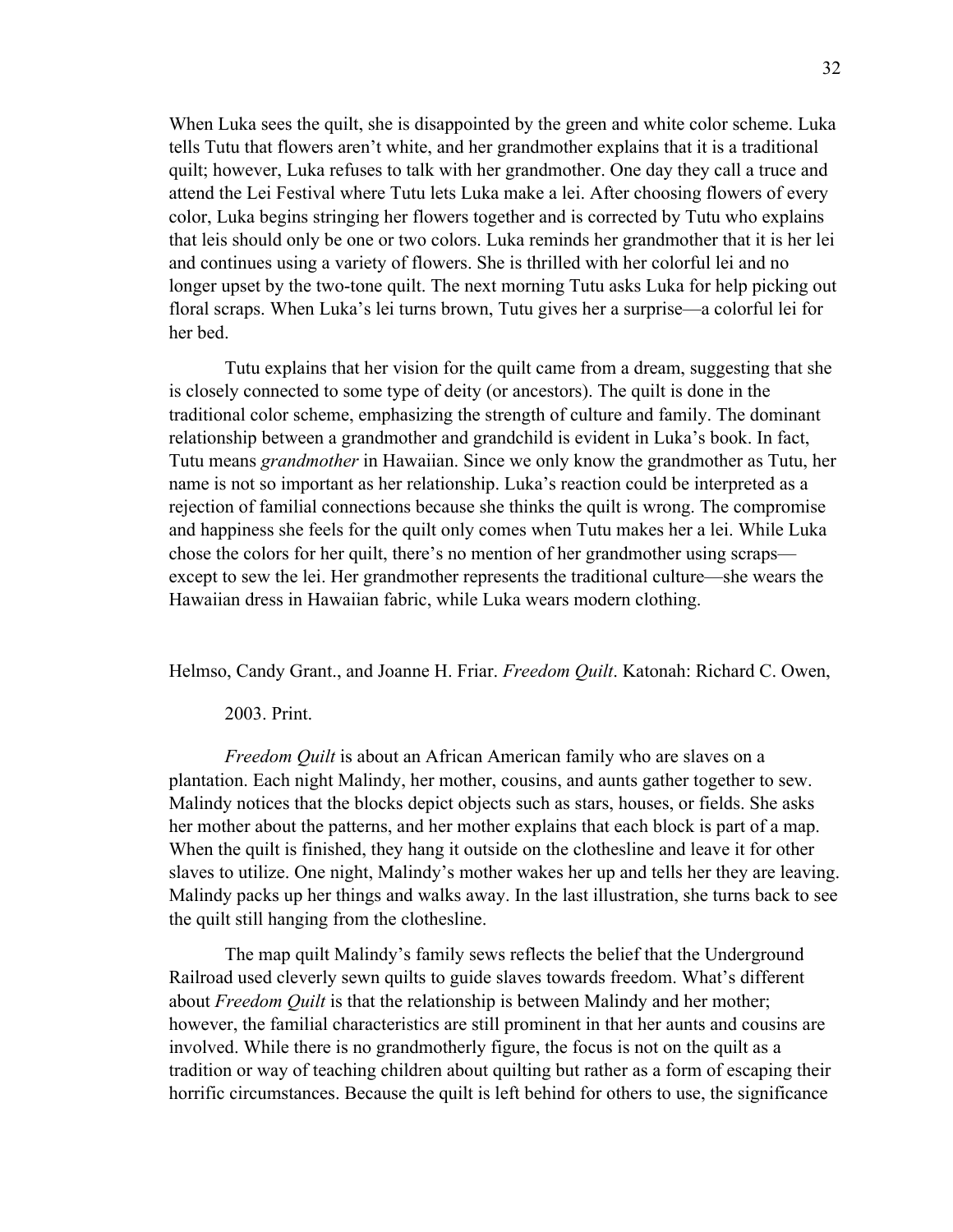isn't about Malindy's family selecting fabric or making the quilt, but rather the quilt's meaning.

# Ives, Penny. *Granny's Quilt*. London: Puffin, 1995. Print.

A young granddaughter spends the night with her grandmother and asks to hear the story of the patchwork quilt. Her grandmother agrees to tell her the stories associated with each piece of fabric. As they sit around the fire, the grandmother reminisces about certain dresses and moments in her life. Each square of the patchwork quilt has a memory connected to it; some from her childhood; others from her courtship and wedding. The young girl listens and touches each square. When the grandmother is finished, she asks the girl if she would like to start a patchwork quilt of her own. That night, the two start working on cutting and piecing squares together for a new memory quilt.

*Granny's Quilt* resembles the dominant pattern found in the majority of children's books based on quilting. The relationship between grandmother and granddaughter is present, along with the importance of the material. For the grandmother, the quilt contains all of memories and essentially her identity. The quilt provides emotional and physical comfort, while allowing her to share her personal narratives. What's different about *Granny's Quilt* is that the grandmother doesn't give her quilt to the granddaughter. Instead, she offers to help her granddaughter make her own quilt with fabrics that are important to her.

#### Johnston, Tony, and Tomie DePaola. *The Quilt Story*. New York: Putnam, 1985. Print.

*The Quilt Story* is about a mother who sews a quilt for her daughter Abigail. The quilt is meant to keep Abigail warm and has falling stars, which are Abigail's favorite. She uses the quilt to wrap up in, as a table cloth for tea parties, and wears it as a cape. Abigail loves her quilt and takes it everywhere she goes. When the family moves to another cabin, Abigail holds the quilt and feels like she is home. As the years pass, the quilt becomes worn, and Abigail places it in the attic upstairs where animals nest in it. The quilt remains in the attic for years, until one day, Abigail's daughter finds it folded up in the corner. The little girl asks her mother to repair the quilt and also uses it for sleeping and playing. Another move takes Abigail's family to a different town and house, but the little girl has her mother's quilt, which makes her feel like she is home.

Although Abigail's daughter never knew her grandmother or hears any stories about her, the quilt still maintains the stereotypical grandmother-granddaughter relationship. Unlike the majority of books, the quilt passes down from mother to daughter and not grandmother to granddaughter. While the mother's character is more involved with the quilt, she repairs what her mother originally sewed. Her repairs allow the quilt to continue being passed down and used by future generations. Not only does the quilt move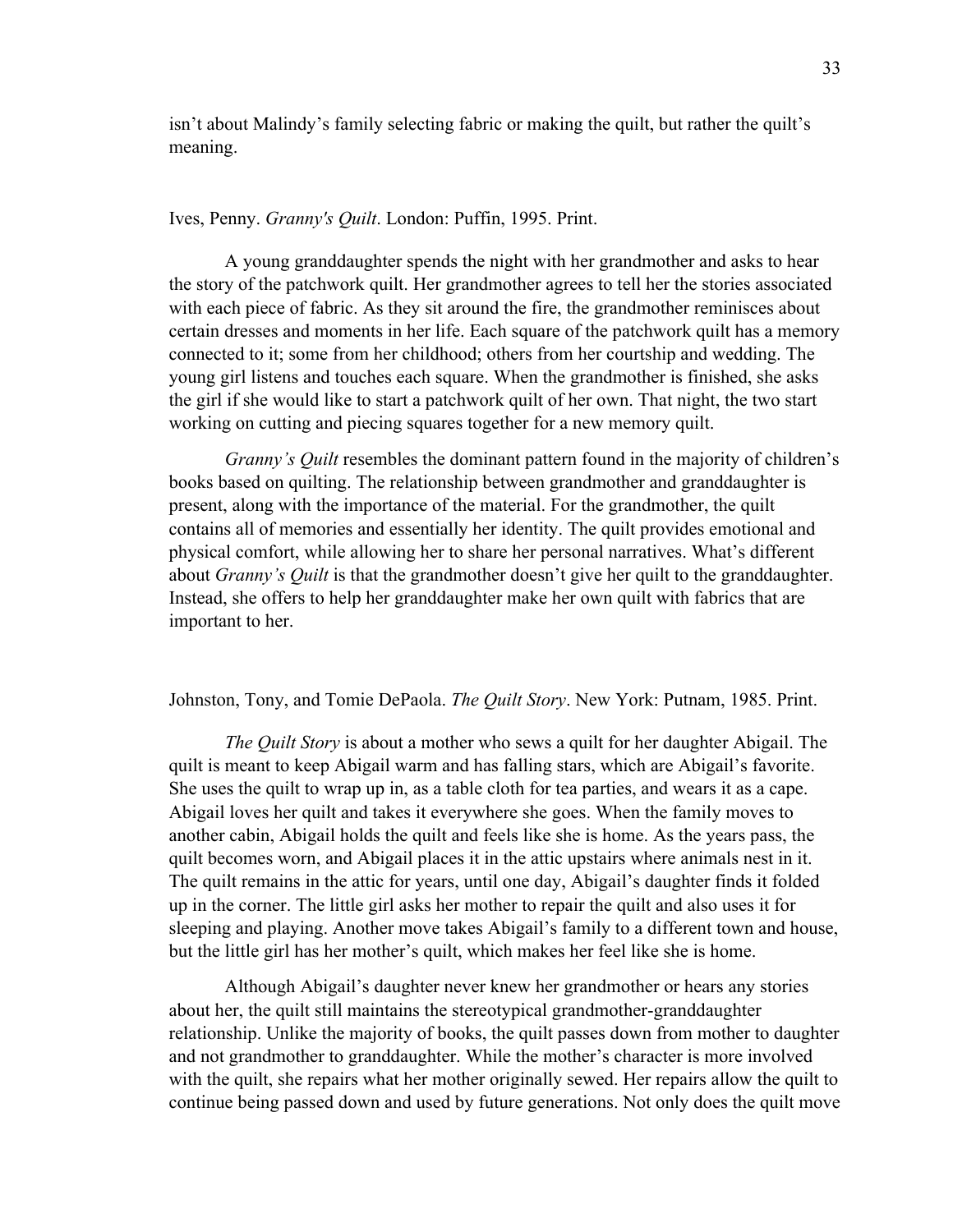figuratively through generations, it also travels with both Abigail and her daughter when they move to another city. The quilt comforts both characters and makes them feel as if they are home.

#### Jonas, Ann. *The Quilt*. New York: Greenwillow, 1984. Print.

*The Quilt* tells the story of a young girl whose parents make a quilt for her new grown-up bed. When she lays it across her bed, the girl points out fabrics from her childhood. She notices the square made from her baby pajamas, along with a piece of fabric from her favorite pair of pants. The girl places her stuffed dog on the quilt and quickly falls asleep. She dreams that the quilt comes to life and the dog is lost. When the young girl finds her puppy, she wakes up in the morning and is wrapped up in her new blanket.

For the young girl, her new grown-up quilt is a rite of passage, symbolizing her transition from infant to young child. She is able to recall and remember stories associated with each piece of fabric in her quilt. Although her mother makes the quilt, her father is also involved with sewing, presenting another male quilter. While the girl finds enjoyment in remembering stories from her past, the quilt also transports her to another world where the blocks and fabrics come to life.

## Jones, Marianne, and Karen Reinikka. *Great-Grandma's Gifts*. N.p.: n.p., 2015. Print.

*Great-Grandmother's Gifts* is told by an unnamed child narrator who recounts her great-grandmother's life. The narrator explains that her great-grandmother, Arlene began sewing at a young age. When Arlene's mother made dresses, she gave Arlene the scraps to play with. Arlene watched her mother sew and decided she wanted to make clothes for her doll, Maggie. She stitches a dress and a pillow for the little doll. When Arlene becomes an adult and has four children of her own, she continues the tradition and sews their clothes; however, she also uses the scraps to make them toys. Arlene's children love the toys and play with them until they become adults and have their own children. For a short time Arlene makes her grandchildren toys and then begins sewing quilts. She makes each grandchild a beautiful quilt and then decides to take a rest.

The story of Arlene and her sewing abilities reflects the majority of dominant patterns. She is an elderly great-grandmother, sewing quilts for her grandchildren. The quilts are made from scraps Arlene collected throughout her lifetime, emphasizing the familial aspect of quilting. She strives to make them happy; however, there is also a sense of finality in the last image. When the narrator says that Arlene decides to rest, it can be implied that she passes away. Her quilts are the only thing left behind, but they bridge the gap between her and the young narrator telling the story about her great-grandmother. Arlene also learned how to sew from her mother, who taught her the importance of sewing. The transition from sewing clothes and toys to quilts is particularly interesting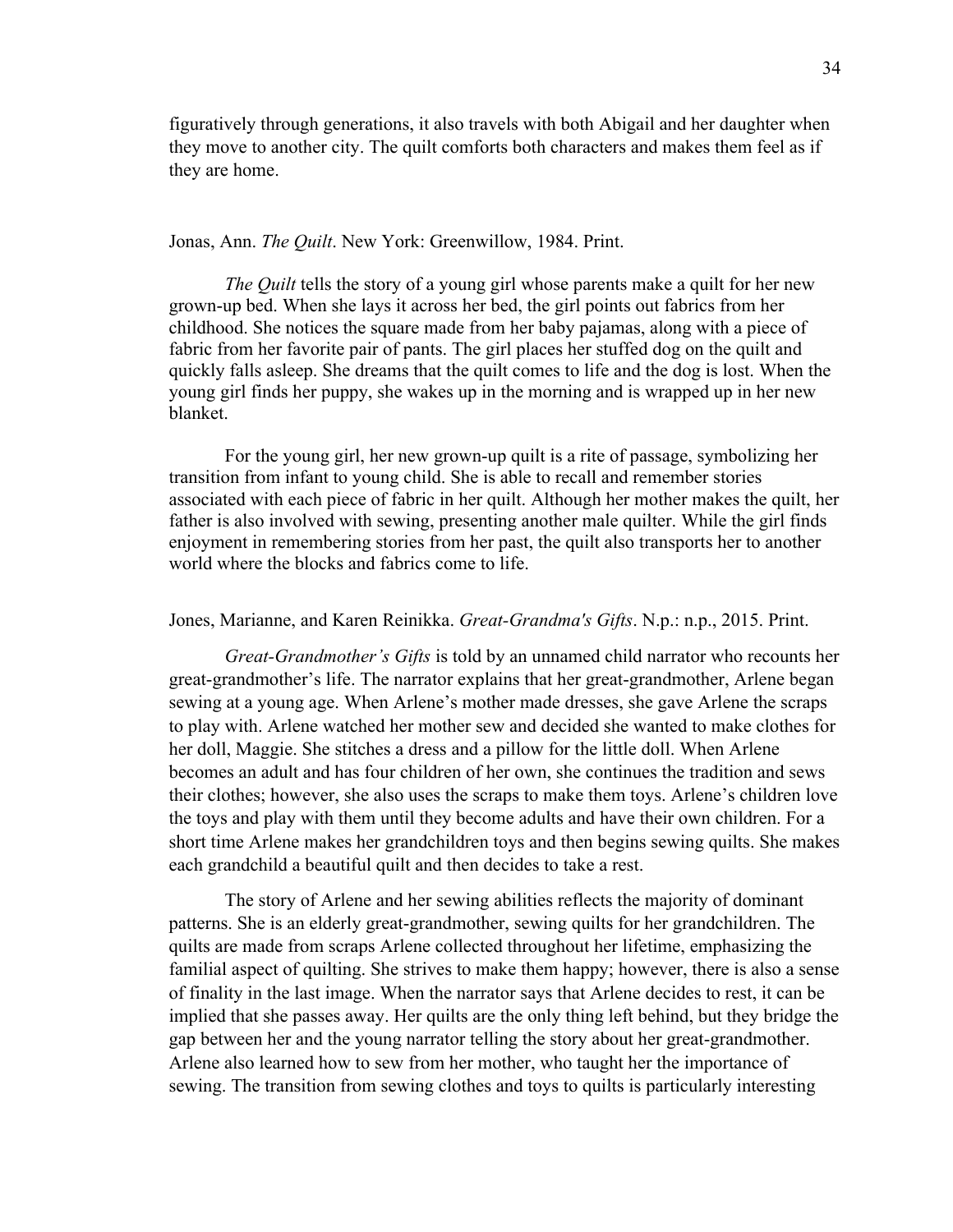because Arlene's quilts are more for memory than a purpose. In other words, she makes the quilts as gifts and not for a direct purpose, like survival.

Kaldenberg, Phyllis and Stacey Bonham. *The Quilt that gave a Hug*. San Bernardino,

2016.

*The Quilt that gave a Hug* [sic] focuses on Benjamin, a shepherd's son, who convinces his mother to let him spend the night in the fields with his father. She agrees and sends him with a quilt made by his grandmother. His grandmother not only made the quilt but also patched it and tells Benjamin that every time he wraps up in it, he will remember and have a hug from her. A light shines on Benjamin and the other shepherds, and soon they are traveling to another town, while talking about a baby, angels, and music. They arrive in the town and find the baby in a manger surrounded by animals and his parents. Benjamin wants to leave the child a gift and decides to give him his grandmother's quilt. He places it on the baby and turns to leave. As they are walking out the door, Benjamin runs back to the manger and tells the baby that the quilt will always be there to give him a hug.

Benjamin is from a working class, demonstrated by his lack of warm clothing and the ragged appearance of the quilt. It's the only thing he has to give the newborn, symbolizing the common adage, "the shirt off my back." Not only does the quilt help Benjamin survive, but he carries it with him to the next town and passes it on to someone outside the family. Usually, quilts are passed down from generation to generation or taken with a family on long journeys, yet Benjamin leaves his quilt behind, suggesting that family connection may not be so strong as religion is understood. Benjamin is also a young child, who received the quilt from his grandmother and falls into the age stereotype for the main characters. Although not present, the grandmother still plays a role in providing and maintaining the quilt, emphasizing the familial connection between family members and quilts. Benjamin, being male, is also different from the dominant pattern of books based on women and young girls.

Keys, Dalen, and Kim Sponaugle. *Just a Quilt?* Georgetown: Fruitbearer, 2008. Print.

When Chase's mother reminds him to pack the bright colored quilt, he responds by saying it is more than a quilt. He explains all of the different purposes for his quilt, which includes a(n) cape, tent, invisibility cloak, airport, and race track. She laughs and again tells him to pack his multipurpose blanket. Chase shows her the quilt stuffed in the backpack and says he can't sleep without his quilt.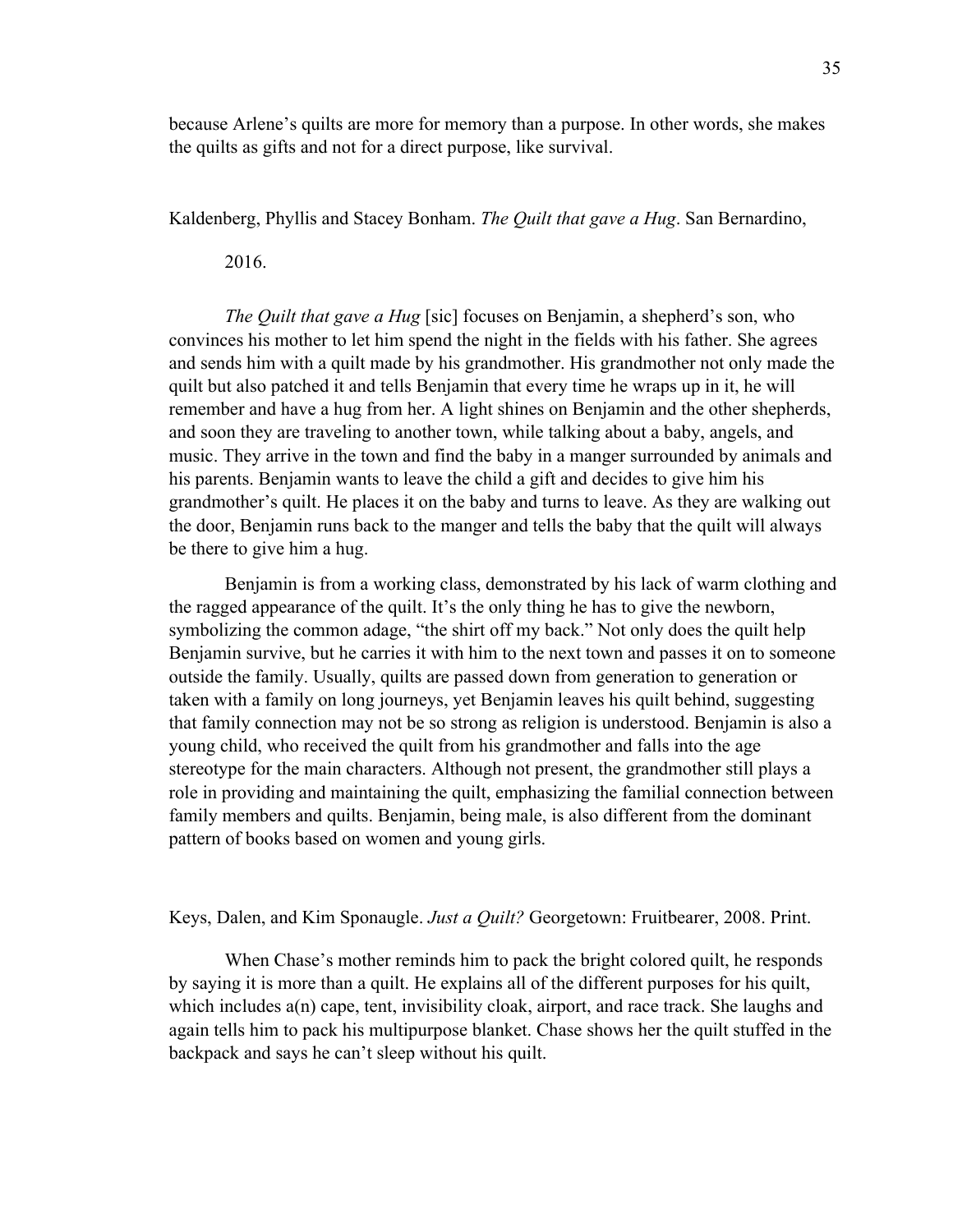This shorter book is meant to highlight the way children use quilts to fuel their imaginations, but also that they recognize its purpose and importance. Chase packs the quilt before his mother reminds him to, suggesting he truly values the blanket. When his mother calls it a quilt, Chase tells her it is more than a quilt and quickly explains all of the things he uses it for. Chase's explanations provide a different insight into how children see quilts. Although his mother makes the quilt, there is still a grandmother figure mentioned in the story.

Kurtz, Shirley, and Cheryl A. Benner. *The Boy and the Quilt*. Intercourse: Good, 1991.

# Print.

*The Boy and the Quilt* is about a young boy whose mother wants him to learn how to sew. She gathers fabrics from the boy's grandmother, aunts, and cousins. After collecting all the fabric, the mother divides the pieces into three quilts—one for her, one for the boy's sister, and one for the boy. The boy gathers his pile of fabric and puts it away in the attic. One day, his mother asks him to find the fabric and cuts him a cardboard square. The boy cuts his fabric into squares, arranges the patches, and sews the blocks together. When the quilt top is finished, his mother does the hand-quilting and gives it back to the boy, who is excited to have something that will never change.

The boy and his mother are different from the dominant patterns typically seen in children's books about quilting. Instead of a mother or grandmother sewing the quilt, the boy willingly accepts full responsibility. At one point he even tells his mother that the quilt is his, and he can make it however he wants. While his mother attempts to make the colors symmetrical or to include sashing between the blocks, the boy insists otherwise. The boy's insistence eventually pays off, and he is happy with the final product. He lets his mother only buy blue fabric for the border and do the hand-quilting. The illustrations suggest that the family is from the middle-class and using the quilts more as a hobby or for decoration than survival and protection. Although there isn't a grandmother present in *The Boy and the Quilt*, she still provides some of the material; however, the quilt is still heavily involved with the family. The mother, sister, boy, father, and extended family members all have a role in making the quilts.

Kuskin, Karla, and Petra Mathers. *Patchwork Island*. New York: HarperCollins, 1994.

#### Print.

A young mother decides to take scraps of yellow, red, and blue to sew a quilt for her little boy. She carefully pieces the fabric together, making roads, houses, animals, sky, and ocean. When she is finished, the mother shows her son the quilt. She tells him that the quilt can be used for playing outside during the summer and as something to wrap up in for the cooler island nights.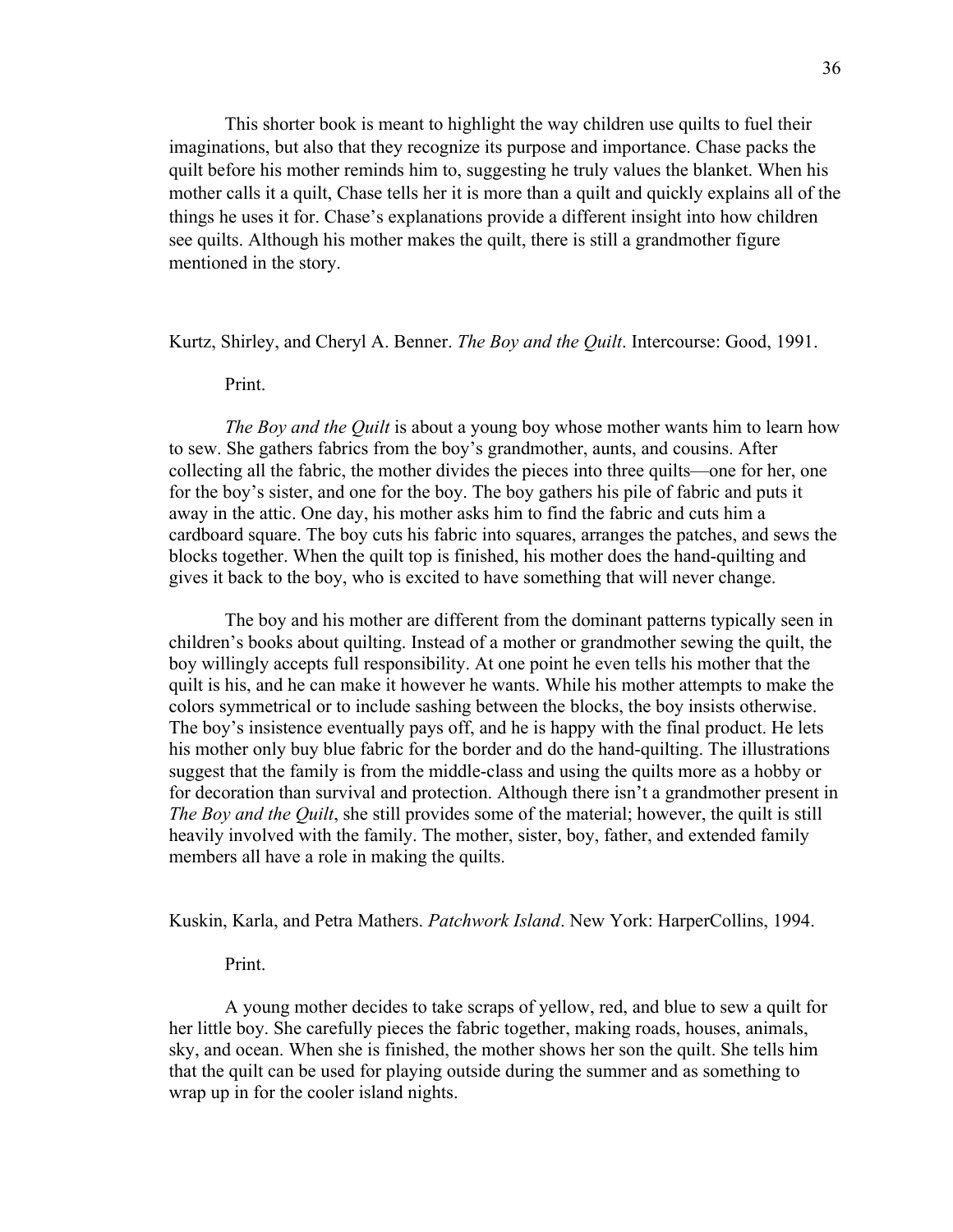The quilt in *Patchwork Island* is interesting because the mother captures her island and surroundings in the quilt. She includes all of the landscape details and animals that are important to them. Unlike the majority of books, *Patchwork Island* depicts a young mother and son, instead of the traditional grandmother-granddaughter relationship. The mother uses scraps which are not connected to family memories, but she specifically chooses yellow, blue, and red, which are the primary colors. The color scheme is usually associated with children; however, what's significant is that the mother uses the scraps to create something with multiple purposes and emotional value.

Laury, Jean Ray, Ritva Laury, and Lizabeth Laury. *No Dragons on My Quilt*. Paducah:

American Quilter's Society, 1990. Print.

Benjamin is a young boy who decides to sleep over at his grandmother's house one night. When bedtime comes, Benjamin avoids going to bed because he is afraid of the dark. His grandmother realizes Benjamin needs a quilt and starts digging through her scrap pile. That night, she starts and completes Benjamin's quilt. When she is finished, Benjamin sees all of his favorite things: a teddy bear, cookies, books, toys, ice cream, etc. on his quilt. He quietly asks his grandmother if there are any dragons on his quilt, and she tells him no. Snuggled into his quilt, Benjamin quickly falls asleep.

*No Dragons on My Quilt* exemplifies the relationship between a grandmother and grandchild; however, Benjamin differs from the typical characterization—he is a boy. His need for a quilt stems from a defense against the dark and is its own form of survival. With the safety of his quilt, Benjamin can avoid nightmares and dragons. His quilt acts as a form of protection, empowered by his grandmother's love and skill. Although she uses scraps, Benjamin's grandmother still makes the quilt match and includes pictures of objects that are important to Benjamin. She is even able to start and finish the quilt in time for Benjamin to sleep, suggesting that she is an extraordinary seamstress. Benjamin's quilt is not traditional and has no other familial value other than the connection to his grandmother.

Lester, Alison. *Ruby*. Boston: Houghton Mifflin, 1988. Print.

Ruby's mother makes her a patchwork quilt, which keeps her safe and warm as a newborn. When Ruby gets older, she continues carrying and using her quilt. In fact Ruby loves her quilt so much that she names it Besty. When Ruby's mother washes Besty and hangs it on the clothesline to dry overnight, Ruby sneaks out to bring Besty in. As she pulls Besty down, the quilt begins to fly and carries Ruby up into the night. They fly over the ocean and see a group of lions on an island, calling for help. Ruby and Besty land, and the lions explain that their children were kidnapped by an evil snake. Only Ruby can confront the snake and save the lion cubs. She battles the snake and wins, returning the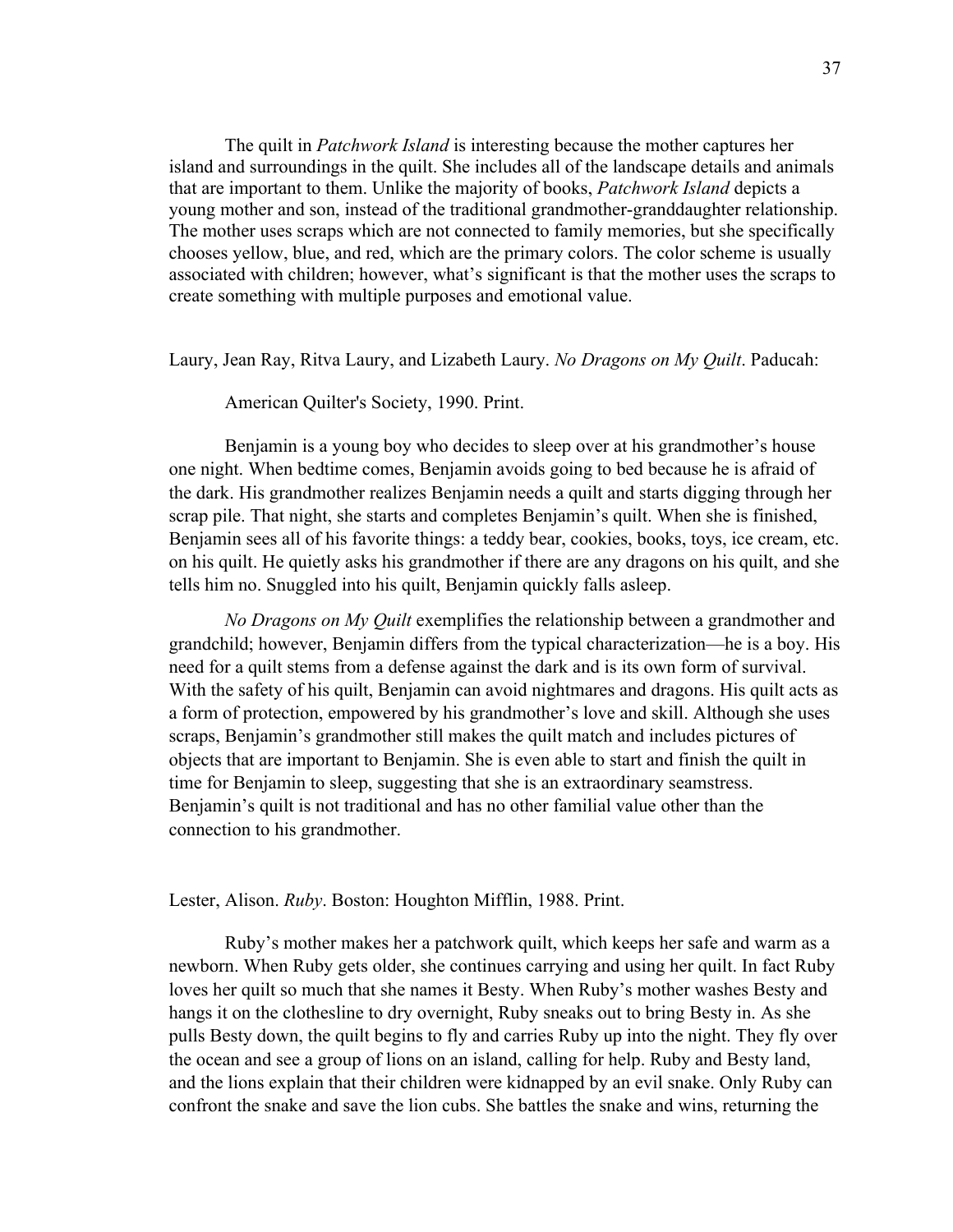cubs to their parents. The lions are grateful and ask Ruby to stay for dinner and dessert. She agrees to stay, eats, and flies back home with Besty.

*Ruby* is different from most quilting books because it presents a different purpose for quilts. Instead of relying on the quilt for protection or emotional comfort, Ruby uses the quilt to play with. Her mother makes the quilt for no other reason than as something to fill her time. Ruby's imagination benefits from the quilt, particularly because she is able to transport herself and Besty to another land. Although the quilt didn't have a specific purpose, it becomes Ruby's best friend and companion; she cannot sleep, nor travel to another land without Besty.

#### Lewis, Kim. *A Quilt for Baby*. Cambridge: Candlewick, 2003. Print.

A mother sews a quilt for her newborn, while describing the family's farm and animals. While she works on piecing the quilt, she tells her child about the lambs, ducklings, foal, kitten, puppy, and calf—all who roam around on the farm. Each piece of the quilt depicts the mother with the baby animals and is made from soft fabric.

*A Quilt for Baby* defies the dominant pattern of a grandmother-grandchild relationship. Instead, the young mother creates a quilt for her newborn that represents the family's farm. Although the fabrics aren't necessarily important to the family, the pieces and symbolism of each block are what make the quilt valuable. Based on the images, the family appears to be from the middle-class, emphasized by the vast amount of land and animals the family has.

Lowell, Susan, and Stacey Dressen-McQueen. *Elephant Quilt: Stitch by Stitch to* 

*California*. New York: Farrar, Straus and Giroux, 2008. Print.

*The Elephant Quilt* follows a small family immigrating to California during the gold rush. Lily Rose rides in the covered wagon, spending time sewing a quilt with her grandmother. Meanwhile, her mother worries about all of the dangers and problems they could potentially run into. As they journey to the West, Lily Rose see things she wants to include in the quilt. Her grandmother shows her how to make small stitches and teaches her about some of the patterns. Throughout their journey, the family meets Apaches, Pimas, and other pioneers; however, Lily Rose only wants to see an elephant. She anxiously watches for an elephant and continues asking about where they are. When they arrive in California and finish building their home, new friends come to help with the quilt. The group sits in a circle and works together. Lily Rose's grandmother explains that every quilt tells a story, which is written in thread but told from the heart. At this point, Lily Rose sees their journey in the quilt and realizes that the elephant is actually the quilt.

The relationship between the grandmother and Lily Rose follows the dominant pattern found in the majority of the selected books. Lily Rose learns how to sew from her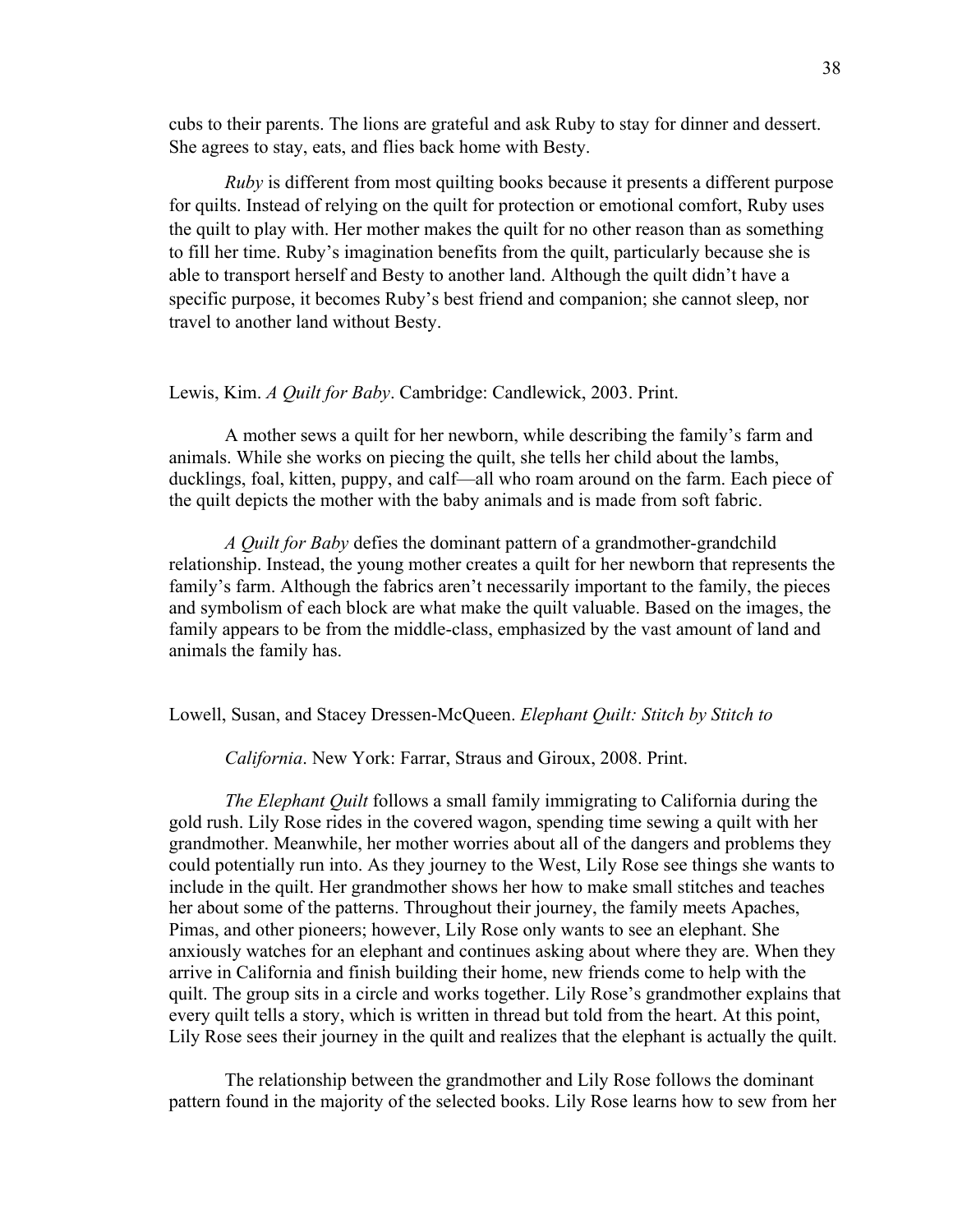grandmother because her mother is preoccupied with the journey and watching for danger. Although they are immigrating to California, the family is still able to purchase fabric from a trading post, suggesting they are wealthier than most pioneers. Unlike other immigration quilts, the elephant quilt depicts the family's journey rather than the life they left behind. The importance of the quilt comes from Lily Rose's connection with her grandmother and the preservation of their journey. When they decide to finish the quilt, the community comes together to help with quilting. They are united by their knowledge and ability to quilt, suggesting that quilting can supersede any differences and be found even in newly developed places.

Martin, Jacqueline Briggs., and Stella Ormai. *Bizzy Bones and the Lost Quilt*. New York:

Lothrop, Lee & Shepard, 1988. Print.

Bizzy's uncle makes him a bright colored quilt, which he uses to keep warm throughout the winter. While they work together, Bizzy and his uncle create stories for each square of fabric. The quilt and Bizzy are inseparable, and Bizzy carries it with him everywhere. When the summer weather begins to change and signs of fall arrive, Bizzy and his uncle start preparing for winter. As they are harvesting food, Bizzy leaves his quilt by the stream. He forgets to retrieve the quilt before leaving and doesn't notice its absence until nighttime. Distraught by the loss of his quilt, Uncle Ezra tries to comfort Bizzy, bringing him another blanket and a warm woolen jacket. Nothing will satisfy Bizzy but his precious quilt with soft corners and bright fabrics. They return to the meadow the next morning and spend all day searching for the quilt. Bizzy sees a scrap of torn fabric stuck to a thorn but still cannot find the quilt. He and Uncle Ezra ask the orchard mice if they have seen the quilt. The mice agree to watch for a bright colored quilt and ask the other mice; however, they are also unable to find the quilt. In the meantime, Uncle Ezra starts sewing Bizzy a new quilt made from old clothes and rags. Doubtful about the new quilt and its softness, Bizzy continues pining for his quilt. When the mice return, they bring a bag full of marbles, combs, and scraps of fabric. They help Uncle Ezra sew the new quilt, while Bizzy cries. Bizzy reaches into the bag to find something to wipe his tears with. He pulls out a faded quilt, which he recognizes as his own blanket. The colors are washed away by the stream, the fabric smells like trout, and there is a hole in the middle, yet Bizzy does not care. Uncle Ezra and the mice decide to repair the quilt and spend all night sewing it back together. When it is finished, Bizzy is happy again and gives the mice gifts of gratitude. He and Uncle Erza make up stories for the new pieces, and the mice often join them for picnics.

The quilt Bizzy loves so dearly is important because of the memories and stories associated with it, along with the protection it provides him. When the quilt is lost and Uncle Ezra starts to create a new one made from sentimental fabrics, Bizzy is still grieving for his original quilt. Bizzy's lost quilt with fabricated stories means more to him than one with real stories and memories, suggesting that the memories are more important than the familial connections. Enlisting the help of the orchard mice, who locate and repair the quilt, highlights the communal aspect of quilting. Even when the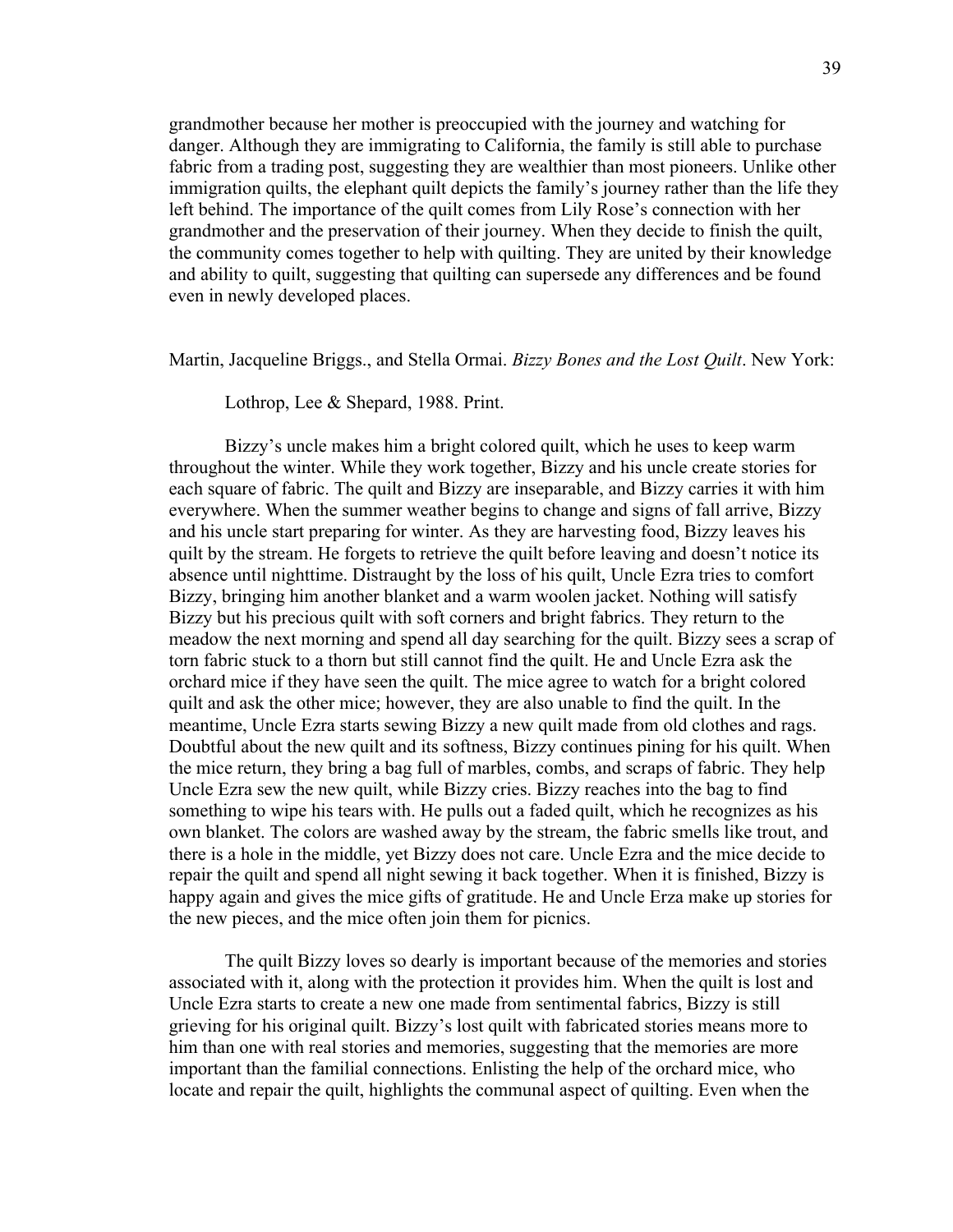quilt is finished, the mice still maintain a relationship with Bizzy and Uncle Ezra, attending picnics and adding to the stories associated with each piece of fabric. The loss of the quilt provides a new perspective on the importance of quilts, demonstrating what happens when they are no longer there to provide emotional or physical protection. However, the return of Bizzy's quilt allows for the quilt to develop and include more people in its history.

McKissack, Pat, and Cozbi A. Cabrera. *Stitchin' and Pullin': A Gee's Bend Quilt*. New

York: Random House, 2008. Print.

*Stitchin' and Pullin'* is a story about a grandmother, mother, and daughter who are members of the Gee's Bend. The young girl and narrator recounts her memories as a baby, watching the needles and thread poke through the bottom of the quilt. When she is older, the girl rethreads needles and waits for her turn to quilt. Her grandmother teaches her about quilts and the purpose behind them—mainly that each should tell a story. As the girl collects fabrics, she decides to include her family history, the Gee's Bend history, and her ancestors' struggle for freedom. Finally the day arrives when the girl is ready to join the table and quilt her quilt. Under the guidance of her mother and grandmother, the girl joins the community and slowly pulls her needle through the fabrics. She completes her first quilt and immediately thinks of her next quilt.

This book mainly serves as a historical and informative book that explains the Gee's Bend quilting community from the perspective of a young girl. Since *Stitchin' and Pullin'* is based on the Gee's Bend quilting community, the work corrects false assumptions and stereotypes. The plot focuses on three generations of quilters and the large community which comes together to help a small girl, demonstrating the continuing tradition of the Gee's Bend quilting community. Each of the fabrics and blocks have a special meaning for the young girl; some are collected from her family's clothing, while others are reflective of the community and African American history.

Mills, Lauren A. *The Rag Coat*. Boston: Little, Brown, 1991. Print.

*The Rag Coat* tells the story of a young girl named Minna who wants to attend school but cannot because she doesn't own a coat. Her father works in the local mines, and her mother watches over the home and children. When Minna's father becomes ill with the miner's cough, he can no longer work. Minna's mother relies on her sewing for income to support the family, forcing Minna to help maintain the household. After her father dies, Minna's mother asks if she would like to attend school. Minna decides not to attend because she still doesn't have a coat for the winter season. When the other women learn about Minna's situation, they start collecting enough scraps to sew a coat—a personal cost for each of them. They work quickly on the coat, finishing it just in time for Minna's show and tell day. She wears the coat to school, excited to show the other children; however, her peers mock her coat, and Minna runs away. Thinking about her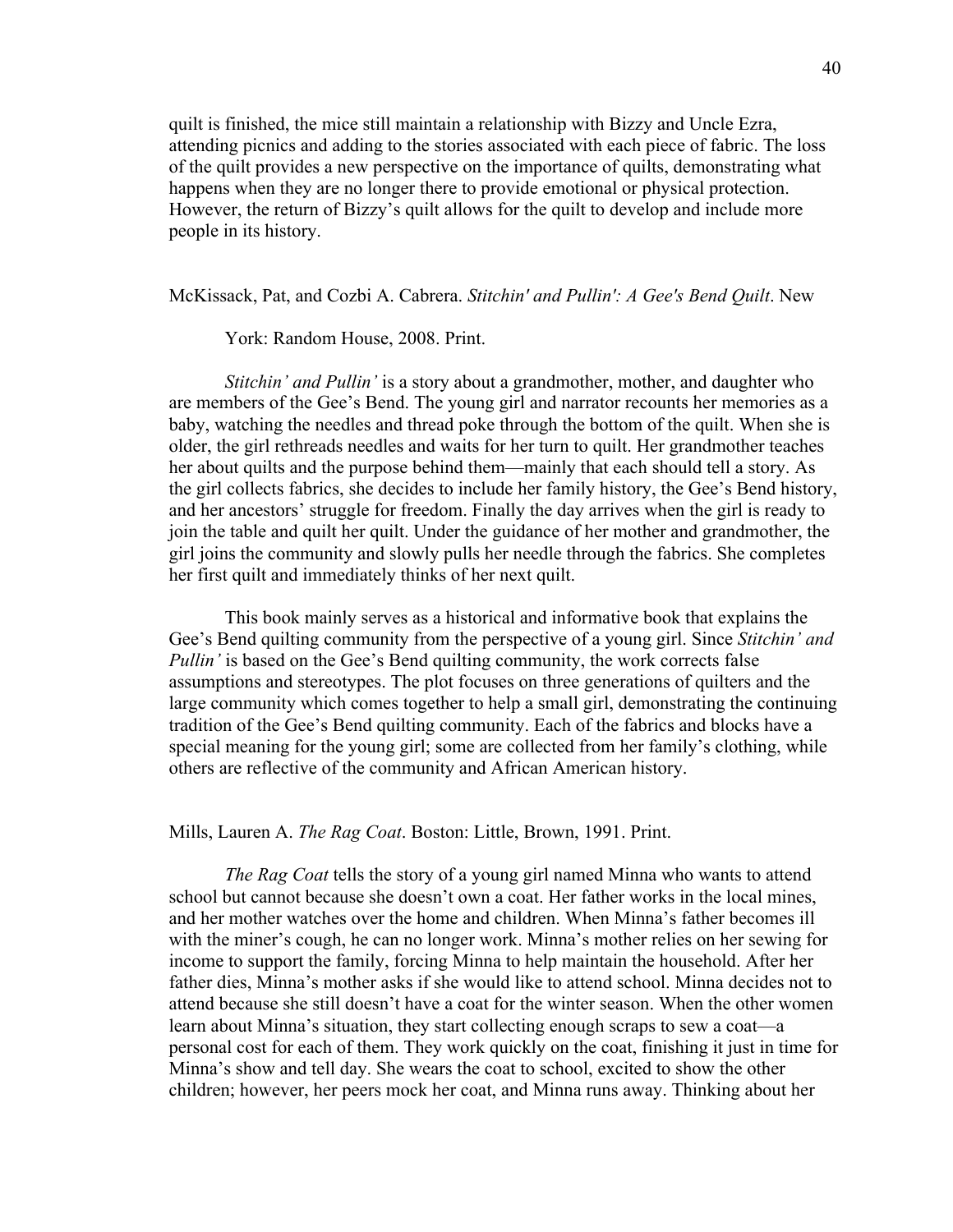father and his teachings, Minna returns to school later that day. The children apologize for their actions, and Minna tells them that her coat came from their scraps. She shows them each piece and reminds them of the stories from their childhood. As she remembers each story, the school children gather round, reaching out to touch their square of fabric.

Minna's family belongs to the working class and cannot afford to purchase a new coat, let alone gather enough material to make it by themselves. They rely on the members of the community for assistance. The scraps collected aren't only important to the family but also those in the community. While other books depict full quilts used for protection or survival, Minna's coat becomes an actual object used to keep her warm—a coat—providing a different presentation of quilting, but demonstrating the same purpose. When she recounts the stories of each piece of fabric, those around her are able to remember childhood memories and see their fabric preserved. Minna's coat is a representation of preserving memories; however, the memories belong to the community and not just her family.

#### Paschkis, Julie. *Mooshka: A Quilt Story*. Atlanta: Peachtree, 2012. Print.

Karla's grandmother sews her a quilt, using fabrics with emotional and familial value. She loves her quilt and curls up in it each night, finding solace in the warmth and protection it gives her. Karla loves her quilt so much that she decides to name it "mooshka" [sic]—a Russian term which means "endearment." When she feels sad or scared, Karla places her hand on a piece of fabric, and mooshka tells her a story. Some of the stories are about her aunt playing as a child; others are about her grandfather proposing to her grandmother. The stories repeat over and over again, regardless of how many times Karla puts her hand on the fabric. Mooshka even tells Karla "good morning" and "goodnight." One day, Karla's mother has another baby, a girl, who sleeps in Karla's room. That night, mooshka stops talking and Karla is left in silence. Her little sister won't stop crying, and Karla still can't hear mooshka's stories. Finally, Karla drags mooshka over to her sister's crib and wraps it around the baby. She starts to tell the stories associated with each piece of fabric, and the baby calms down.

Karla's quilt, mooshka, represents an example of the dominant character relationship between a grandmother and a granddaughter. Since her grandmother makes the quilt and tells her the stories behind the fabric, Karla's mother is surprised when she references some of the family stories and questions where she heard it from. Not only does the quilt have familial and sentimental value, but Karla's love for her quilt and the stories are what give mooshka a supernatural ability to speak. Her ability to place her hand on a square and hear the story emphasizes the power of family narratives and tradition. In sewing the quilt for Karla, her grandmother has literally provided a way for the stories to continue living. Mooshka stops talking, forcing Karla to interact with her new little sister. Karla calms her down by sharing the stories, symbolizing the transfer of tradition to a new generation. The quilt serves as a type of bond between the generations, but oddly skips over the mother.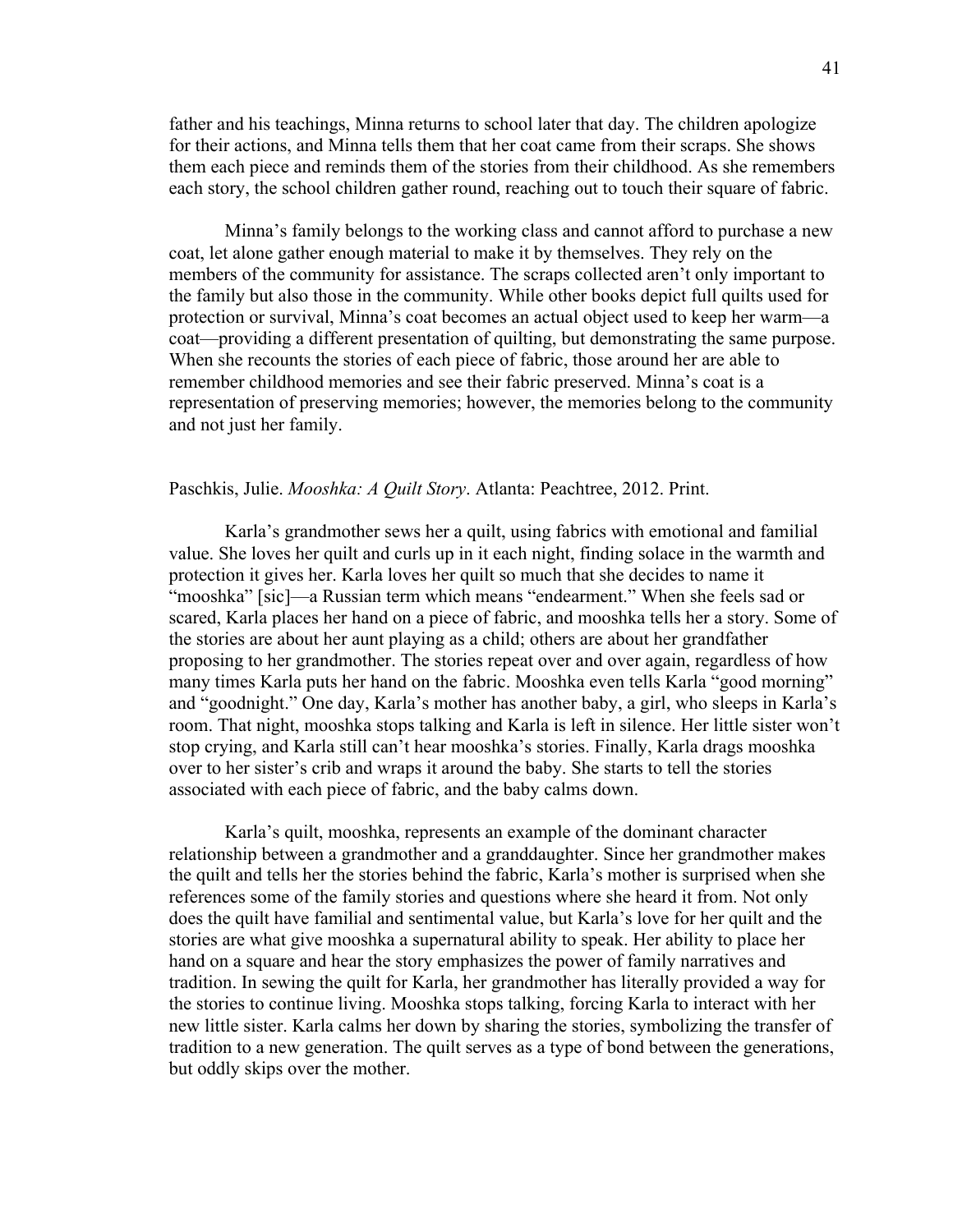Ransom, Candice F., and Ellen Beier. *The Promise Quilt*. New York: Walker, 1999.

Print.

In the midst of the Civil War, Addie's father promises that she will be able to attend school when she is older. A few years later, he joins the war and leaves his family behind. Addie watches him leave and remembers the red shirt he wore. The war drags on and they hear from him through letters written on script or scraps of paper. When the war ends, the family is left with nothing and has to begin rebuilding. Addie's father never returns, but a woman in Pennsylvania sends them his red shirt and explains how he died. Addie wears the shirt while working in the fields and picking wild berries. When it is time for school to begin, she is devastated after learning that the school was destroyed. Her mother has an idea to start a new school and writes the woman in Pennsylvania asking for spare books. The woman agrees, if Addie's mother is willing to sew a quilt for auction. Her mother creates a pattern and begins piecing scraps together; however, she runs out of fabric and can't finish the quilt. Addie realizes her father's shirt is needed and slowly hands it to her mother, thinking that his sacrifice will continue to live on and benefit others. The quilt is finished, and the books arrive. Addie attends school and is grateful for her father because, without him, none of the children would be able to learn.

*The Promise Quilt* provides a different perspective on quilts in children's books. One of the key differences in the promise quilt is the purpose of the quilt. Typically, an elderly figure gives a quilt, which has emotional value, to a younger child. In this book, the quilt is made for the community and sent to another state where it is auctioned off. For the first time, we see a quilt used as a trading item. While the quilt isn't needed for survival, the children rely on it to produce books and other school supplies for their education. As a member of the working class, Addie uses her father's shirt for protection and clothing. When her mother needs more fabric, Addie chooses to include her father's shirt, demonstrating a sacrifice of relationship; she willingly gives the only thing she has left of her father as a contribution to building a new school. Addie's family lives in a secluded area called Lost Mountain, where they grow or scavenge food and supplies. Even though they are struggling to survive, her mother uses all of their fabric to create the quilt, highlighting the importance of education and placing it above family.

Ross, Kent, Alice Ross, and Rosanne Kaloustian. *Cemetery Quilt*. Boston: Houghton

Mifflin, 1995. Print.

When Josie's papaw passes away, her family makes the long journey to her grandmother's home. Not wanting to attend the funeral or wear the blue dress her mother picks out, Josie slips her bright red dress into the suitcase. As she watches the countryside racing by, Josie falls asleep and misses her grandmother's favorite river. When she wakes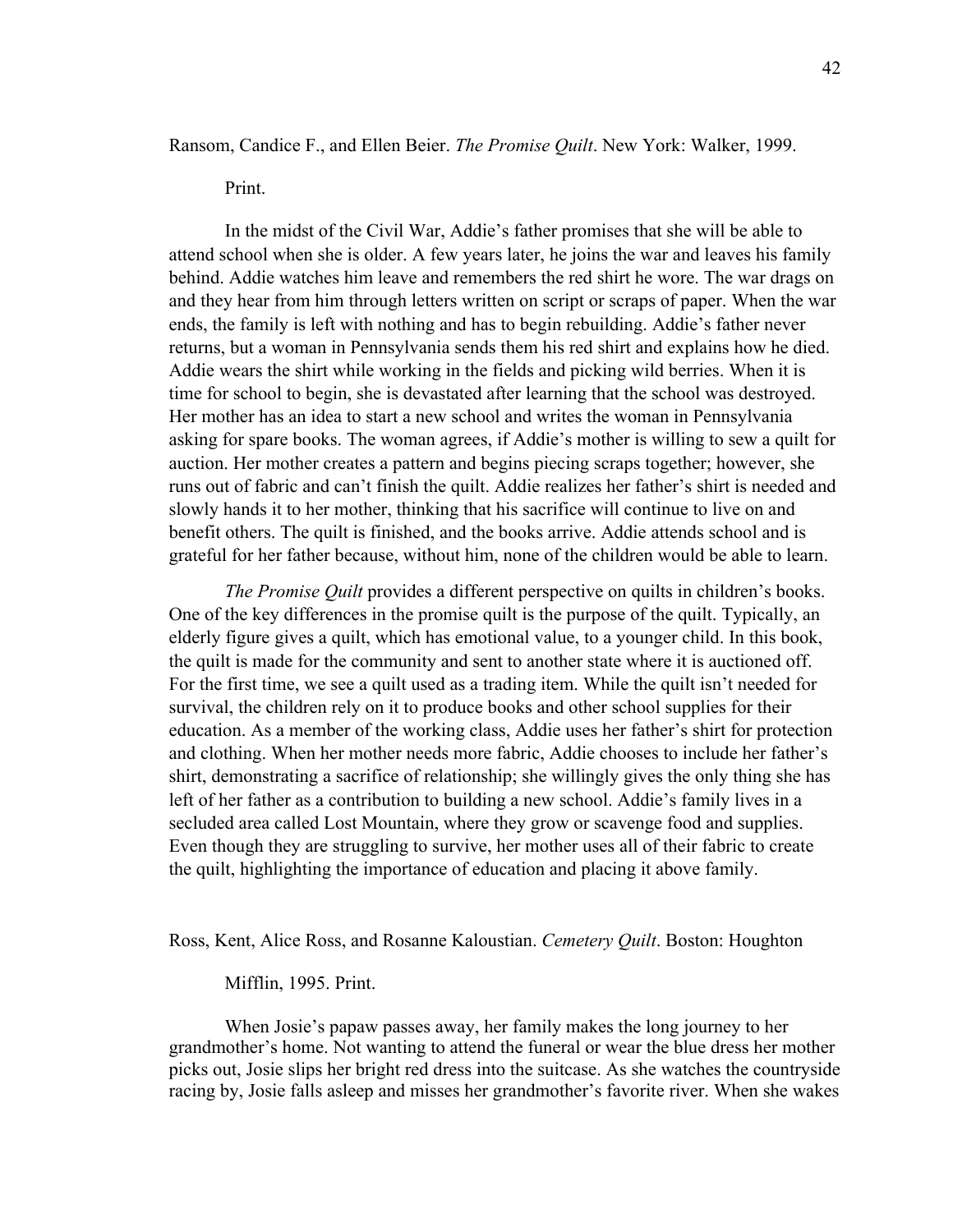up and sees the porch, Josie reminisces about spending time with her papaw and finding the sticks of chewing gum he would hide for her. She hugs her grandmother and eats dinner before deciding to go to bed. Josie starts making a bed for herself and finds three old quilts tucked away in the closet. She pulls out a dark quilt, which she thinks is ugly. Josie's grandmother comes in the room as she is unfolding the quilt and tells her that it is a cemetery quilt. While lifting the quilt onto the bed, her grandmother explains the purpose of the quilt. Josie's great-grandmother sewed the quilt in remembrance of her two children who died young. As Josie looks around the entire quilt, she notices her papaw's name sewn to a small strip of cloth on the border. Further down are her grandmother's and father's names. Not understanding that the quilt is meant for both grieving and preserving family history, Josie tells her grandmother the quilt is terrible and runs from the room. At the funeral, Josie refuses to look at her papaw's body. Her grandmother walks Josie to the casket and she realizes her papaw's body is there but not his spirit. Later that night, Josie finds her grandmother working on the cemetery quilt and begins to see the value. She asks her grandmother who will keep working on the quilt when she dies, and her grandmother responds by saying that it must be someone who loves her grandmother very much, suggesting the quilt will become Josie's responsibility.

The *Cemetery Quilt* is different from the majority of children's books because of the themes and topics discussed. Based on a funeral, the quilt represents a different and more traditional purpose for quilts; it is meant to preserve family names and stories, particularly for younger generations. Although Josie doesn't understand and isn't willing to accept the role of the cemetery quilt, she eventually sees the importance and even volunteers to have her name sewn into the border. By volunteering a scrap from her red dress, Josie demonstrates her willingness to carry on the tradition. Her grandmother realizes Josie's change of heart and even mentions passing the quilt down to her when she dies. In a different way, the quilt's value comes from the fabrics that make up each coffin and the names associated with each square. Although the cemetery quilt isn't meant for everyday use, there is still some comfort from knowledge of its existence.

Ryan, Celeste, and Mary Haverfield. *The Dream Quilt*. Colorado Springs: WaterBrook,

#### 1999. Print.

*The Dream Quilt* tells the story of a young boy named Michael who has nightmares each night. He dreads going to sleep and cries until his mother comforts him. She tells him about a quilt her mother made for her when she was little and had nightmares too. Michael asks for a special quilt, and his mother goes upstairs to find her childhood quilt which is tucked away in the cedar chest. She brings it to Michael and tells him about the game she and her mother used to play. They say prayers together, and Michael's mother asks him to pick a favorite square. He chooses blue because he loves the ocean. That night, Michael dreams in blue. The next night is the same, but Michael chooses the yellow square and then dreams in yellow. When his grandmother comes to visit, Michael shows her the quilt. His grandmother notices the small tears and takes the quilt home to repair the blocks. With the quilt missing, Michael worries his nightmares will return. His mother reminds him of the biblical story of Noah, and Michael dreams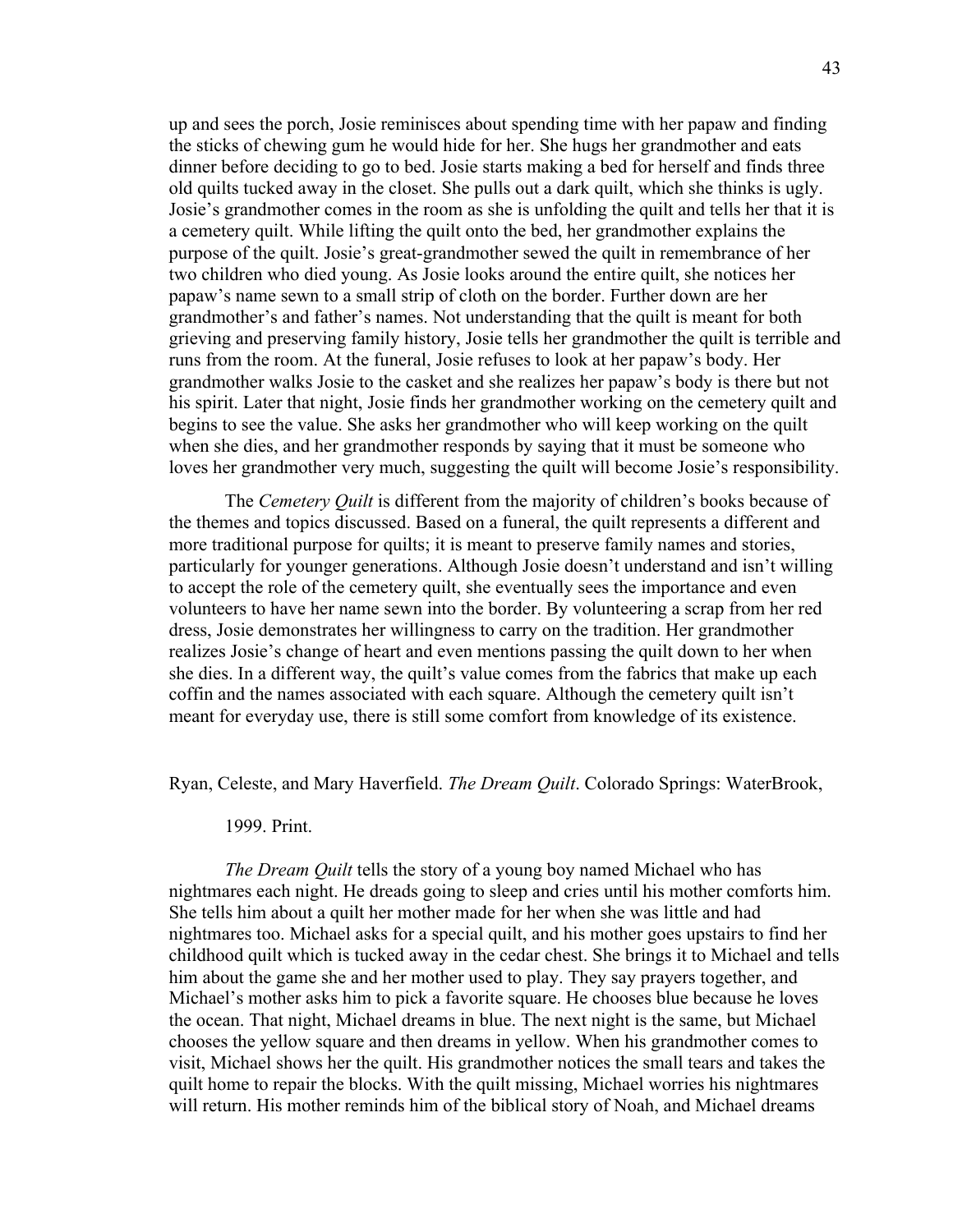about rainbows. When the quilt is finished and repaired, Michael continues having pleasant dreams and finds comfort in both the quilt and God.

Michael's quilt not only helps with him with the nightmares, but it also represents the quilt being passed down from generation to generation. Although the grandmother appears later in the story, she is still responsible for repairing the quilt and preserving it for Michael to use. While the blocks aren't made from scraps of cloth or needed for survival, the quilt has sentimental value and provides emotional comfort. With the protection of the quilt, Michael is able to conquer his nightmares.

Smucker, Barbara Claassen, and Janet Wilson. *Selina and the Bear Paw Quilt*. New

York: Crown, 1996. Print.

Selina helps her mother with household chores and watches her grandmother sew. Intrigued by the quilt her grandmother works on, Selina asks about the pattern. Her grandmother explains the name of the pattern and tells Selina some of the stories associated with the fabrics. When her grandmother finishes the quilt top, women from the community come to help with the quilting. Selina watches them from the staircase, wishing she could join the circle of women. Her father arrives home from visiting his brother and brings news of war. He decides to move the family and relocate to Canada where some of the family's relatives reside. Selina doesn't want to leave her home, but is old enough to understand why they must move. Her grandmother chooses not to leave with the family, claiming she is too old to relocate and start a new life. As a parting gift, she gives Selina the Bear Paw quilt to take with her and remember her by. When they arrive in Canada, Selina misses her grandmother terribly. Her cousins pull out a quilt with the same fabrics in Selina's Bear Paw quilt, and Selina realizes her grandmother will always be with her.

The relationship between Selina and her grandmother reflects the dominant pattern found in most of the selected books. Selina truly loves and admires her grandmother, finding comfort in the quilt she takes to Canada. Not only does the quilt travel with Selina to a new home, but it also preserves her grandmother's memories. Selina remembers the stories her grandmother told her about each piece of fabric and is able to share them with her Canadian cousins. While the quilt comforts Selina, it also serves as a reminder of her grandmother.

Stroud, Bettye, and Erin Susanne Bennett. *The Patchwork Path: A Quilt Map to* 

*Freedom*. Cambridge: Candlewick, 2005. Print.

*The Promise Quilt* tells the story of a young African American girl forced into slavery. She and her mother work on a quilt, using scraps of old cloth. The girl doesn't understand the meaning behind the pieces until her mother explains each block is part of a map that leads to freedom. They finish the quilt; however, the girl's sister is sold to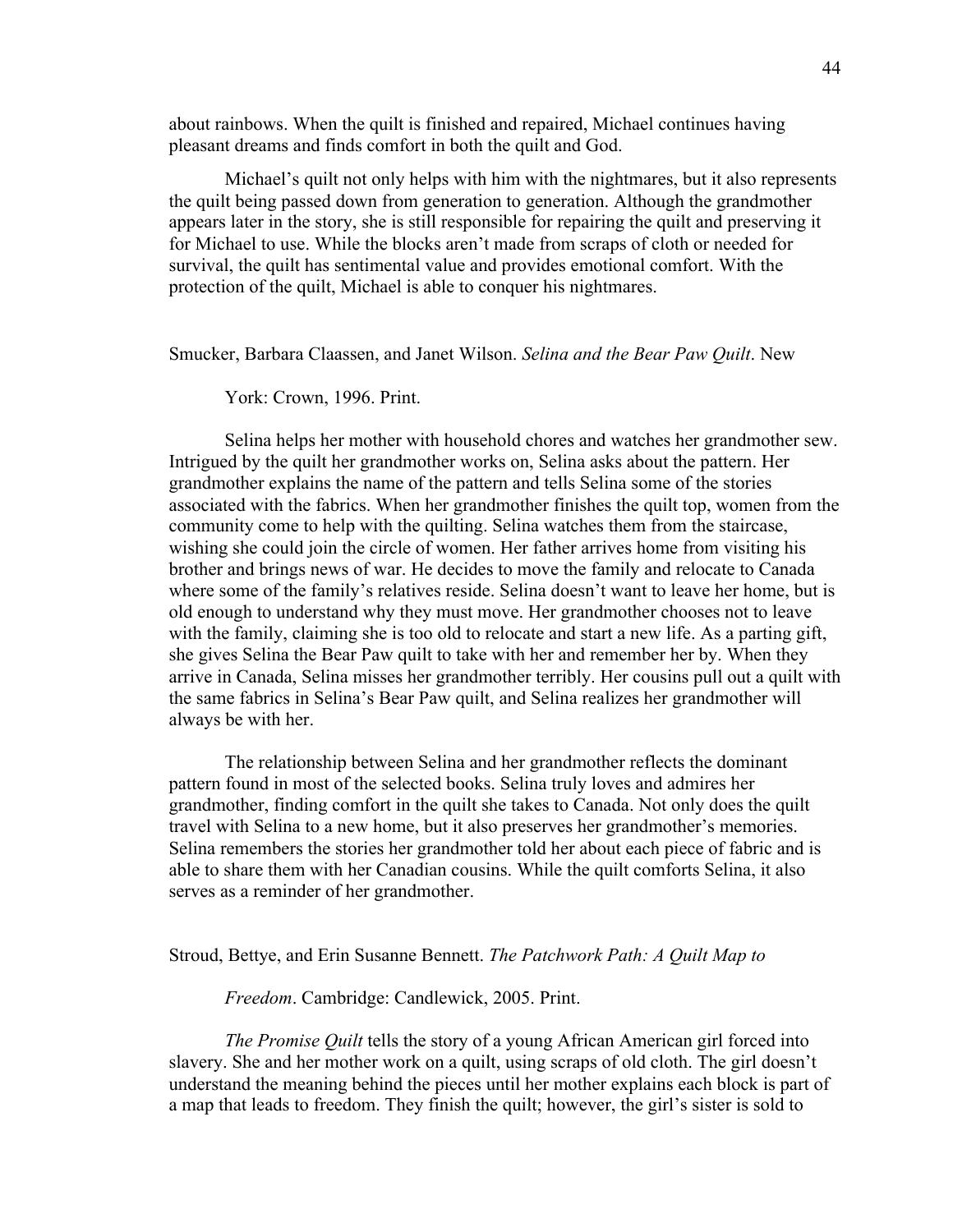another owner and her mother passes away shortly after. One night, the girl's father tells her to gather some belongings, bits of bread, and the quilt, because they are running away that night. In the darkness of night, the girl and her father slip away and begin their journey towards Canada. Following the quilt, they are able to eventually cross the border and find freedom.

Like many of the books based on the Underground Railroad, *The Promise Quilt* demonstrates using the quilt as a map, leading those who understand its meaning towards freedom. In this way the quilt becomes necessary for survival because if the quilt is wrong, they will be caught. The cloth which the quilt is made of is not important, but rather the meaning behind each block. Interestingly, the mother and daughter work together on the quilt; there is no mention of a grandmother. Few of the books about the Underground Railroad include the elderly woman figure, suggesting that older people couldn't physically make such a rigorous journey or quietly reminding the reader that slaves did not often live to be older. When she reaches freedom, the young girl sews a new quilt, using some of the fabric from her old quilt. She also includes the patterns her mother taught her and leaves a blank square that she will finish once her sister joins them. By using the fabrics and patterns, the young girl is passing down the stories and sentimental value to her future children—something those in slavery were not able to do.

# Turner, Ann Warren, and Thomas B. Allen. *Sewing Quilts*. New York: Macmillan, 1994.

Print.

In a small cottage, a woman and her two daughters sew daily. Each of the women work on a different project: mother a schoolhouse quilt; the narrator a bear paw quilt; Mollie a doll quilt which looks like the American flag. The main character explains that the schoolhouse quilt keeps them safe inside, especially because their old home burned down. As she works on her own quilt, she says a little rhyme with every stitch. Her bear paw quilt protects her father from being chased by another bear. Mollie's quilt reflects the importance of America and the country they live in. While dinner cooks, they sit by the fire and work on their quilts. At night, they all sleep wrapped up in the quilts and prepare for another day exactly like the last.

The family lives in a secluded area and is part of the working class. Each of their quilts are used for survival and keep them warm at night. For the narrator, the schoolhouse quilt not only keeps her warm but also stops the house from burning down. With the implication that the family is from a working class, there is no mention of where the fabric comes from. In fact, the illustrations portray quilts consistent in fabric and coloring. The narrator learns how to sew from her mother and creates her own work, which is a different relationship than those typically seen in similar books. Instead of being given a quilt, the narrator works on her quilt that will eventually be used by the family. Her mother also makes quilts for the family and not individuals. There's no grandmother present to provide lessons or make special quilts; however, the familial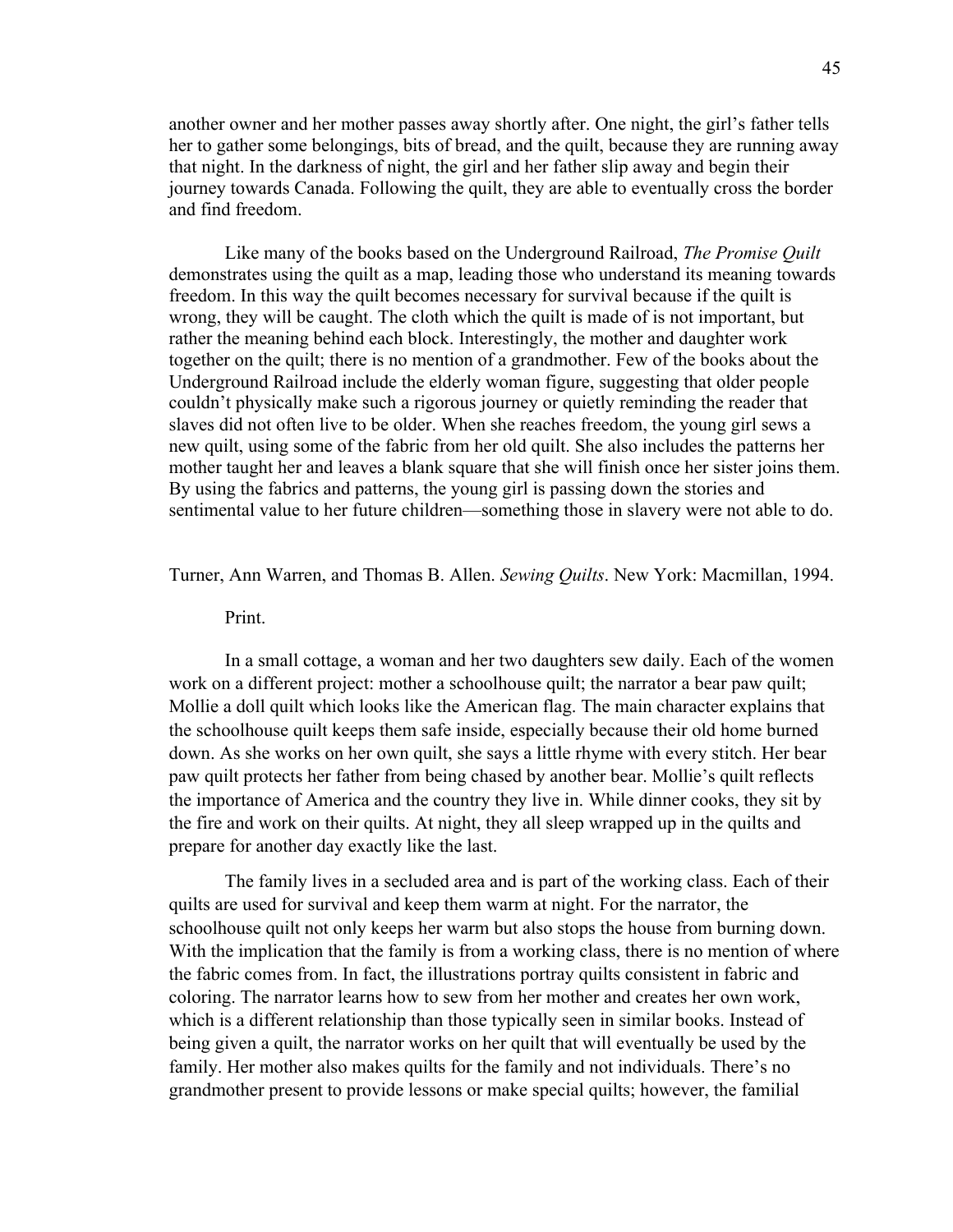aspect is still present. While the quilts aren't made for individuals, the familial connection comes through the stories behind the quilts. Whether it's the fire, being chased by a bear, or symbolizes a birthday or country, all of the quilts are representative of family narratives.

Vaughan, Marcia K., and Larry Johnson. *The Secret to Freedom*. New York: Lee & Low,

# 2001. Print.

*The Secret to Freedom* is about a young girl, visiting her Great Aunt Lucy. While the two shell peas, the girl notices a scrap of fabric hanging from the wall and asks her aunt what it means. Lucy proceeds to tell her the story from her childhood. When Lucy was a young girl, she belonged to a white owner and lived on a plantation with her mother, father, and brother. Because of her leg, Lucy scrubbed clothes instead of working in the fields. One day, the owner decided to sell Lucy's parents, separating their family. Lucy and her brother, Albert, remain behind, working together. Albert returns from the field with a quilt and tells Lucy that it will lead them to freedom. He spends the next few weeks collecting tools and supplies until the owner catches and beats him one night. Albert continues preparing to run away despite the continual beatings. When the time arrives, Lucy tells Albert to leave her behind because she will only slow him down. She gives him a small square with the North Star and wishes him good luck. The Civil War begins, and Lucy is eventually freed. She marries and works as a teacher for several years. Every day she thinks of Albert and wonders if he lived or died. One day, Lucy receives a package in the mail and opens it to find the small square of fabric, along with a letter from Albert. After years of separation, they reunite in person.

Although Lucy only has a small square instead of a full quilt, she treats her square like a finished quilt. Because Lucy was forced into slavery, she didn't have the means to make an entire quilt for her brother. The square preserves her memories, which Lucy shares with her niece. Hanging from the wall, the square is in plain sight for all to see. Even though Lucy and Albert separate, the square unites them. While Lucy is a greataunt to the young girl, she still fulfills the role of the elderly woman.

Waterstone, Rachel, and Virginia Esquinaldo. *Who's under Grandma's Quilt?* Corinth:

First Story, 1999. Print.

On a warm summer day, Grandma's quilt [sic] hangs from a clothes line and flutters in the breeze. When the winds pick up enough to break the clothespins, someone is trapped under the quilt. A baby chick sees the lump and asks who is under the quilt. The lump responds by pleading for help, and the chick tries pulling the quilt. When the chick is unsuccessful, he and the lump go searching for a larger animal. One-by-one, they find and ask a pig, cat, dog, duck, and horse for help. With each animal they find, the pig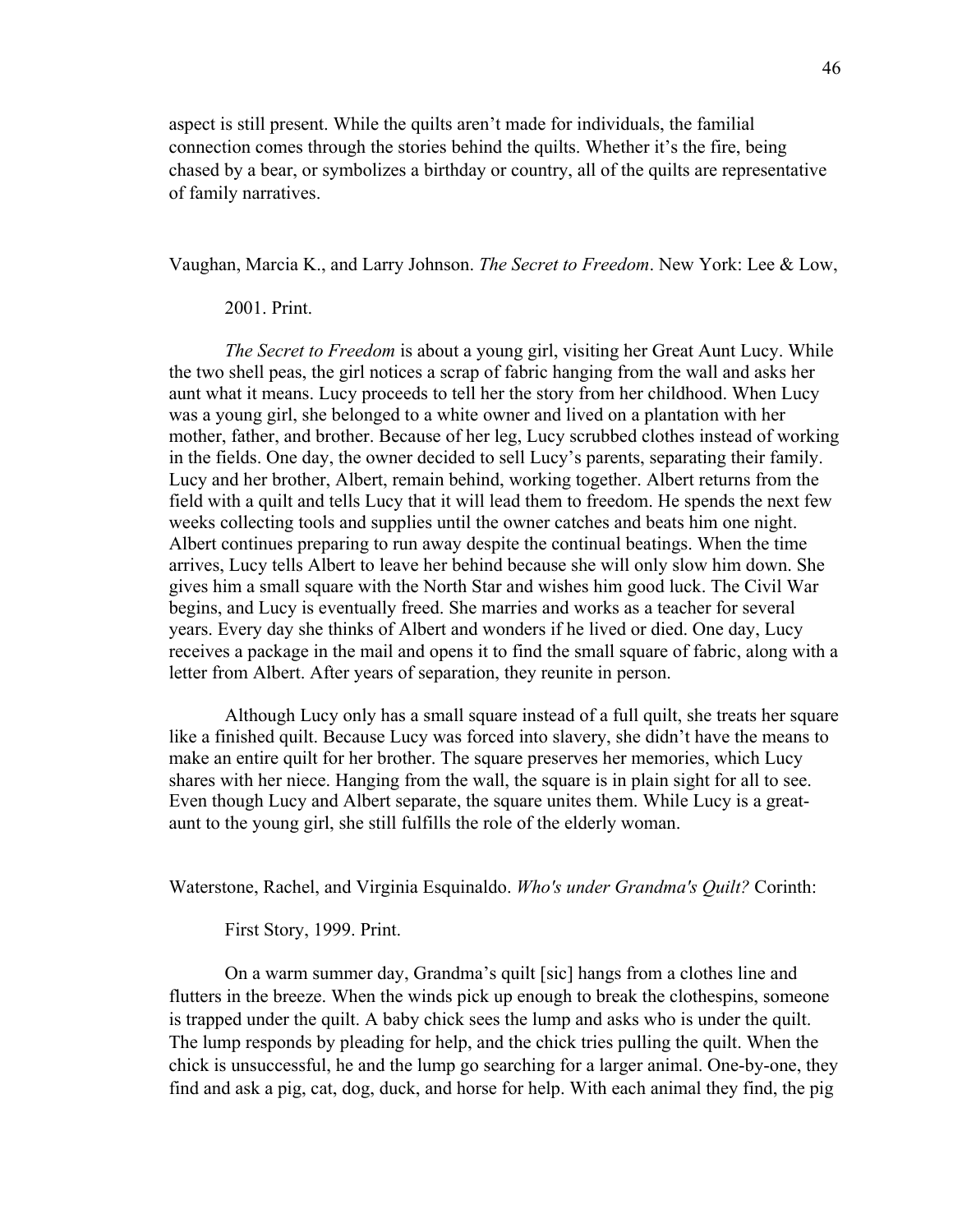tells them to stop because it's Grandma's quilt; however, the other animals are persistent and eventually pull the quilt off by working together. Under the quilt is Grandma's Girl and Grandma's Boy. They crawl out and thank the animals. Right before they leave, the quilt moves and a small voice asks for help. The little pig is stuck under the quilt and can't get out.

This book combines both animals and humans, crossing the border of reality and fantasy. Grandmother's quilt is described as light and fluffy, yet two children are unable (or unwilling) to lift it off themselves. They require the assistance of several animals before they can escape or come out of hiding. With the combination of animals and humans, the stereotype of age and gender are somewhat displaced. We aren't able to see the familial relationships other than the reference to Grandma's Girl and Grandma's Boy. There's little sentimental value to the quilt, which ends up being dragged through the mud and fields. When the children leave, they seem to forget about the quilt until it moves and the pig squeals.

Wessel-Estes, Pam, and Cathy Clark. *A Quilt and a Home*. Indianapolis: Dog Ear, 2012.

#### Print.

For Abby Olson, writing is a form of therapy. She relies on her pencil and paper to help voice her confusion and anger over becoming homeless and moving to a homeless shelter. Abby doesn't want the other children her age to know about her circumstances because she is embarrassed. When her father left and took everything, Abby, her mother, and brother, were removed from their home. She remembers seeing the pieces of her quilt on the sidewalk and is told that they are being kept safe. Abby's mother explains that their life is like a quilt; they are piecing bits of fabric together. Even though Abby doesn't have her quilt with her, she knows that when they find a forever home, her quilt will be there.

While there is no depiction of a quilt in *A Quilt and a Home,* Abby finds comfort in metaphor of piecing her life back together. The quilt her mother started sewing becomes a symbol of hope for Abby, because she knows when her mother finishes sewing it that they will have a forever home. Unlike other books, the quilt doesn't travel with the family to their new home, yet it still represents moving (or immigrating). Again, the quilt is able to transcend its physical bounds and still provide comfort to those with a knowledge of quilting.

Whelan, Gloria, and Jada Rowland. *Bringing the Farmhouse Home*. New York: Simon

and Schuster, 1992. Print.

*Bringing the Farmhouse Home* is a story about a young girl whose grandmother has recently passed away. The entire family gathers at the farmhouse to distribute the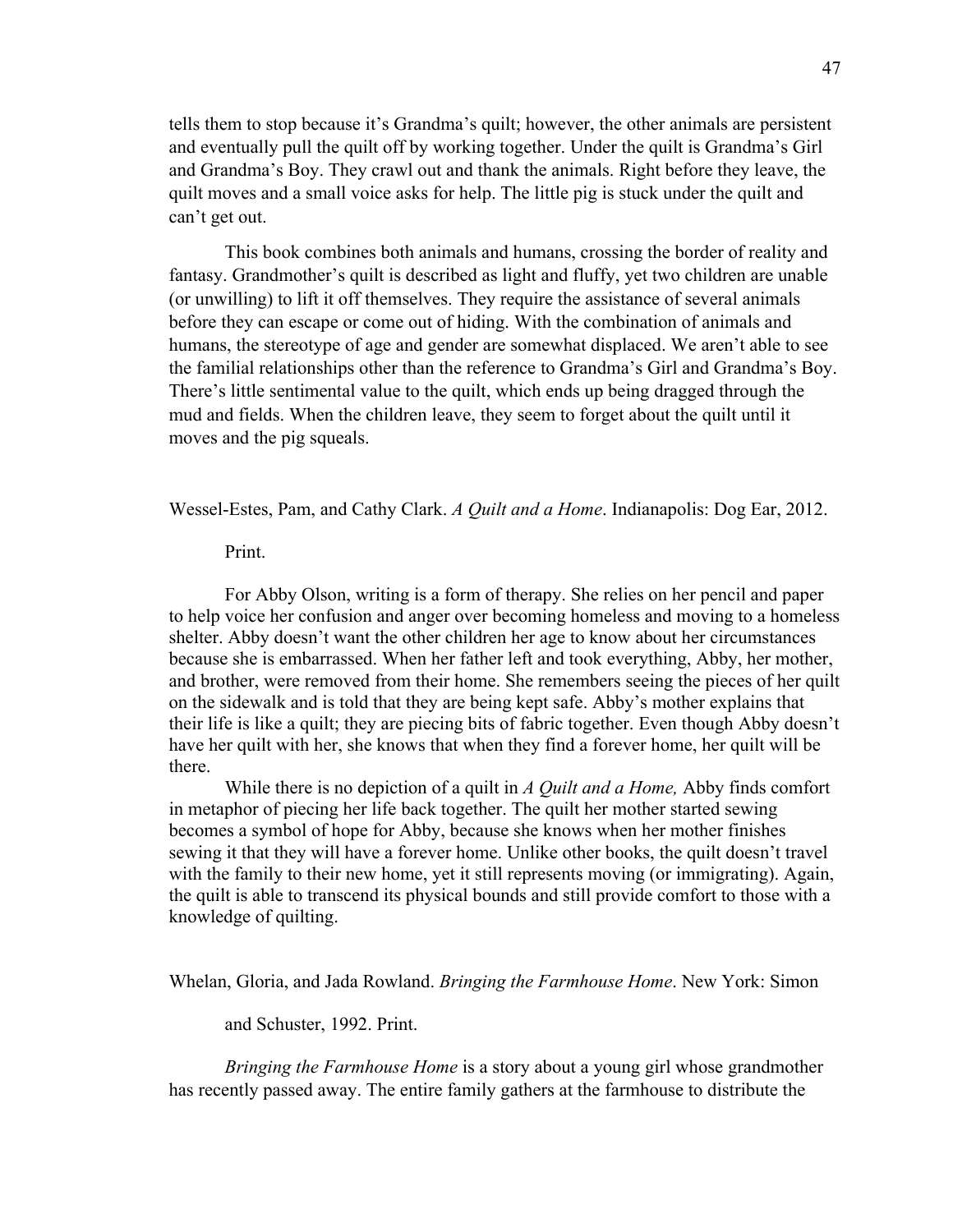grandmother's belongings before the house is sold. While the parents reminisce about their favorite memories and objects, the children play outside and wander through the house. The main character finds her grandmother's quilt and recognizes some of the fabrics stitched together. More than anything, she hopes her family leaves with the quilt. When the drawing and trading is finished, the narrator sees that the quilt is not in her family's pile. Instead, her Aunt Edna holds the quilt in her hands. The narrator asks her mother if there's any way they can have the quilt. Aunt Edna agrees to trade, if she can keep the platter with roses. They decide to switch, and the narrator leaves with the quilt, saying that it still smells like her grandmother.

In this book, the standard relationship of grandmother-granddaughter is still present. Although the grandmother has passed away, the quilt is still handed down to the granddaughter who values the stories behind each piece of fabric and the connection to her grandmother. The bright colored quilt stands out amongst all of the other earth-toned objects, making it the main focus of the book. While the farmhouse is secluded, the grandmother has nice furniture, clothing, dishes, etc. All of the other belonging suggest that the grandmother is part of the middle-class; however, only one quilt is found or mentioned. The quilt is found on the bed but still looks new even though it is made of scraps, giving the impression that the grandmother doesn't use the quilt for survival and is from a higher class.

Whittington, Mary K., and Jane Dyer. *The Patchwork Lady*. San Diego: Harcourt-Brace

Jovanovich, 1991. Print.

*The Patchwork Lady* depicts a woman who incorporates quilting in all aspects of her life. From dressing in mismatched clothing to dotting her toast with polka dots, the woman creates quilts of life. As she prepares for a birthday party, the patchwork lady speaks in clipped, one word sentences. She makes a cake and hangs streamers from the ceiling, finishing in time to work on a quilt. When her party guests arrive, they surprise her with a quilt. Each square contains something important in her life: argyle socks, polka dot toast, ribbons, and flowers.

Although the woman's friends make her a quilt, the squares are reflective of her everyday life. The patchwork woman's quilt doesn't come from her sewing abilities, but rather the way she lives her life. *The Patchwork Lady* differs from the dominant pattern because she has no connection to the quilt, meaning that she isn't part of its creation; however, the quilt still has emotional value to her because it depicts the important aspects and objects of her life.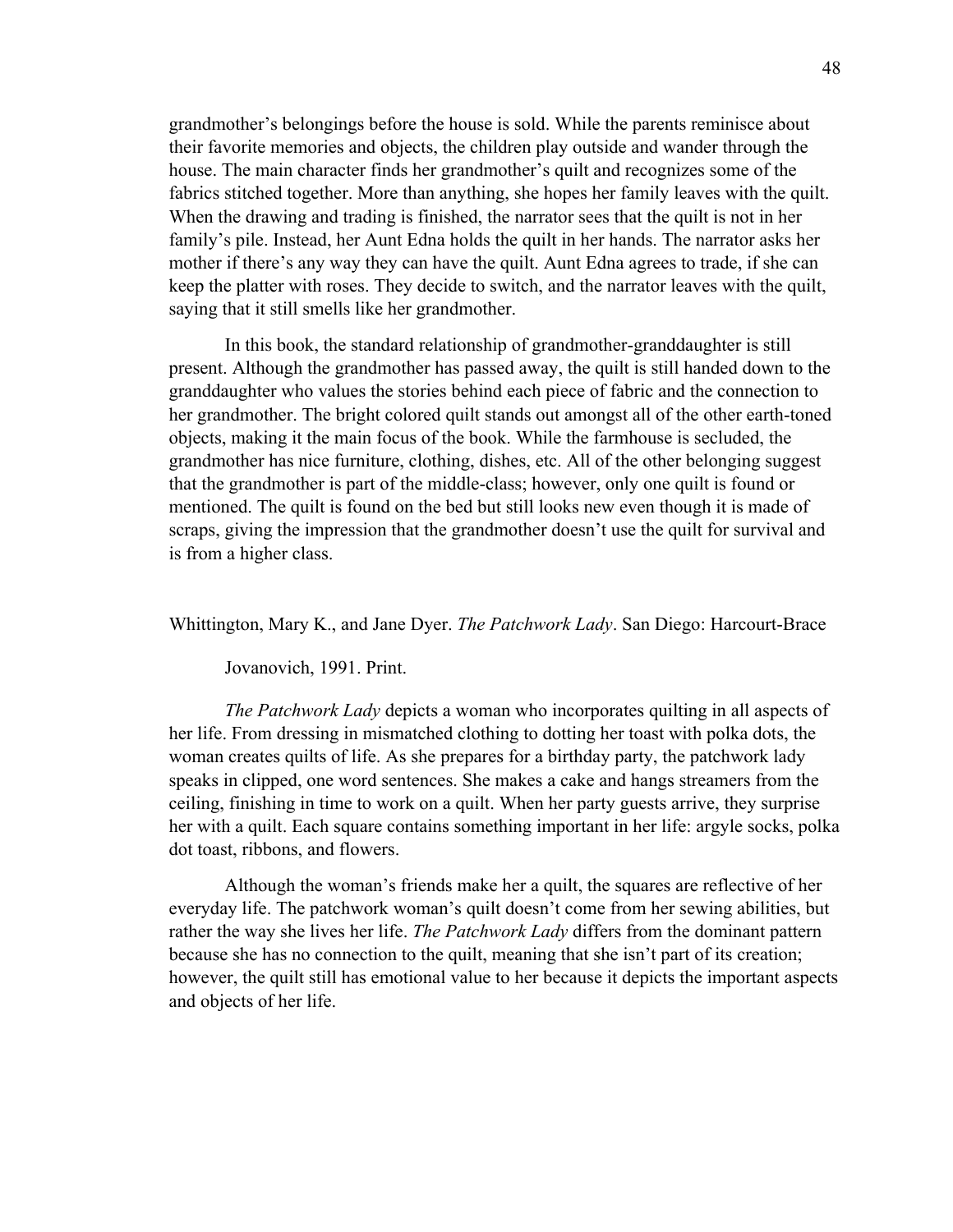Yolen, Jane, and Ruth Tietjen Councell. *Old Dame Counterpane*. New York: Philomel,

## 1994. Print.

*Old Dame Counterpane* is about a woman who sits in the skies and sews quilts of nature. In ten blocks, she creates the sun, sky, land, sea, animals (bees, birds, fish, farm animals), and people. When the day begins, she starts a new quilt, demonstrated by a final picture with her sewing the sun. Dame Counterpane has the ability to control nature and stitch it into quilts. Her title suggests that not only does she meet the criteria for the age and gender, but also that she belongs to a higher class since she has the title of *dame*. At one point, she takes a break for a cup of tea. Her hair is set well, and her clothes are of a higher quality than most characters. In general, Dame Counterpane's ability to sew a quilt of nature implies that she is an experienced seamstress, which is further proven by the fact that she makes her own threads by dipping them "into pots of dyes."

#### Zagwyn, Deborah Turney. *The Pumpkin Blanket*. Berkeley: Celestial Arts, 1990. Print.

When Clee is born, a breeze opens the cabin door and a quilt blows into the room. No one knows where the quilt comes from, but one of the twelve blocks looks similar to the family's garden patch. As Clee ages, she finds comfort and protection in the quilt. She uses the quilt to wrap up in on cold winter nights and as a cape during the summer days. When she is five, Clee's father harvests the vegetables from the garden but leaves the twelve pumpkins. The winter frost comes quickly, and the pumpkins are in danger of freezing. In a moment of bravery, Clee hands her father the quilt, and he cuts one of the worn squares off, using the patch to cover a pumpkin. The leaves continue falling off the vines, leaving the pumpkins exposed, and Clee's quilt slowly becomes smaller. When she places the last square on the twelfth pumpkin, Clee sleeps under a new down comfort her, which provides protection but no emotional comfort. Day by day she watches her beloved quilt fade from the temperamental weather. October arrives and the pumpkins are finally ready to harvest. As Clee gently picks up the threadbare pieces of her quilt, a gust of wind sweeps them away. She and her father watch as the stars repair her quilt and wrap it around the moon. They return to the house with the pumpkins, just in time to carve them for Halloween.

Supposedly a gift from nature, the pumpkin blanket has no connection to Clee or her family. When the quilt has lived its life, the wind sweeps the threadbare patches back into the sky where a group of stars restore the quilt. The origin and fate of the pumpkin quilt is an interesting twist because it personifies the quilt. Clee feels the loss of her quilt deeply and can't find comfort in her new blanket. Although they are depicted as members of the working-class, the family's need is fluid and more ambiguous. When the quilt blows through the door, Clee's parents are grateful for the warmth and wrap their newborn in the soft fabric. Clee uses the quilt throughout her childhood, finding both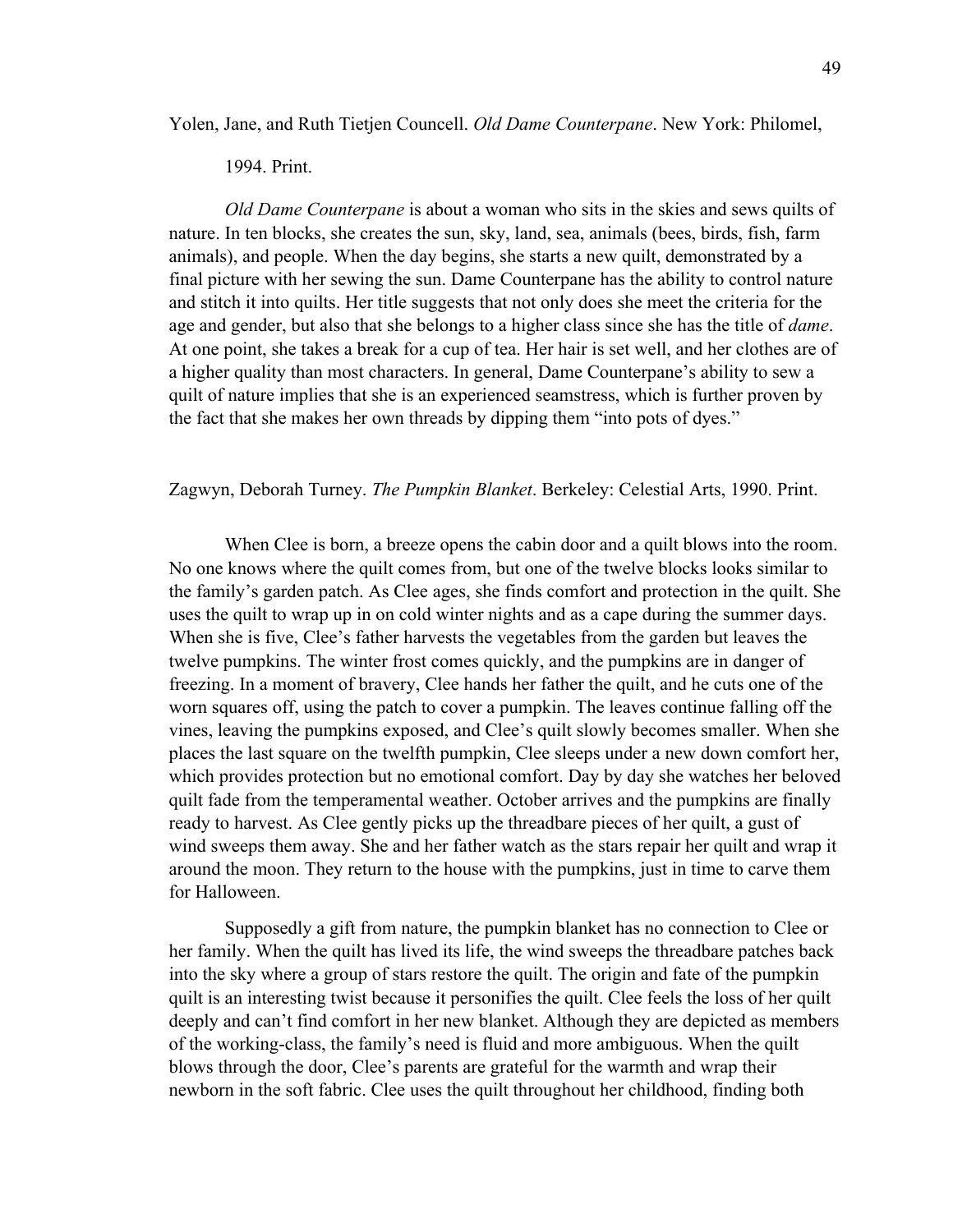entertainment and protection in her beloved quilt. The time comes for Clee to give her father the quilt, and she does so willingly. He cuts the squares one-by-one and protects the pumpkins using the patches, suggesting that the family is unable to find (or afford) any other materials to use. Yet, they are able to buy a new quilt for her bed and carve pumpkins for Halloween instead of eating the produce.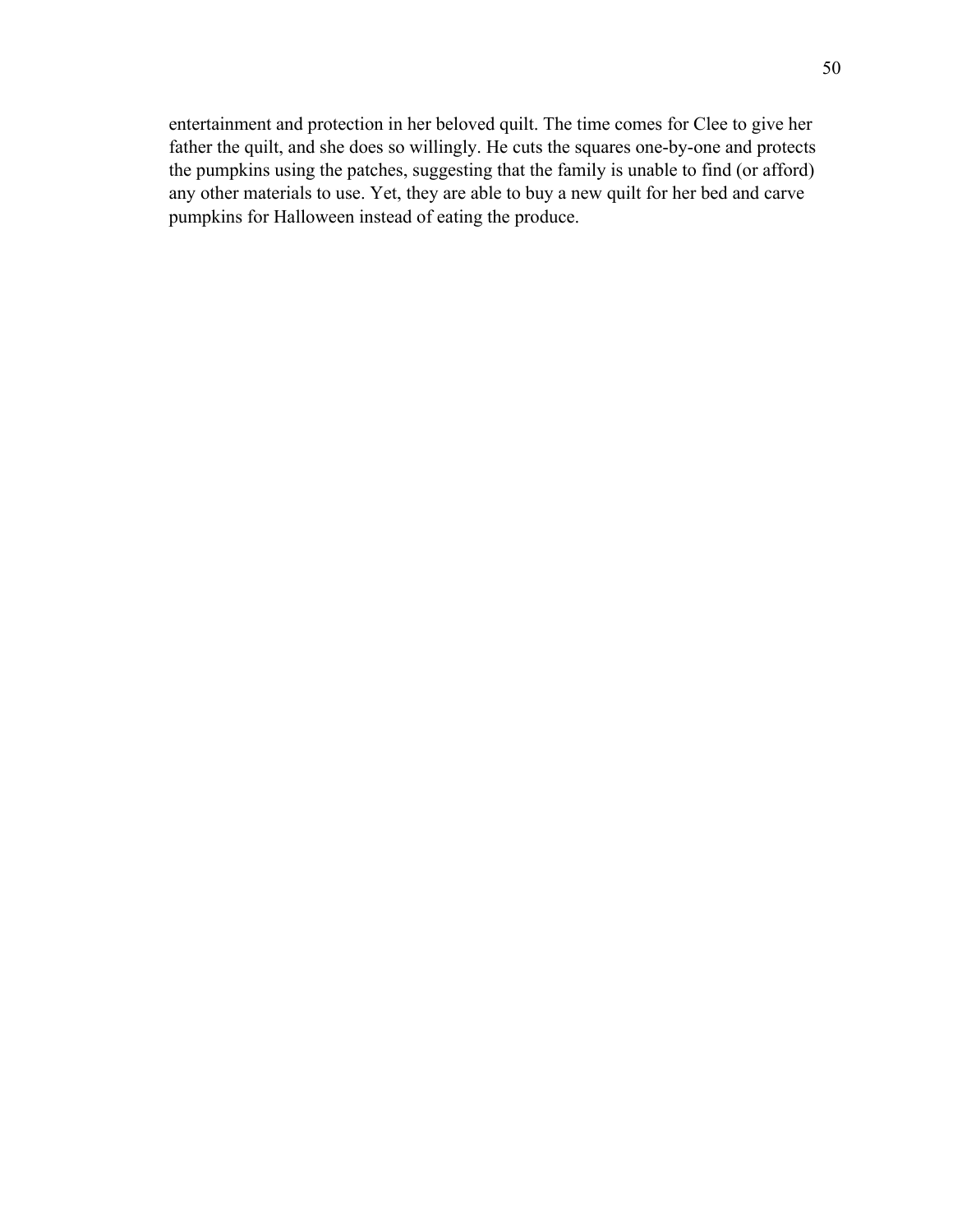APPENDIX B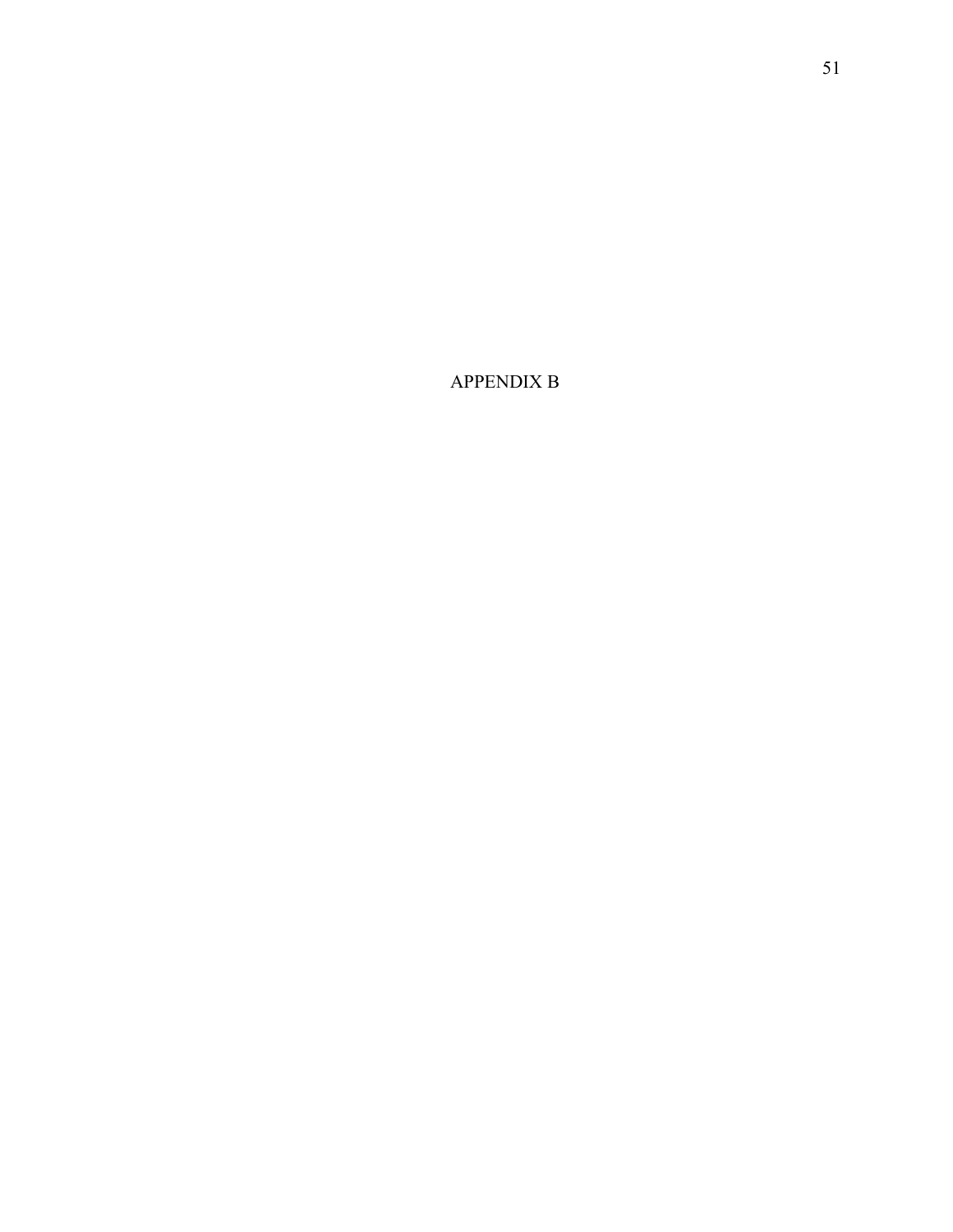| <b>Title</b>                                  | <b>Author</b>              | Gender/Age                                                           | <b>Social Status</b> | <b>Ethnicity and Race</b> | <b>Purpose</b>                                                                                 |
|-----------------------------------------------|----------------------------|----------------------------------------------------------------------|----------------------|---------------------------|------------------------------------------------------------------------------------------------|
| Sunflower Sal                                 | Janet Anderson             | Father, daughter, and<br>grandmother                                 | Middle               | Caucasian                 | Create a quilt using<br>sunflowers and<br>farmland                                             |
| The Berenstain<br>Bears and Mama's<br>New Job | Stan and Jan<br>Bernestain | Mama, Papa,<br>Brother, and Sister<br>Bear, and<br>community members | Middle               | Animal                    | Show and<br>commercialism                                                                      |
| The Quiltmaker's<br>Gift                      | Jeff Brumbeau              | Female and elderly                                                   | Middle               | Caucasian                 | Provide for those in<br>need                                                                   |
| The Quiltmaker's<br>Journey                   | Jeff Brumbeau              | Female and elderly                                                   | Middle               | Caucasian                 | Provide for those in<br>need                                                                   |
| Texas Star                                    | Barbara Hancock<br>Cole    | Mother and<br>community members                                      | Working              | Caucasian                 | Unite family and<br>community members                                                          |
| The Handkerchief<br>Quilt                     | Carol Crane                | Young woman and<br>community members                                 | Working              | Caucasian                 | Raise money for<br>replacing school<br>supplies and books                                      |
| <b>Quilt of Dreams</b>                        | Mindy Dwyer                | Young girl and<br>absent grandmother                                 | Middle               | Caucasian                 | Pass on quilting to a<br>younger generation<br>and connect<br>grandmother and<br>granddaughter |
| Sam Johnson and<br>the Blue Ribbon<br>Quilt   | Lisa Campbell Ernst        | Young male                                                           | Working              | Caucasian                 | Unite community<br>and win county fair                                                         |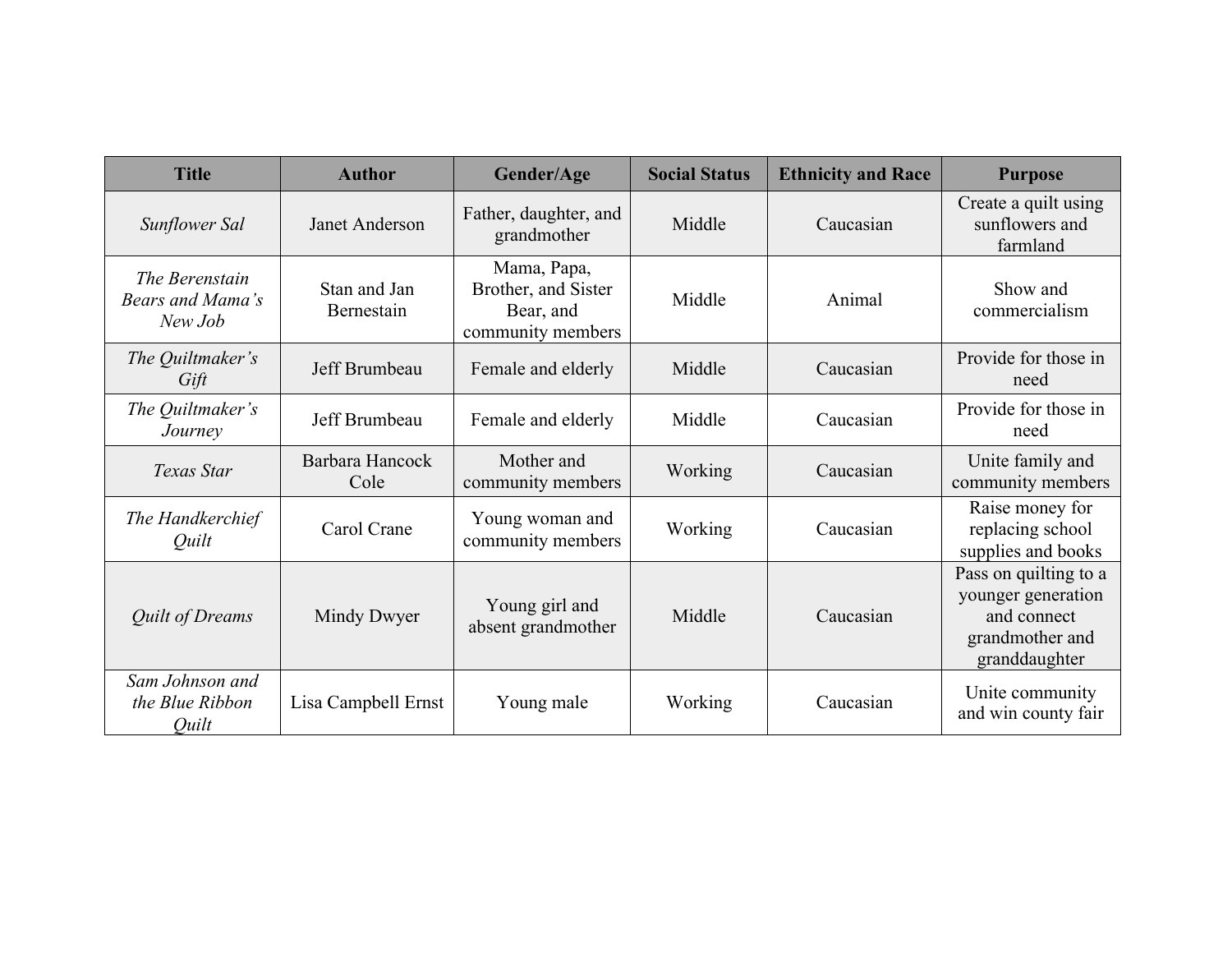| The Patchwork Quilt                       | Valerie Flournoy         | Grandmother and<br>granddaughter                 | Middle         | African American                  | Preserve family<br>memories and pass<br>on quilting to<br>younger generation |
|-------------------------------------------|--------------------------|--------------------------------------------------|----------------|-----------------------------------|------------------------------------------------------------------------------|
| The Tsunami Quilt:<br>Grandfather's Story | Anthony D.<br>Fredericks | Grandfather, father,<br>and grandson             | Middle         | Polynesian                        | Remembrance                                                                  |
| The Quilting Bee                          | Gail Gibbons             | Middle-aged women                                | Middle         | African American<br>and Caucasian | Explain the history<br>of quilting                                           |
| Luka's Quilt                              | Georgia Guback           | Grandmother and<br>granddaughter                 | Middle         | Polynesian                        | Tradition                                                                    |
| Freedom Quilt                             | Candy Grant<br>Helmso    | Mother and daughter                              | Working/Slaves | African American                  | Escaping slavery                                                             |
| Granny's Quilt                            | Penny Ives               | Grandmother and<br>granddaughter                 | Middle         | Caucasian                         | Preserve family<br>memories                                                  |
| The Quilt Story                           | Tony Johnston            | Mother and daughter                              | Middle         | Native American                   | Tradition and family<br>narratives                                           |
| The Quilt                                 | Ann Jonas                | Mother, father, and<br>daughter                  | Middle         | African American                  | Child play and<br>transition from infant<br>to young child                   |
| Great-Grandma's<br>Gifts                  | Marianne Jones           | Great-Grandmother<br>and great-<br>granddaughter | Middle         | Caucasian                         | Preserve family<br>memories                                                  |
| The Quilt that gave a<br>$Hug$ [sic]      | Phyllis Kaldenberg       | Young boy and<br>father                          | Working        | Caucasian                         | Survival                                                                     |
| Just a Quilt?                             | Dalen Keys               | Mother and young<br>boy                          | Middle         | Caucasian                         | Entertainment and<br>child play                                              |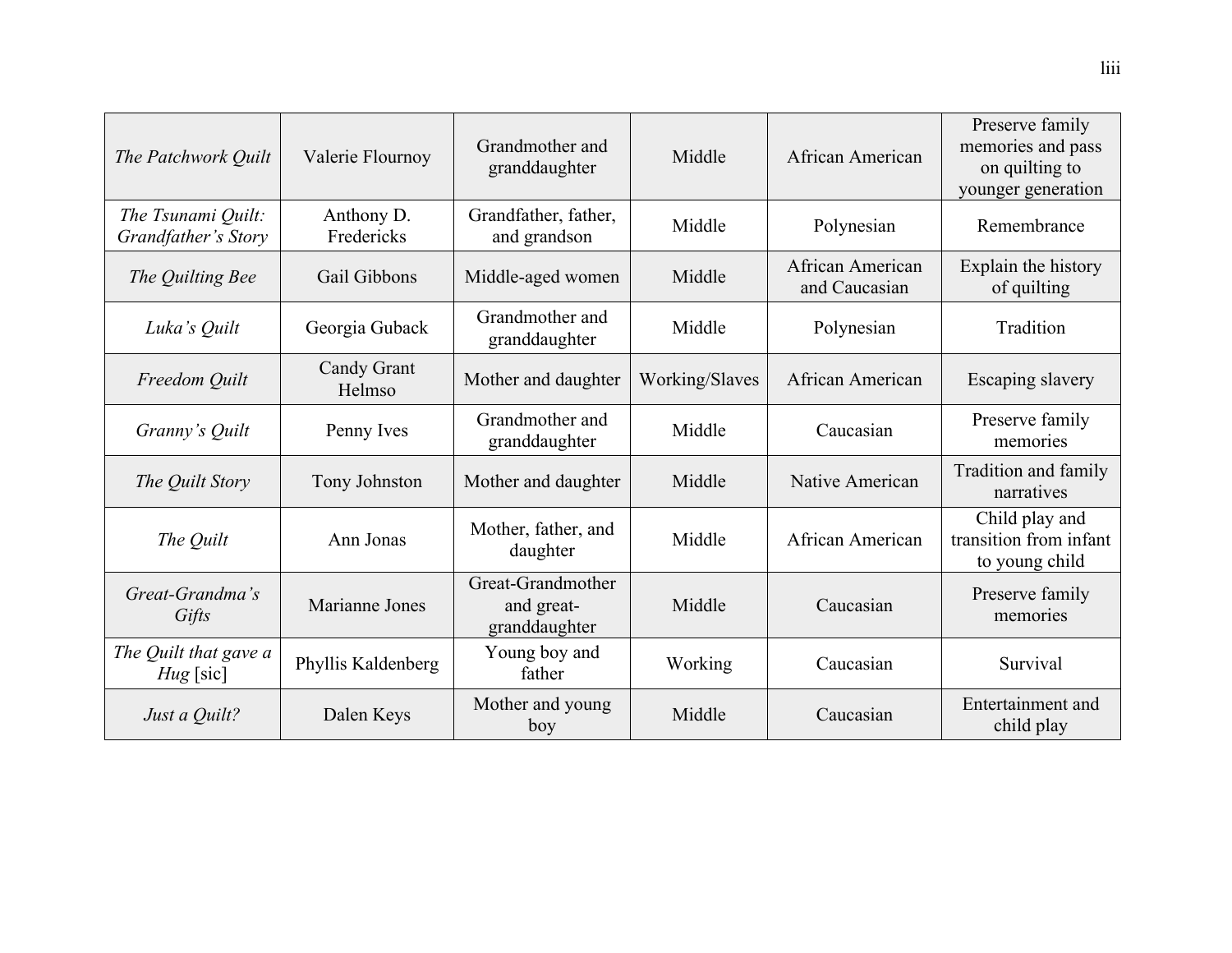| The Boy and the<br>Quilt                             | <b>Shirley Kurtz</b>                   | Young boy and<br>mother                                        | Middle  | Caucasian        | Boy who wants to<br>learn how to sew                                   |
|------------------------------------------------------|----------------------------------------|----------------------------------------------------------------|---------|------------------|------------------------------------------------------------------------|
| Patchwork Island                                     | Karla Kuskin                           | Mother and son                                                 | Middle  | Caucasian        | Recreate and<br>preserve hometown<br>and landscape                     |
| No Dragons on My<br><i><u>Ouilt</u></i>              | Jean Ray, Ritva, and<br>Lizabeth Laury | Grandmother and<br>grandson                                    | Middle  | Caucasian        | Prevent nightmares                                                     |
| Ruby                                                 | <b>Alison Lester</b>                   | Young girl                                                     | Middle  | Caucasian        | Comfort and child<br>play/imagination                                  |
| A Quilt for Baby                                     | Kim Lewis                              | Mother and newborn                                             | Middle  | Caucasian        | Represent the family<br>farm                                           |
| Elephant Quilt:<br>Stitch by Stitch to<br>California | Susan Lowell                           | Grandmother and<br>granddaughter                               | Working | Unidentified     | Remind family of the<br>journey and<br>experiences                     |
| <b>Bizzy Bones and the</b><br>Lost Quilt             | Jacqueline Briggs<br>Martin            | Uncle and nephew                                               | Working | Animal           | <b>Emotional comfort</b>                                               |
| Stitchin' and Pullin':<br>A Gee's Bend Quilt         | Pat McKissack                          | Grandmother,<br>mother, daughter,<br>and quilting<br>community | Middle  | African American | Pass tradition to a<br>younger generation<br>and preserve<br>histories |
| The Rag Coat                                         | Laurne Mills                           | Mother, daughter,<br>and community<br>members                  | Working | Caucasian        | Protection from<br>winter                                              |
| Mooshka                                              | Julie Paschkis                         | Grandmother and<br>granddaughter                               | Middle  | Caucasian        | Preserve family<br>narratives                                          |
| The Keeping Quilt                                    | Patricia Polacco                       | Grandmother,<br>mother, and daughter                           | Working | Caucasian        | Preserve family<br>narratives                                          |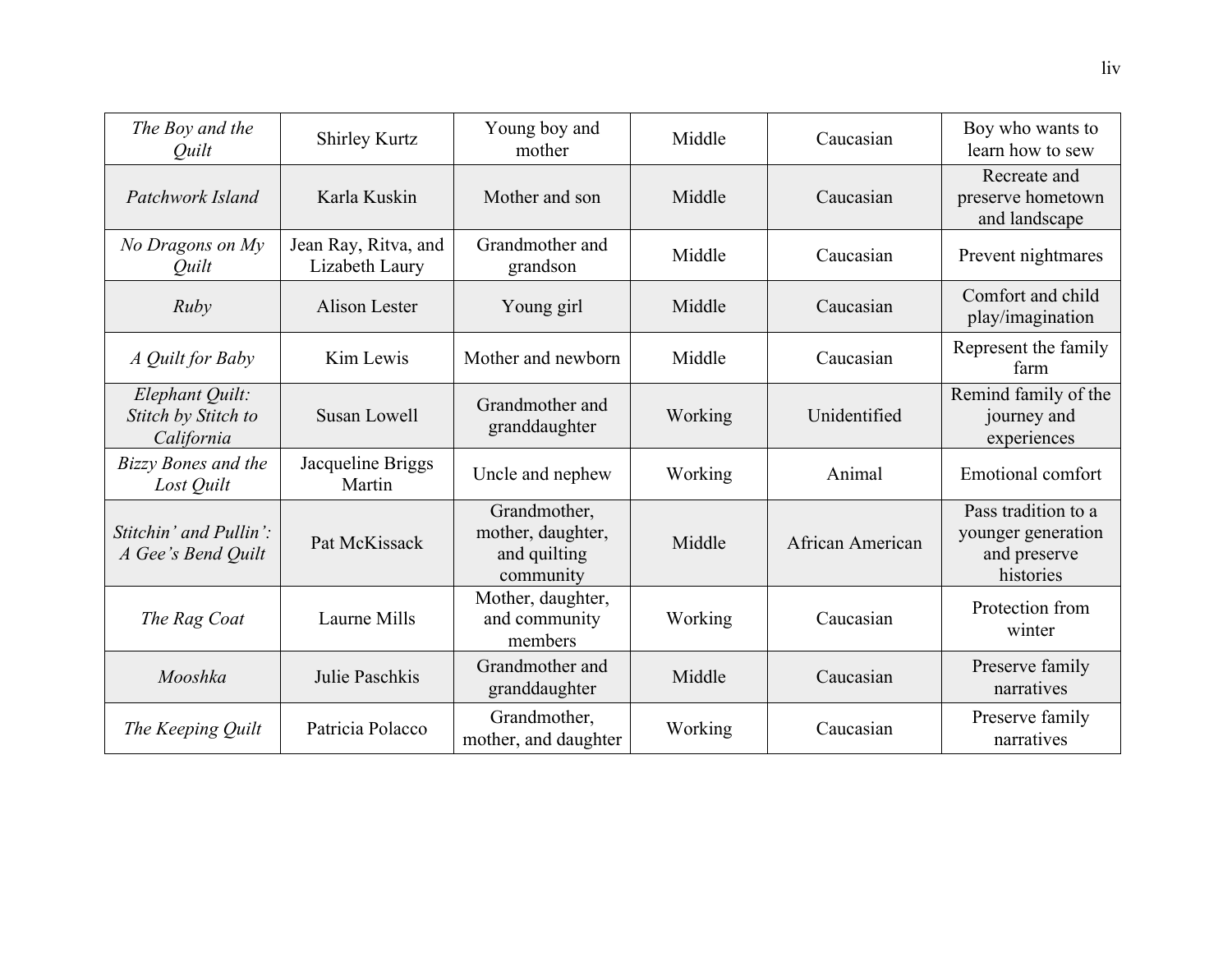| The Promise Quilt                                | Candice F. Ransom           | Daughter, mother,<br>community                           | Working        | Caucasian        | Earn money for<br>school supplies                                                        |
|--------------------------------------------------|-----------------------------|----------------------------------------------------------|----------------|------------------|------------------------------------------------------------------------------------------|
| Cemetery Quilt                                   | Kent and Alice Ross         | Grandmother and<br>granddaughter                         | Middle         | African American | Preserve family<br>genealogy and<br>remembrance                                          |
| The Dream Quilt                                  | Celeste Ryan                | Mother, son, and<br>grandmother                          | Middle         | Caucasian        | Combat nightmares<br>and emotional<br>comfort                                            |
| Selina and the Bear<br>Paw Quilt                 | Barbara Claassen<br>Smucker | Grandmother and<br>granddaughter                         | Working        | Caucasian        | Remind<br>granddaughter of<br>grandmother,<br>preserve narratives,<br>and remind of home |
| The Patchwork<br>Path: A Quilt Map to<br>Freedom | <b>Bettye Stroud</b>        | Mother and daughter                                      | Working/Slaves | African American | Escape to freedom                                                                        |
| Sewing Quilts                                    | Ann Turner                  | Mother and two<br>daughters                              | Working        | Caucasian        | Protection and<br>survival                                                               |
| The Secret to<br>Freedom                         | Marcia K. Vaughan           | Sister and brother                                       | Working/Slaves | African American | Good luck and<br>familial connection                                                     |
| Who's Under<br>Grandma's Quilt?                  | <b>Rachel Waterstone</b>    | Granddaughter and<br>grandson, farm<br>animals           | Middle         | Caucasian        | Children's<br>imaginative game                                                           |
| A Quilt and a Home                               | Pam Wessel-Estes            | Mother and daughter                                      | Working        | Caucasian        | Metaphor for piecing<br>broken lives together                                            |
| Bringing the<br>Farmhouse Home                   | Gloria Whelan               | Deceased<br>grandmother,<br>mother, and<br>granddaughter | Middle         | Caucasian        | Remembrance                                                                              |